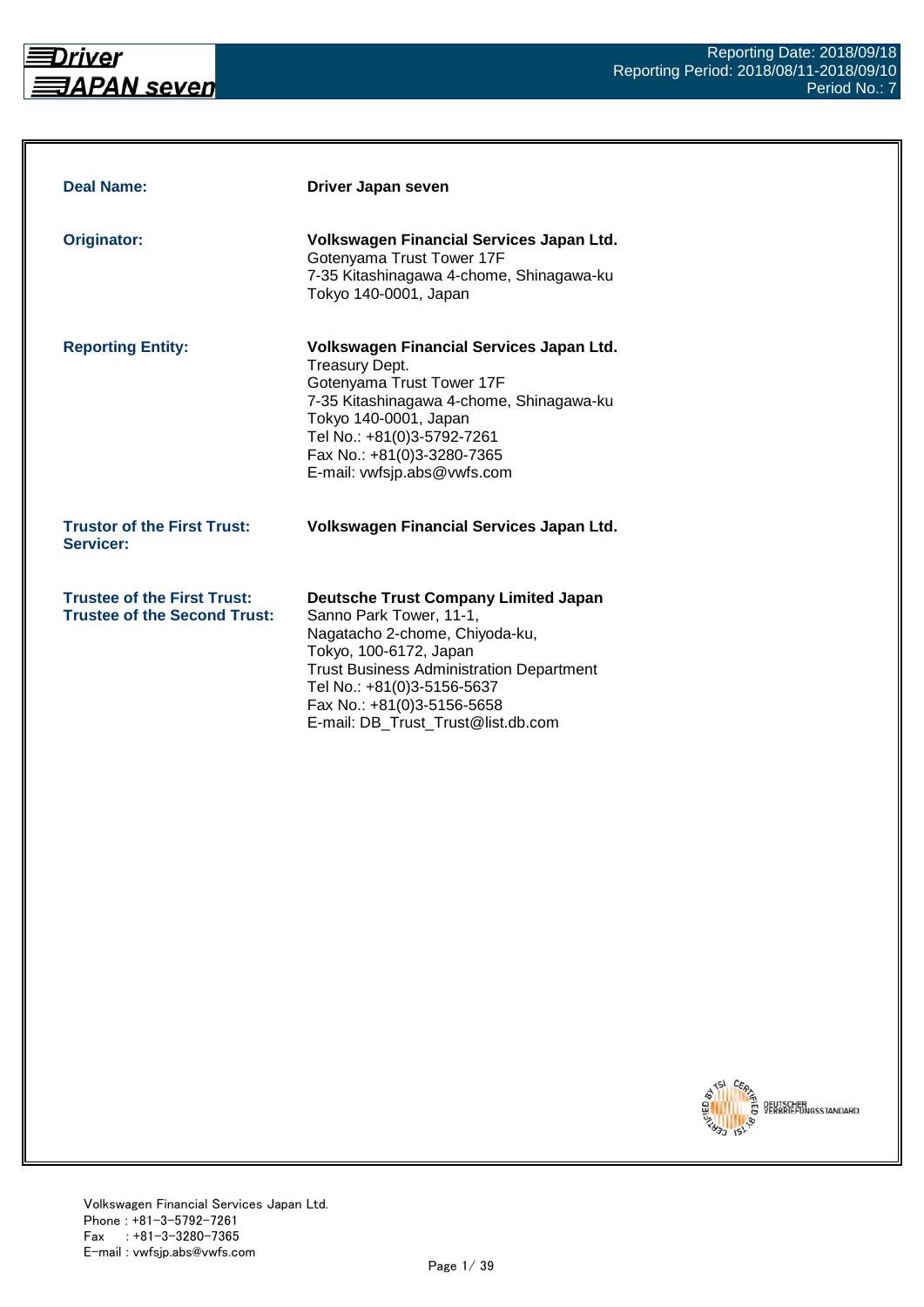#### **Contents**

| <b>Page</b> Tables of Contents                                 |
|----------------------------------------------------------------|
| 1 Front Page                                                   |
| 2 Contents                                                     |
| <b>3 Deal Overview</b>                                         |
| 4 Deal Overview: Counterparties I                              |
| <b>5 Deal Overview: Counterparties II</b>                      |
| 6 Information regarding the TBI and ABL to the Second Trust    |
| <b>7</b> Pool Information                                      |
| <b>8</b> Available Distribution                                |
| 9 Waterfall                                                    |
| <b>10 Credit Enhancement</b>                                   |
| 11 Cumulative Gross Loss Ratio & Performance Trigger           |
| 12 Cumulative Gross Loss Ratio & Performance Trigger (Chart)   |
| 13 Default & Delinquencies                                     |
| 14 Run Out Schedule (Previous)                                 |
| 15 Run Out Schedule                                            |
| 16 Expected Amortization to the Second Trust                   |
| 17 Sub-Servicer                                                |
| 18 Brand                                                       |
| 19 New and Used                                                |
| 20 Product Type                                                |
| 21 RV                                                          |
| 22 Brand New and Used                                          |
| 23 Customer Type                                               |
| 24 Outstanding Discounted Principal Balance                    |
| <b>25 Original Principal Amount</b>                            |
| 26 Interest Rate paid by the Obligor                           |
| 27 Original Term                                               |
| <b>28 Remaining Term</b>                                       |
| 29 Seasoning                                                   |
| 30 Type of Car                                                 |
| 31 Brand and Model                                             |
| 32 Geographic Dist. by Prefecture                              |
| <b>33 Obligor Concentration</b>                                |
| <b>34 Contract Start Month</b><br><b>35 Contract End Month</b> |
|                                                                |
| <b>36 Monthly payment</b>                                      |
| 37 Bonus payment                                               |
| 38 Mortor Type                                                 |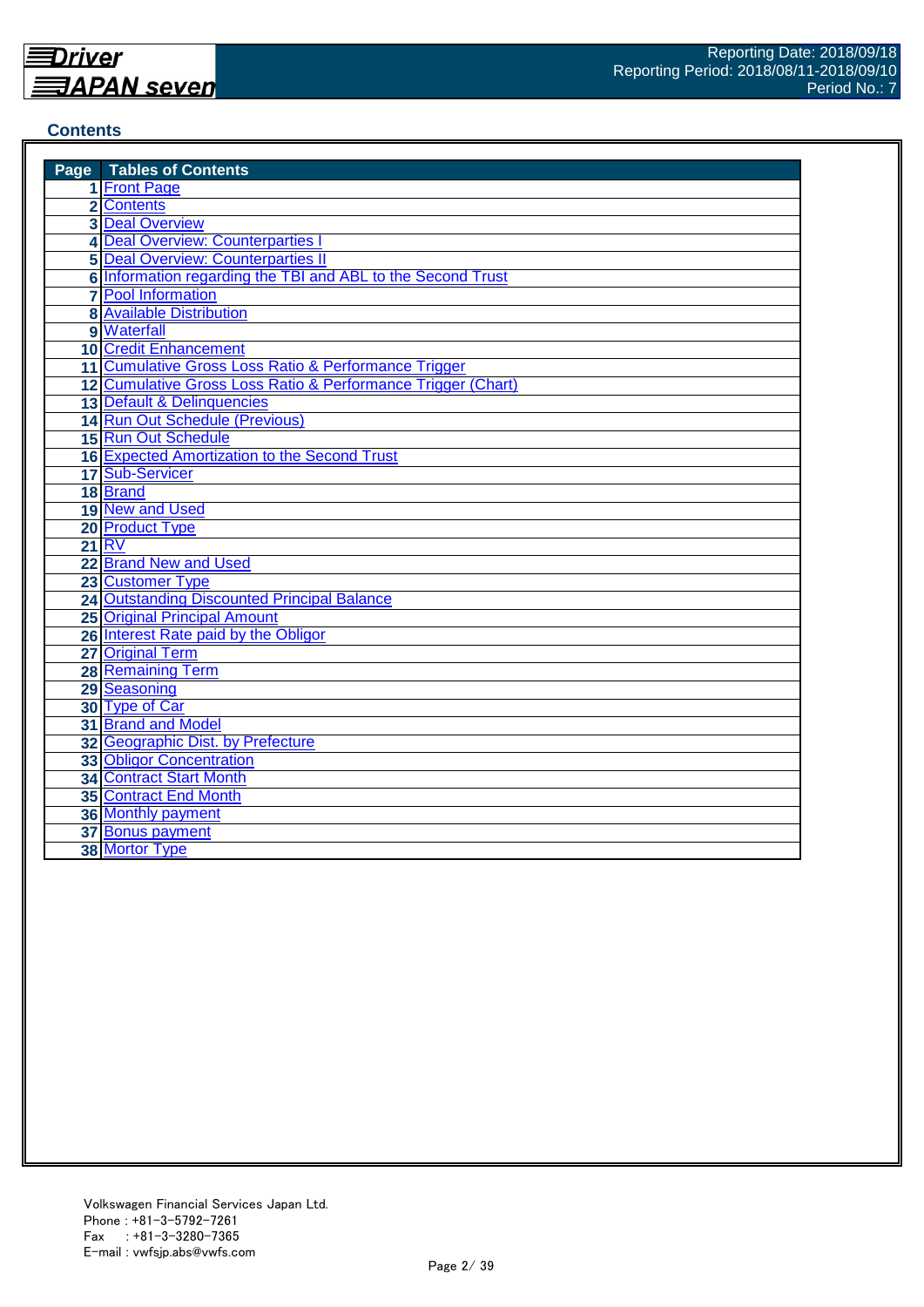#### **Deal Overview**

| <b>Cut Off Date:</b>                | 2018/02/10     |    |                                           |            |
|-------------------------------------|----------------|----|-------------------------------------------|------------|
| <b>Trust Commencement Date:</b>     | 2018/03/23     |    | <b>Legal Maturity of the First Trust:</b> | 2026/06/26 |
| <b>Monthly Period:</b>              | 2018/08/11     | to | 2018/09/10                                |            |
| <b>Reporting Date:</b>              | 2018/09/18     |    |                                           |            |
| <b>Reporting Frequency:</b>         | monthly        |    |                                           |            |
| <b>Period No.:</b>                  | $\overline{7}$ |    |                                           |            |
| <b>Remittance Date:</b>             | 2018/09/21     |    |                                           |            |
| <b>Advance Payment Date:</b>        | 2018/09/21     |    |                                           |            |
| <b>Cash Adjustment Date:</b>        | 2018/09/21     |    |                                           |            |
| <b>Additional Entrustment Date:</b> | 2018/09/26     |    |                                           |            |
| <b>Trust Calculation Date:</b>      | 2018/09/26     |    |                                           |            |
| <b>Trust Calculation Period:</b>    | 2018/08/25     | to | 2018/09/26                                |            |
| <b>First Trust Payment Date:</b>    | 2018/09/27     |    |                                           |            |
| <b>Second Trust Payment Date:</b>   | 2018/09/28     |    |                                           |            |
| <b>Interest Calculation Period:</b> | 2018/08/29     | to | 2018/09/28                                |            |
| <b>Next Reporting Date:</b>         | 2018/10/17     |    |                                           |            |

## **Pool information at the Initial Cut off Date**

|                         | <b>Contracts</b> | Number of Outstanding Discounted<br><b>Principal Balance</b> | <b>Outstanding Nominal</b><br><b>Balance</b> |
|-------------------------|------------------|--------------------------------------------------------------|----------------------------------------------|
| <b>Outstanding Pool</b> | 25,466           | 58,823,742,157 JPY                                           | 61,652,388,600 JPY                           |

| <b>Credit Type</b>           | of Loans   | <b>Percentage Outstanding Discounted</b><br><b>Principal Balance</b> | <b>Percentage of Balance</b> |
|------------------------------|------------|----------------------------------------------------------------------|------------------------------|
| Balloon                      | 79.91 %    | 52,580,850,830 JPY                                                   | 89.39 %                      |
| <b>Equal Instalment Loan</b> | 20.09 %    | 6,242,891,327 JPY                                                    | 10.61 %                      |
| <b>Total</b>                 | 100.00 % \ | 58,823,742,157 JPY                                                   | 100.00 %                     |

| <b>Type of Car</b> | of Loans | <b>Percentage Outstanding Discounted</b><br><b>Principal Balance</b> | <b>Percentage of Balance</b> |
|--------------------|----------|----------------------------------------------------------------------|------------------------------|
| <b>New</b>         | 65.02 %  | 44,831,636,726 JPY                                                   | 76.21 %                      |
| Used               | 34.98 %  | 13,992,105,431 JPY                                                   | 23.79 %                      |
| <b>Total</b>       | 100.00 % | 58,823,742,157 JPY                                                   | 100.00 $%$                   |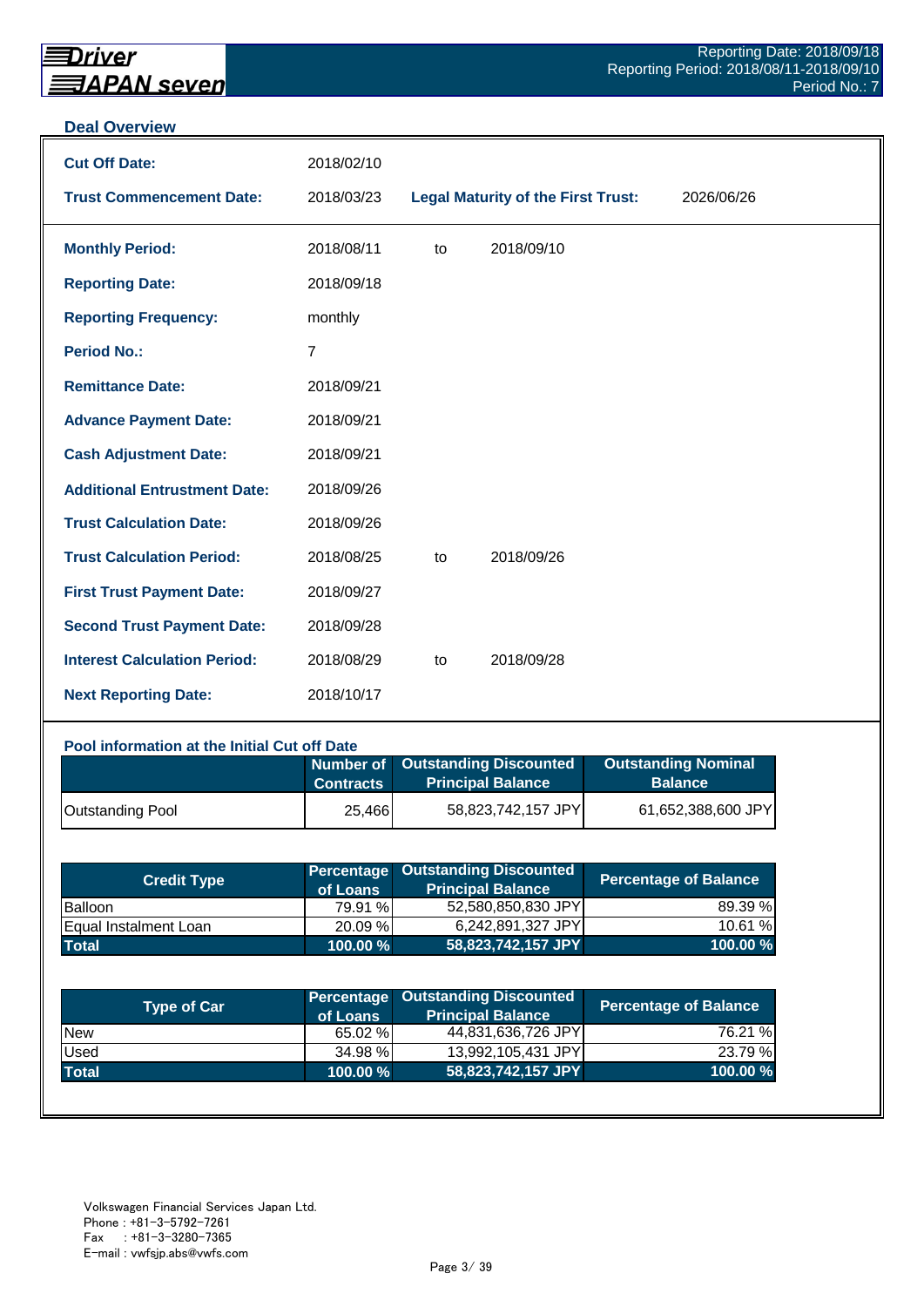## **Deal Overview: Counterparties I**

|                                                                                                                                             | Rating         |                |               |              |                |               |              |               |               |
|---------------------------------------------------------------------------------------------------------------------------------------------|----------------|----------------|---------------|--------------|----------------|---------------|--------------|---------------|---------------|
|                                                                                                                                             |                | <b>Moody's</b> |               | <b>Fitch</b> |                |               | R&I          |               |               |
| <b>Joint Lead Managers:</b>                                                                                                                 | Long<br>Term   | Short<br>Term  | Outlook       | Long<br>Term | Short<br>Term  | Outlook       | Long<br>Term | Short<br>Term | Outlook       |
| Mizuho Securities Co., Ltd.<br>Otemachi Tower, 5-5,<br>Otemachi 1-chome,<br>Chiyoda-ku,<br>Tokyo 100-8176, Japan                            | A <sub>1</sub> | $P-1$          | <b>Stable</b> | n.a.         | n.a.           | n.a.          | AA-          | $a-1+$        | <b>Stable</b> |
| <b>BNP Paribas Securities (Japan) Limited</b><br>GranTokyo North Tower, 9-1,<br>Marunouchi 1-chome,<br>Chiyoda-ku,<br>Tokyo 100-6740, Japan | n.a.           | n.a.           | n.a.          | n.a.         | n.a.           | n.a.          | n.a.         | n.a.          | n.a.          |
| <b>Trust Management Account Bank:</b><br><b>MUFG Bank, Ltd.</b><br>4-2 Toranomon 1-chome,<br>Minato-ku<br>Tokyo 105-0001, Japan             | A <sub>1</sub> | $P-1$          | <b>Stable</b> | A            | F <sub>1</sub> | <b>Stable</b> | AA-          | $a-1+$        | <b>Stable</b> |

#### **Originator: Trustor of the First Trust: Servicer: Volkswagen Financial Services Japan Ltd.** Gotenyama Trust Tower 17F 7-35 Kitashinagawa 4-chome, Shinagawa-ku Tokyo 140-0001, Japan

#### **Trustee of the First Trust:**

**Trustee of the Second Trust: Deutsche Trust Company Limited Japan** Attn.: Driver Japan Seven Trust Business Administration Department

#### **ABL Lender to the First Trust:**

**Trustor of the Second Trust:** Mizuho Securities Co., Ltd.

#### **Seller of the Trust Beneficial**

**Interest of the Second Trust** Mizuho Securities Co., Ltd. BNP Paribas Securities (Japan) Limited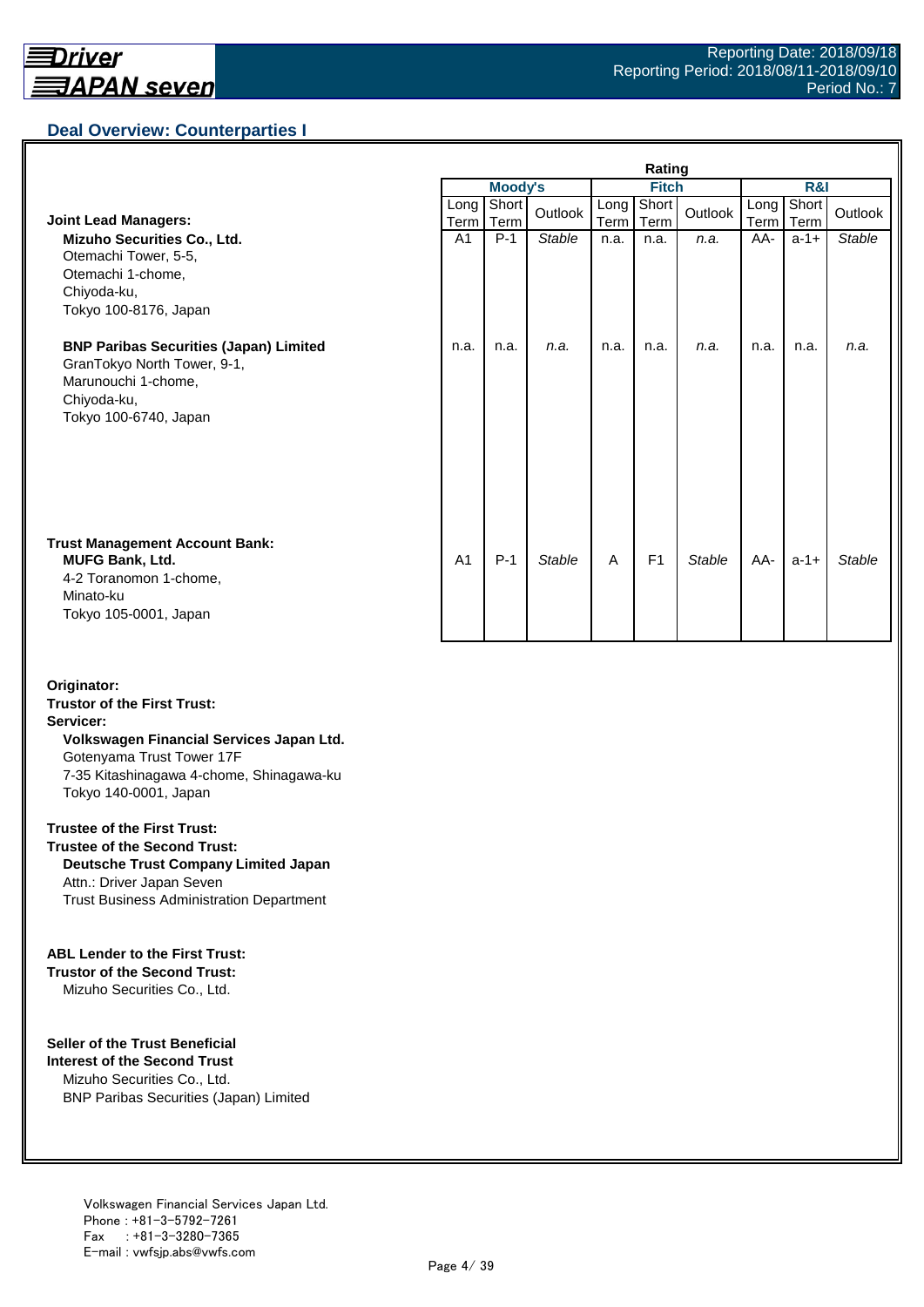#### **Deal Overview: Counterparties II**

#### **Rating Agencies:**

**Moody's SF Japan K.K.** Attn.: Driver Japan seven Structure Finance Group Monitoring Division 5-1 Atago 2-chome, Minato-ku Tokyo 105-6220, Japan E-mail: monitor.msfj@moodys.com

#### **Fitch Ratings Japan Limited**

Attn.: Driver Japan seven Structured Finance Kojimachi Crystal City East Wing 3rd Floor, 4-8 Kōjimachi, Chiyoda-ku, Tokyo 102-0083, Japan E-mail: tokyo.surveillance@fitchratings.com

#### **Rating and Investment Information, Inc.**

Attn.: Monitoring Group Department: Structured Finance Department TERRACE SQUARE, 3-22, Kanda Nishikicho, Chiyoda-ku, Tokyo 101-0054, Japan E-mail: sfmonitor@r-i.co.jp

|                                         | Rating  |      |               |                |      |               |       |      |         |  |
|-----------------------------------------|---------|------|---------------|----------------|------|---------------|-------|------|---------|--|
| <b>Rating of VW</b>                     | Moody's |      |               | Fitch          |      |               | R&I   |      |         |  |
|                                         | Short   | Long | Outlook       | Short          | Long | Outlook       | Short | Long | Outlook |  |
|                                         | Term    | Term |               | Term           | Term |               | erm   | Term |         |  |
|                                         |         |      |               |                |      |               |       |      |         |  |
| <b>Volkswagen Financial Services AG</b> | $P-2$   | A3   | <b>Stable</b> | n.a.           | n.a. | n.a.          | n.a.  | n.a. | n.a.    |  |
|                                         |         |      |               |                |      |               |       |      |         |  |
| Volkswagen AG                           | $P-2$   | A3   | <b>Stable</b> | F <sub>2</sub> | BBB+ | <b>Stable</b> | n.a.  | n.a. | n.a.    |  |
|                                         |         |      |               |                |      |               |       |      |         |  |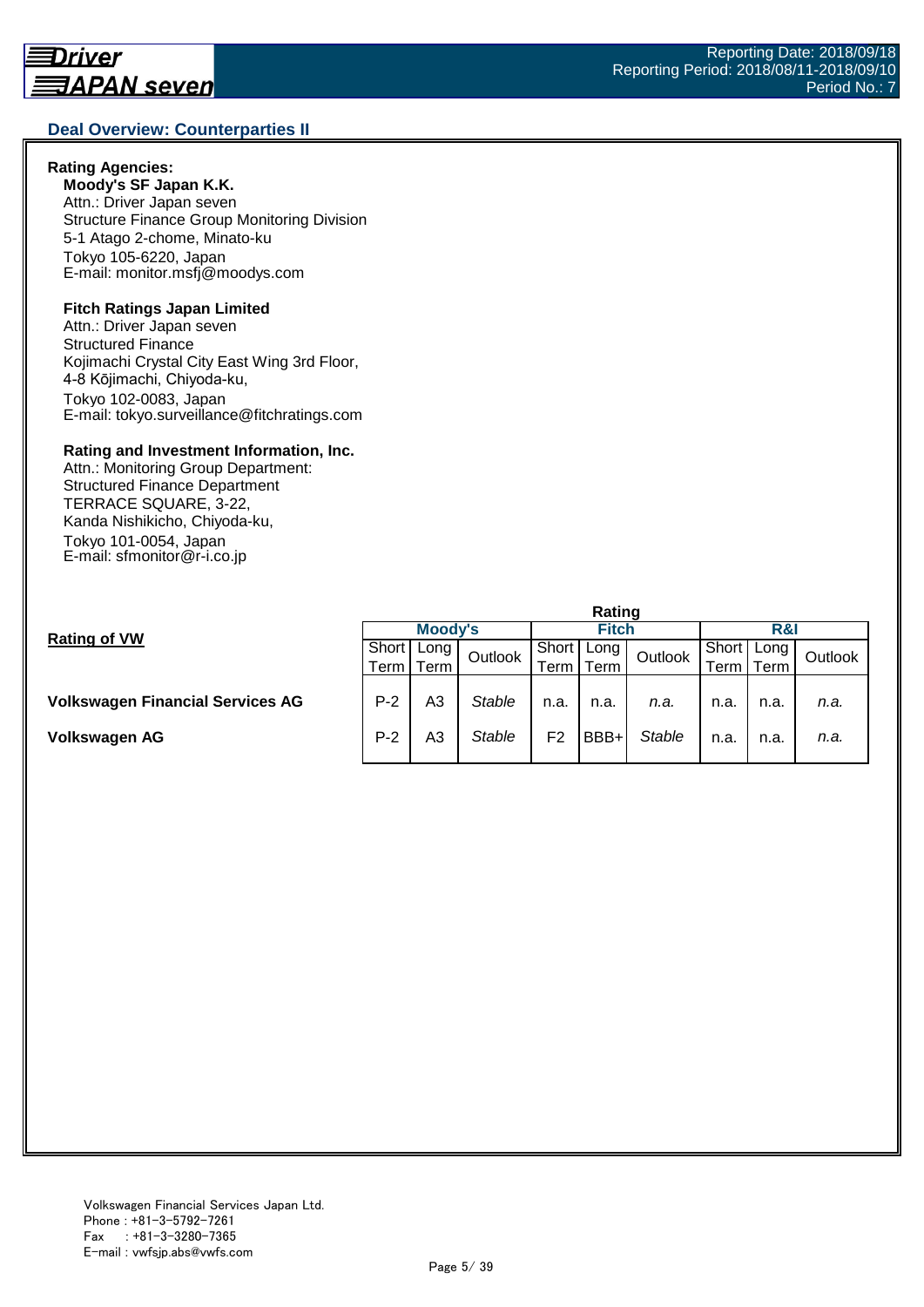# Driver

# **ヨAPAN seven**

## **Information regarding Trust Beneficial Interest of the Second Trust & Asset Backed Loan to the Second Trust**

| <b>Rating Details</b>                                   | <b>TBI</b>                | <b>ABL</b>                                          |
|---------------------------------------------------------|---------------------------|-----------------------------------------------------|
| <b>Rating at Issue Date</b>                             |                           |                                                     |
| Moody's<br>Fitch                                        | Aaa(sf)<br>AAAsf          | Aaa(sf)<br>AAAsf                                    |
| R&I                                                     | <b>AAA</b>                | AAA                                                 |
|                                                         |                           |                                                     |
| <b>Current Rating</b>                                   |                           |                                                     |
| Moody's<br>Fitch                                        | Aaa(sf)<br>AAAsf          | Aaa(sf)<br>AAAsf                                    |
| R&I                                                     | AAA                       | AAA                                                 |
| <b>Information on TBI &amp; ABL</b>                     | <b>TBI</b>                | <b>ABL</b>                                          |
|                                                         |                           |                                                     |
| <b>Initial Balance</b><br><b>Expected Maturity Date</b> | 2022/05/30                | 41,500,000,000 JPY 13,500,000,000 JPY<br>2022/05/30 |
| Legal Maturity of the Second Trust                      | 2026/06/29                | 2026/06/29                                          |
| <b>Payment Dates</b>                                    | 28th                      | 28th                                                |
| <b>Business Day Convention</b>                          | <b>Modified Following</b> | <b>Modified Following</b>                           |
| Listing                                                 | None                      |                                                     |
| <b>Information on Interest</b>                          | <b>TBI</b>                | <b>ABL</b>                                          |
| Fixed/Floating                                          | Fixed                     | Fixed                                               |
| <b>Current Coupon</b>                                   | 0.17%                     | 0.17%                                               |
| Day Count Convention                                    | 30/360                    | 30/360                                              |

## **Selling Restriction**

The holders of the Beneficial Interest and the ABL Lenders\* are prohibited from dividing, assigning, pledging or creating any other security interest over any of the Beneficial Interest and the Asset Backed Loans without the prior written approval of the Trustee of the Second Trust.

(\*)The holders of the Beneficial Interest and the ABL Lenders are limited to specified investors (*tokutei toushika* ) as defined under Paragraph 31 of Article 2 of the Financial Instruments and Exchange Act (Law no.25 of 1948 as amended).

#### **Clean-Up Call**

VWFS Japan as the Trustor of the First Trust has a right at its option to exercise a clean-up call to repurchase of all, but not part, of the outstanding Auto Loan Receivables from the Trustee of the First Trust on any Trust Calculation Date, the Discounted Principal Balance of all outstanding Auto Loan Receivables is expected to be less than ten percent (10%) of the Discounted Principal Balance of the Initial Auto Loan Receivables as of the Initial Cut-off Date after the distribution pursuant to Article 18.1 of the First Trust Agreement on the immediately following First Trust Payment Date.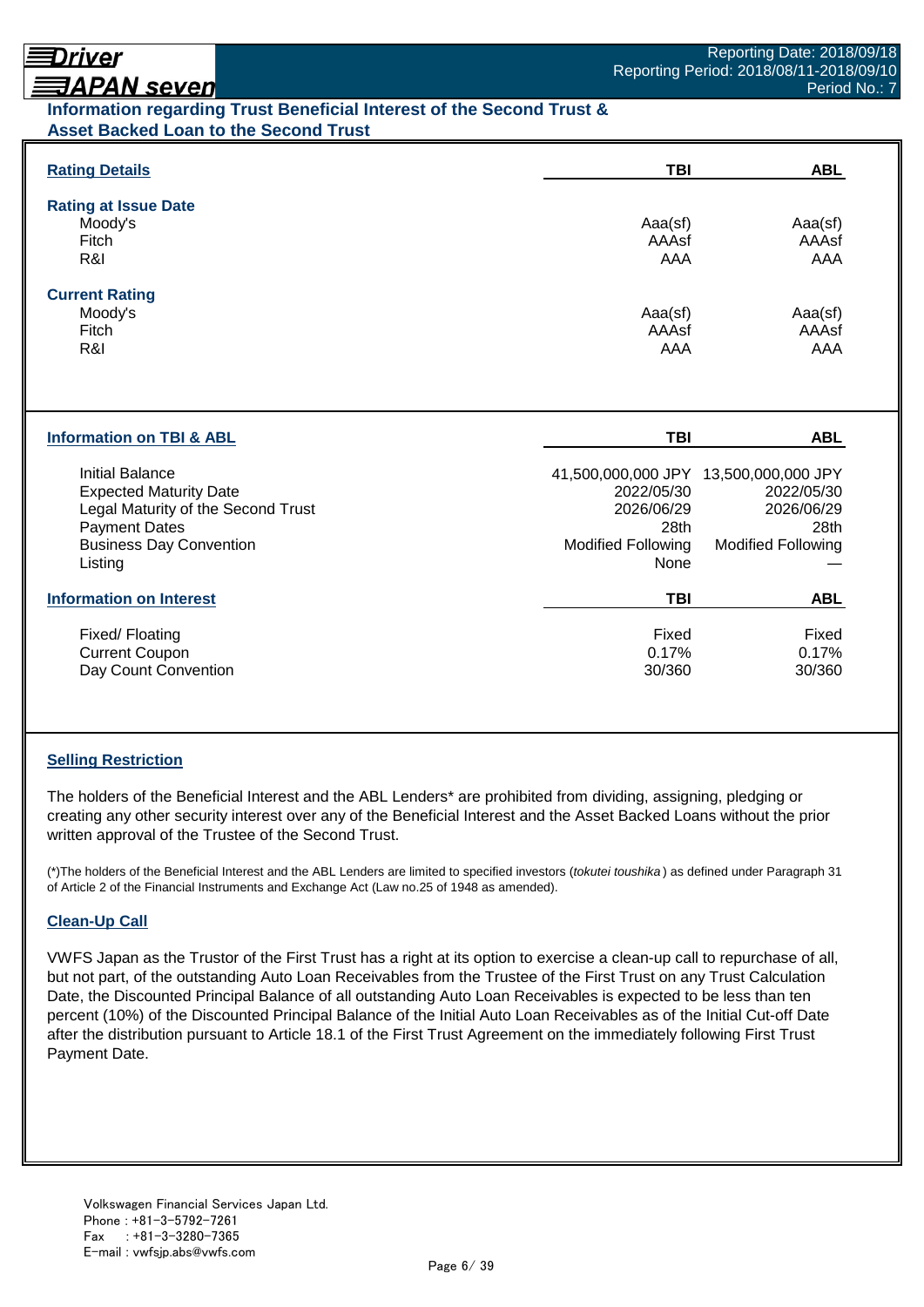## **Pool Information**

#### **Pool Balance on Initial Cut-Off Date**

| <b>Status</b>                | <b>Number of</b><br><b>Contracts</b> | <b>Outstanding</b><br><b>Discounted</b><br><b>Principal Balance</b> |
|------------------------------|--------------------------------------|---------------------------------------------------------------------|
| Normal                       | 25,466                               | 58,823,742,157 JPY                                                  |
| Cancellation                 | O                                    | 0 JPY                                                               |
| Early Termination            | 0                                    | 0 JPY                                                               |
| <b>Defaulted Receivables</b> | 0                                    | 0 JPY                                                               |
| Matured                      | ი                                    | 0 JPY                                                               |
| <b>Refinance Option</b>      | ი                                    | 0 JPY                                                               |
| Repurchase                   | ი                                    | 0 JPY                                                               |
| <b>Total</b>                 | 25.466                               | 58,823,742,157 JPY                                                  |

#### **Pool Balance before entrustment of Additional Auto Loan Receivables**

| <b>Status</b>                | <b>Number of</b><br><b>Contracts</b><br>on previous EoP | <b>Outstanding</b><br><b>Discounted</b><br><b>Principal Balance</b><br>on previous EoP | <b>Number of</b><br><b>Contracts</b><br>"as Collections"<br>during the<br>Period* | <b>Outstanding</b><br><b>Discounted</b><br><b>Principal Balance</b><br>"as Collections"<br>relevant Monthly during the relevant<br><b>Monthly Period*</b> | <b>Number of</b><br><b>Contracts</b><br><b>EoP</b> before<br>entrustment of<br><b>Additional Auto</b><br>Loan<br><b>Receivables</b> | <b>Outstanding</b><br><b>Discounted</b><br><b>Principal Balance</b><br><b>EoP</b> before<br>entrustment of<br><b>Additional Auto</b><br><b>Loan Receivables</b> |
|------------------------------|---------------------------------------------------------|----------------------------------------------------------------------------------------|-----------------------------------------------------------------------------------|-----------------------------------------------------------------------------------------------------------------------------------------------------------|-------------------------------------------------------------------------------------------------------------------------------------|-----------------------------------------------------------------------------------------------------------------------------------------------------------------|
| Normal                       | 27.848                                                  | 59,755,390,605 JPY                                                                     | 27,452                                                                            | 1,059,541,887 JPY                                                                                                                                         | 27,452                                                                                                                              | 58,119,569,259 JPY                                                                                                                                              |
| Cancellation                 |                                                         | 0 JPY                                                                                  |                                                                                   | 0 JPY                                                                                                                                                     |                                                                                                                                     | 0 JPY                                                                                                                                                           |
| <b>Early Termination</b>     |                                                         | 0 JPY                                                                                  | 240                                                                               | 480.561.906 JPY                                                                                                                                           |                                                                                                                                     | 0 JPY                                                                                                                                                           |
| <b>Defaulted Receivables</b> |                                                         | 0 JPY                                                                                  | 3                                                                                 | 9,394,034 JPY                                                                                                                                             | 0                                                                                                                                   | 0 JPY                                                                                                                                                           |
| Matured                      |                                                         | 0 JPY                                                                                  | 130                                                                               | 61,734,340 JPY                                                                                                                                            |                                                                                                                                     | 0 JPY                                                                                                                                                           |
| <b>Refinance Option</b>      |                                                         | 0 JPY                                                                                  | 23                                                                                | 24.589.179 JPY                                                                                                                                            | Ω                                                                                                                                   | 0 JPY                                                                                                                                                           |
| Repurchase                   |                                                         | 0 JPY                                                                                  |                                                                                   | 0 JPY                                                                                                                                                     | Ω                                                                                                                                   | 0 JPY                                                                                                                                                           |
| <b>Total</b>                 | 27.848                                                  | $59,755,390,605$ JPY                                                                   | 27.848                                                                            | 1.635.821.346 JPY                                                                                                                                         |                                                                                                                                     | 27,452 58,119,569,259 JPY                                                                                                                                       |

#### **Pool Balance after entrustment of Additional Auto Loan Receivables**

| <b>Status</b>            | <b>Number of</b><br><b>Contracts</b><br><b>EoP</b> before<br>entrustment of<br><b>Additional Auto</b><br>Loan<br><b>Receivables</b> | <b>Outstanding</b><br><b>Discounted</b><br><b>Principal Balance</b><br><b>EoP</b> before<br>entrustment of<br><b>Additional Auto</b><br><b>Loan Receivables</b> | Number of<br><b>Contracts</b><br>of Additional<br><b>Auto Loan</b><br><b>Receivables</b> | <b>Outstanding</b><br><b>Discounted</b><br><b>Principal Balance</b><br>of Additional Auto<br><b>Loan Receivables</b> | <b>Number of</b><br><b>Contracts EoP</b><br>after<br>entrustment of<br><b>Additional Auto</b><br>Loan<br><b>Receivables</b> | <b>Outstanding</b><br><b>Discounted</b><br><b>Principal Balance</b><br><b>EoP</b> after<br>entrustment of<br><b>Additional Auto</b><br><b>Loan Receivables</b> |
|--------------------------|-------------------------------------------------------------------------------------------------------------------------------------|-----------------------------------------------------------------------------------------------------------------------------------------------------------------|------------------------------------------------------------------------------------------|----------------------------------------------------------------------------------------------------------------------|-----------------------------------------------------------------------------------------------------------------------------|----------------------------------------------------------------------------------------------------------------------------------------------------------------|
| Normal                   | 27.452                                                                                                                              | 58,119,569,259 JPY                                                                                                                                              | 798                                                                                      | J.802,718,338 JPY                                                                                                    | 28.250                                                                                                                      | 59,922,287,597 JPY                                                                                                                                             |
| Cancellation             |                                                                                                                                     | 0 JPY                                                                                                                                                           |                                                                                          | 0 JPY                                                                                                                |                                                                                                                             | 0 JPY                                                                                                                                                          |
| <b>Early Termination</b> |                                                                                                                                     | 0 JPY                                                                                                                                                           |                                                                                          | 0 JPY                                                                                                                |                                                                                                                             | 0 JPY                                                                                                                                                          |
| Defaulted Receivables    |                                                                                                                                     | 0 JPY                                                                                                                                                           |                                                                                          | 0 JPY                                                                                                                |                                                                                                                             | 0 JPY                                                                                                                                                          |
| Matured                  |                                                                                                                                     | 0 JPY                                                                                                                                                           |                                                                                          | 0 JPY                                                                                                                |                                                                                                                             | 0 JPY                                                                                                                                                          |
| <b>Refinance Option</b>  |                                                                                                                                     | 0 JPY                                                                                                                                                           |                                                                                          | 0 JPY                                                                                                                |                                                                                                                             | 0 JPY                                                                                                                                                          |
| Repurchase               |                                                                                                                                     | 0 JPY                                                                                                                                                           |                                                                                          | 0 JPY                                                                                                                |                                                                                                                             | 0 JPY                                                                                                                                                          |
| <b>Total</b>             |                                                                                                                                     | 27,452 58,119,569,259 JPY                                                                                                                                       | 798                                                                                      | 1,802,718,338 JPY                                                                                                    | 28.250                                                                                                                      | 59,922,287,597 JPY                                                                                                                                             |

#### **Limits on Eligibility Criteria**

| <b>Status Limits on Eligibility</b><br>Criteria (v) (including<br><b>Additional Entrustment)</b> | <b>Current</b><br><b>Exposure in %</b> | Limits in % of the<br>aggregate<br><b>Discounted</b><br><b>Principal Balance</b><br>of the Auto Loan<br><b>Receivables</b><br>outstanding | <b>Status</b> |
|--------------------------------------------------------------------------------------------------|----------------------------------------|-------------------------------------------------------------------------------------------------------------------------------------------|---------------|
| on Used Purchased Vehicle                                                                        | 23.07 %                                | 35 %                                                                                                                                      | OK            |
| on Non-VW Vehicles                                                                               | 0.02%                                  | 5 %                                                                                                                                       | OK            |
| (iii) on Balloon Payment                                                                         | 41.64 %                                | 50 %                                                                                                                                      | OK            |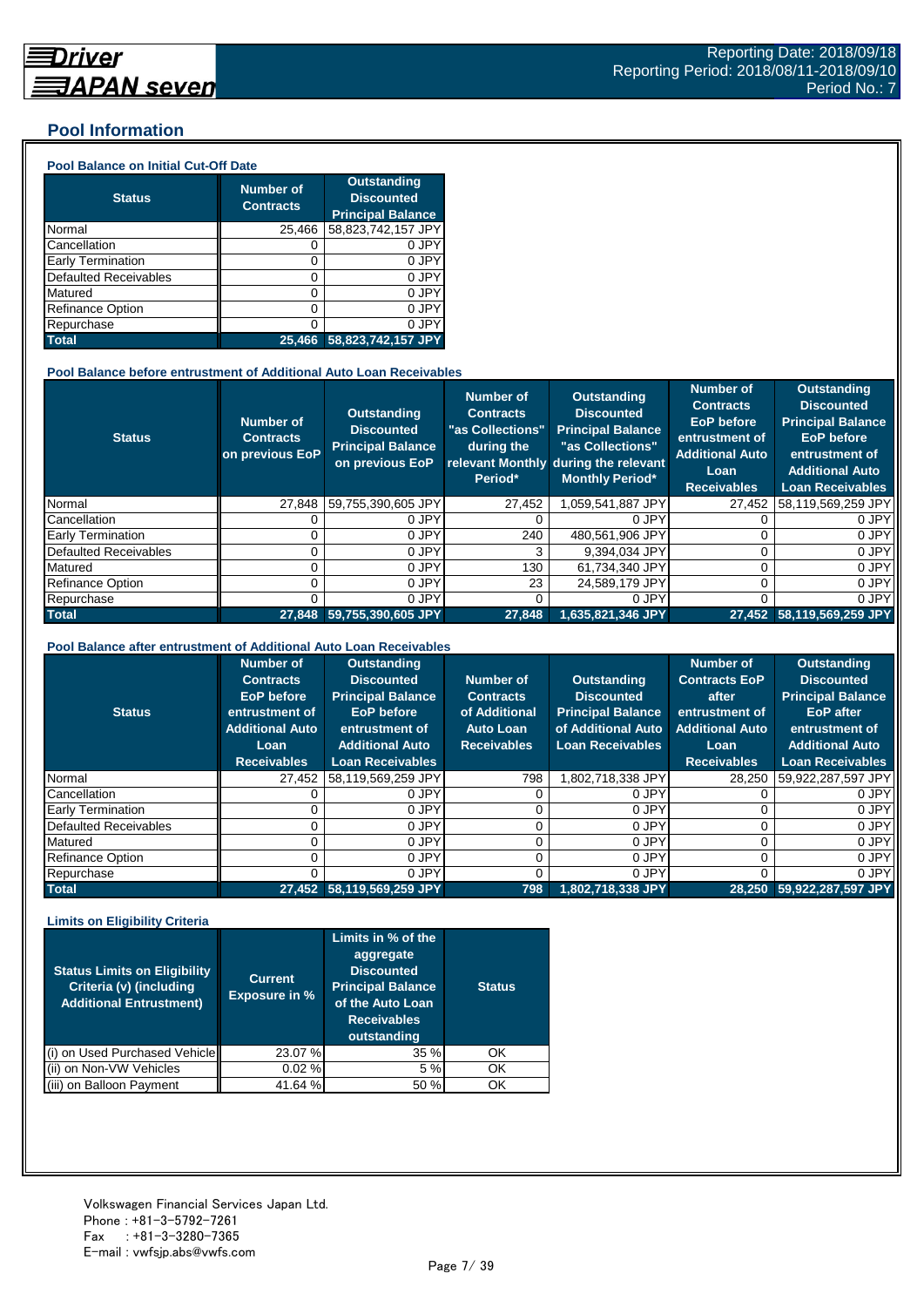

## **Driver** <u> 司APAN seven</u>

#### **Outstanding Balances**

| <b>Monthly Period:</b>         | from       | 2018/08/11 to | 2018/09/10 |
|--------------------------------|------------|---------------|------------|
| <b>Reporting Date:</b>         | 2018/09/18 |               |            |
| <b>Trust Calculation Date:</b> | 2018/09/26 |               |            |

## **Outstanding Balances**

|                                                                              | <b>Number of</b><br><b>Contracts</b> | <b>Aggregate Amount</b><br>of the Discounted<br><b>Principal Balance</b> | <b>Aggregate Amount</b><br>of the Nominal<br><b>Balance</b> |
|------------------------------------------------------------------------------|--------------------------------------|--------------------------------------------------------------------------|-------------------------------------------------------------|
| Balance on the previous EoP                                                  |                                      | 27,848 59,755,390,605 JPY 62,383,088,600 JPY                             |                                                             |
| Balance after counting on the Collections during the relevant Monthly Period |                                      | 27,452 58,119,569,259 JPY 60,621,340,100 JPY                             |                                                             |
| Balance of Additional Auto Loan Receivables                                  | 798I                                 | 1,802,718,338 JPY                                                        | 1,899,867,900 JPY                                           |
| Aggregate Amount of Auto Loan Receivables                                    |                                      | 28,250 59,922,287,597 JPY 62,521,208,000 JPY                             |                                                             |

#### **Collections**

|                                                | Number of<br><b>Contracts</b> | Aggregate Amount<br>of the Discounted<br><b>Principal Balance</b> | <b>Aggregate Amount</b><br>of the Nominal<br><b>Balance</b> |
|------------------------------------------------|-------------------------------|-------------------------------------------------------------------|-------------------------------------------------------------|
| Collections: Amortization of current contracts | 27,452                        | 1,059,541,887 JPY                                                 | 1,166,891,700 JPY                                           |
| Collections: Cancellation                      |                               | 0 JPY                                                             | 0.JPY                                                       |
| <b>Collections: Early Termination</b>          | 240                           | 480,561,906 JPY                                                   | 481,009,687 JPY                                             |
| <b>Collections: Defaulted Receivables</b>      |                               | 9,394,034 JPY                                                     | 9,408,600 JPY                                               |
| Collections: Matured                           | 130                           | 61,734,340 JPY                                                    | 61,829,100 JPY                                              |
| <b>Collections: Refinance Option</b>           | <b>231</b>                    | 24,589,179 JPY                                                    | 24,640,000 JPY                                              |
| Collections: Repurchase                        |                               | 0 JPY                                                             | 0 JPY                                                       |
| <b>Sum</b>                                     | 27,848                        | 1,635,821,346 JPY                                                 | 1,743,779,087 JPY                                           |

#### **Available Distribution Amount**

|     |                                                               | <b>Number of</b><br><b>Contracts</b> | <b>Aggregate Amount</b><br>of the Nominal<br><b>Balance</b> |
|-----|---------------------------------------------------------------|--------------------------------------|-------------------------------------------------------------|
| (a) | the Collections for the Monthly Period with respect to such   |                                      |                                                             |
|     | <b>Trust Calculation Date</b>                                 | 27,848                               | 1,743,779,087 JPY                                           |
| (b) | drawings from the Cash Collateral Ledger in accordance with   |                                      |                                                             |
|     | Article 18.3 of the First Trust Agreement                     |                                      | 0 JPY                                                       |
| (c) | net investment earnings from Eligible Investments             |                                      | 8,007 JPY                                                   |
| (d) | net proceeds from the sale or disposal of the Trust Assets of |                                      |                                                             |
|     | the First Trust                                               |                                      | 0 JPY                                                       |
| (e) | any amount which is carried over from the immediately         |                                      |                                                             |
|     | preceding Trust Calculation Date                              |                                      | 0 JPY                                                       |
|     | Sum                                                           | 27,848                               | 1.743.787.094 JPY                                           |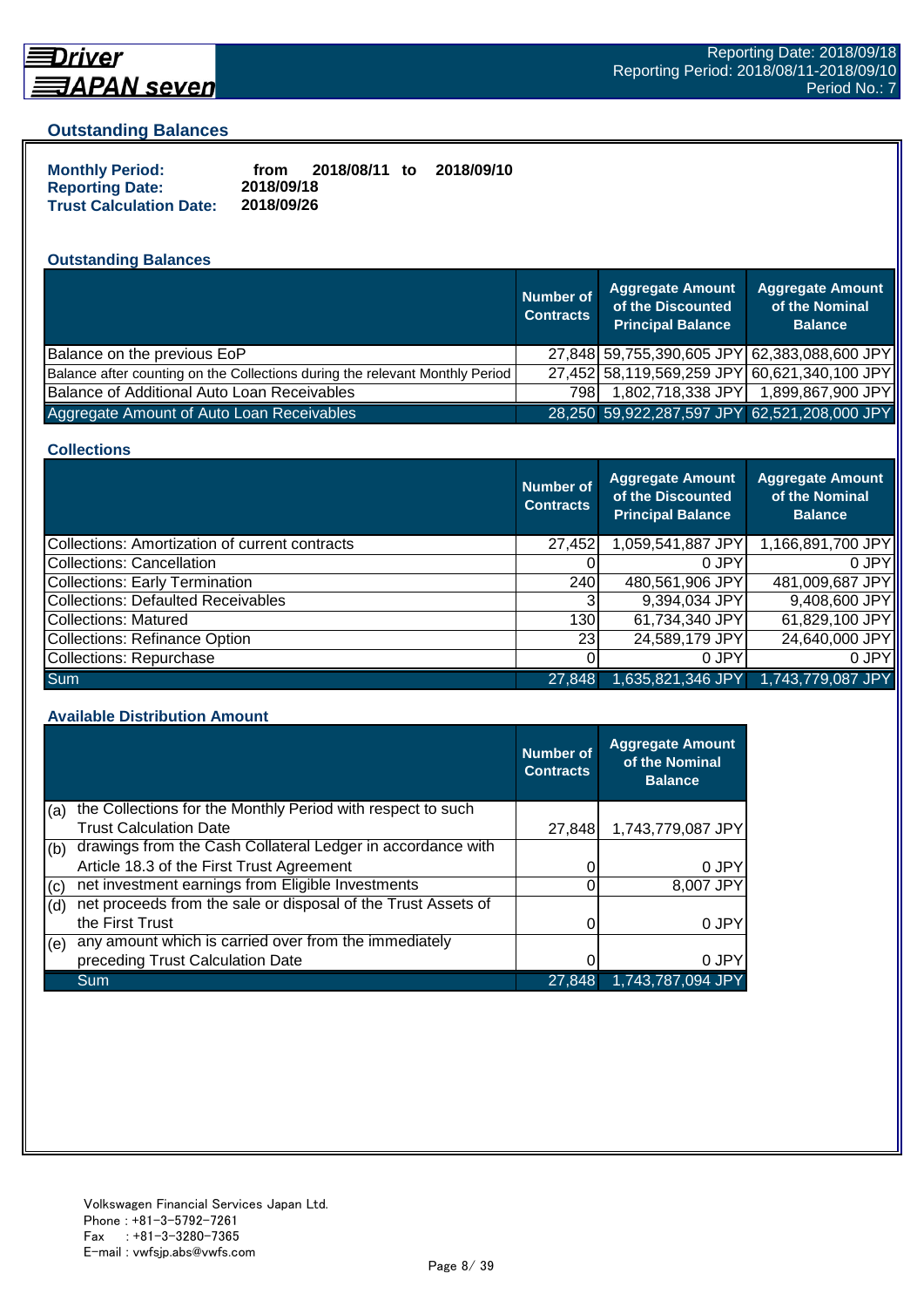## **Waterfall**

|     | There is no distinction between principal and interest, and all collections go through a single priority of payments                                                                                                                                                                                                                                                                                                                                                                                                                                                    |      |                   |                         |
|-----|-------------------------------------------------------------------------------------------------------------------------------------------------------------------------------------------------------------------------------------------------------------------------------------------------------------------------------------------------------------------------------------------------------------------------------------------------------------------------------------------------------------------------------------------------------------------------|------|-------------------|-------------------------|
|     |                                                                                                                                                                                                                                                                                                                                                                                                                                                                                                                                                                         |      | <b>Payment</b>    | <b>Remaining Amount</b> |
|     | <b>Available Distribution Amount</b>                                                                                                                                                                                                                                                                                                                                                                                                                                                                                                                                    | plus | 1,743,787,094 JPY | 1,743,787,094 JPY       |
| (a) | an amount necessary for the payment of all taxes and public charges to be paid to the<br>relevant public authority by the immediately following First Trust Payment Date.                                                                                                                                                                                                                                                                                                                                                                                               | less | 0 JPY             | 1,743,787,094 JPY       |
| (b) | an amount necessary for the payment of all Fees for the Trustee of the First Trust to be<br>paid to the Trustee of the First Trust by the immediately following First Trust Payment<br>Date.                                                                                                                                                                                                                                                                                                                                                                            | less | 537,797 JPY       | 1,743,249,297 JPY       |
| (c) | an amount necessary for the payment of the Servicing Fee to be paid to the Servicer<br>by the immediately following First Trust Payment Date.                                                                                                                                                                                                                                                                                                                                                                                                                           | less | 53,779,850 JPY    | 1,689,469,447 JPY       |
| (d) | an amount necessary for the payment of the Trust Expenses of the First Trust as<br>provided in Article 23.1 (including the Rating Fees, Costs of the Second Trust and<br>those fees not otherwise covered by (b) or (c) above) to be paid to the relevant party by<br>the immediately following First Trust Payment Date (including any amounts advanced<br>by the Trustee of the First Trust pursuant to Article23.3)                                                                                                                                                  | less | 552,809 JPY       | 1,688,916,638 JPY       |
| (e) | an amount necessary for the payment of overdue and unpaid interest on the Asset<br>Backed Loans to the First Trust (if any) to be paid to the Trustee of the Second Trust<br>by the immediately following First Trust Payment Date.                                                                                                                                                                                                                                                                                                                                     | less | 0 JPY             | 1,688,916,638 JPY       |
| (f) | an amount necessary for the payment to the Trustee of the Second Trust of interest on<br>the Asset Backed Loan to the First Trust accruing during the relevant Interest<br><b>Calculation Period</b>                                                                                                                                                                                                                                                                                                                                                                    | less | 7,791,666 JPY     | 1,681,124,972 JPY       |
| (g) | an amount necessary to top up the balance thereof until it is equal to the Cash<br>Collateral Ledger Target Balance                                                                                                                                                                                                                                                                                                                                                                                                                                                     | less | 0 JPY             | 1,681,124,972 JPY       |
| (h) | (i)<br>prior to the expiration of the Revolving Period: an amount necessary for the<br>redemption of any Additional Senior Beneficial Interest;                                                                                                                                                                                                                                                                                                                                                                                                                         |      |                   |                         |
|     | (ii)<br>following the expiration of the Revolving Period and prior to the occurrence of an<br>Early Amortization Event, an amount necessary for the payment to the Trustee of<br>the Second Trust of the Asset Backed Loan Principal Payment Amount for the<br>relevant First Trust Payment Date.                                                                                                                                                                                                                                                                       | less | 1,681,124,972 JPY | 0 JPY                   |
|     | (iii) following the occurrence of the Early Amortization Event, an amount necessary for<br>the payment to the Trustee of the Second Trust of the remaining principal balance<br>of the Asset Backed Loan to the First Trust.                                                                                                                                                                                                                                                                                                                                            |      |                   |                         |
| (i) | an amount necessary for the payment to the Trustee of the First Trust of any<br>Indemnified Amounts which are not compensated by the Trustor of the First Trust                                                                                                                                                                                                                                                                                                                                                                                                         | less | 0 JPY             | 0 JPY                   |
| (j) | an amount necessary for the payment to the Subordinated Beneficiary of the<br>Subordinated Beneficial Principal Payment Amount for the relevant First Trust Payment<br>Date.                                                                                                                                                                                                                                                                                                                                                                                            | less | 0 JPY             | 0 JPY                   |
| (k) | (i)<br>prior to the expiration of the Revolving Period, then (x) if a transfer is made under<br>(j) above, such remaining amount will be transferred to the Expenses Distribution<br>Ledger for payment to the Subordinated Beneficiary as a payment of earnings on<br>the Subordinated Beneficial Interest, and such payment shall be made on the First<br>Trust Payment Date immediately following such Trust Calculation Date or (y) if no<br>transfer is made under (j) above, such remaining amount will be carried forward to<br>the next Trust Calculation Date. |      |                   |                         |
|     | (ii)<br>following the expiration of the Revolving Period and prior to the occurrence of an<br>Early Amortization Event, then such remaining amount will be transferred to the<br>Expenses Distribution Ledger for payment to the Subordinated Beneficiary as a<br>payment of earnings on the Subordinated Beneficial Interest, and such payment<br>shall be made on the First Trust Payment Date immediately following such Trust<br>Calculation Date.                                                                                                                  | less | 0 JPY             | 0 JPY                   |
|     | (iii)<br>following the occurrence of an Early Amortization Event, the remaining amount in<br>the Trust Collection Ledger will be carried forward to the next Trust Calculation<br>Date.                                                                                                                                                                                                                                                                                                                                                                                 |      |                   |                         |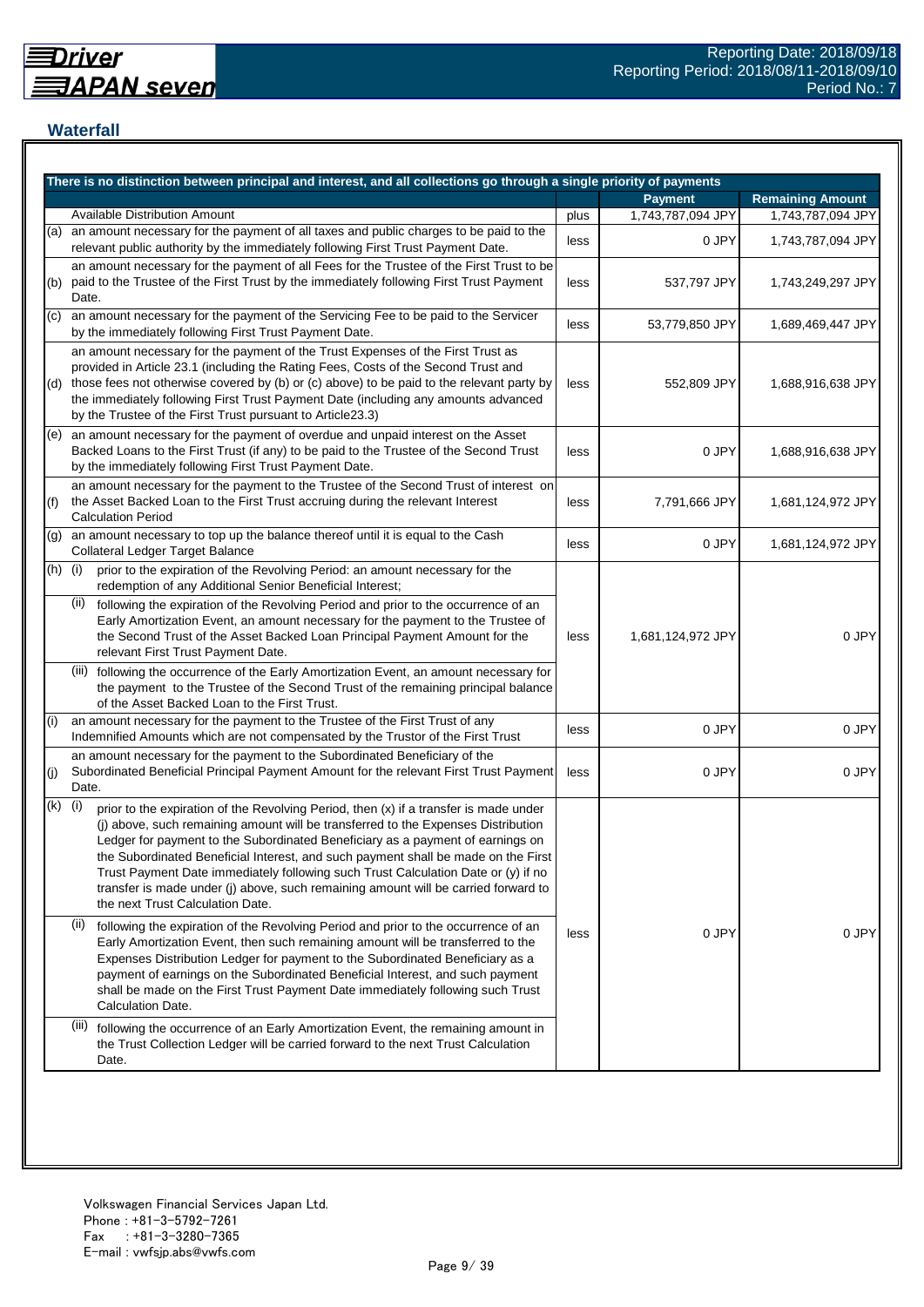#### **Credit Enhancement**

| Subordinated Principal Balance as of the relevant First Trust Payment Date                                                                              |                                                                                    |                                                      |       |                                  |                                    |
|---------------------------------------------------------------------------------------------------------------------------------------------------------|------------------------------------------------------------------------------------|------------------------------------------------------|-------|----------------------------------|------------------------------------|
|                                                                                                                                                         | Percentage of<br><b>Aggregate</b><br><b>Discounted</b><br><b>Principal Balance</b> | <b>Value</b>                                         |       |                                  |                                    |
| the aggregate amount of the<br>(i)<br><b>Discounted Principal Balance</b><br>of all Auto Loan Receivables<br>outstanding                                |                                                                                    | 59,922,287,597 JPY                                   |       |                                  |                                    |
| (ii) Asset Backed Loan Principal<br>Balance on the relevant First<br><b>Trust Payment Date</b>                                                          |                                                                                    | 55,000,000,000 JPY                                   |       |                                  |                                    |
| Overcollateralization $( = (i) - (ii))$                                                                                                                 | 8.21 %                                                                             | 4,922,287,597 JPY                                    |       |                                  |                                    |
| Trust Collection Ledger which is<br>carried over from the immediately<br>preceding Trust Calculation Date                                               | 0.00%                                                                              | 0 JPY                                                |       |                                  |                                    |
| The amount in the Cash Collateral<br>Ledger                                                                                                             | 0.51%                                                                              | 307,000,000 JPY                                      |       |                                  |                                    |
| <b>Subordinated Principal Balance</b>                                                                                                                   | 8.73%                                                                              | 5,229,287,597 JPY                                    |       |                                  |                                    |
|                                                                                                                                                         |                                                                                    |                                                      |       |                                  |                                    |
| <b>Trust Management Account (TMA)</b>                                                                                                                   |                                                                                    | in JPY                                               | $+/-$ |                                  | in JPY (previous)                  |
| Initial Balance on Cash Entrustment Date                                                                                                                |                                                                                    | 307,000,000 JPY                                      |       |                                  |                                    |
| <b>Outstanding Balance on First Trust Payment Date</b><br>(a) Expenses Distribution Ledger<br>(b) Trust Collection Ledger<br>(c) Cash Collateral Ledger |                                                                                    | 307,000,000 JPY<br>0 JPY<br>0 JPY<br>307,000,000 JPY |       | 0 JPY<br>0 JPY<br>0 JPY<br>0 JPY | 307,000,000 JPY<br>307,000,000 JPY |
| <b>Cash Collateral Ledger Target Balance</b>                                                                                                            |                                                                                    | 307,000,000 JPY                                      |       |                                  |                                    |

#### **Calculation of Credit Enhancement**

Driver Japan seven's Credit Enhancement consists of the items listed above in the Subordinated Principal Balance as of the relevant date of determination (immediately following the First Trust Payment Date). The result provides an absolute value, which will be applied to the (amortized) Aggregate Discounted Principal Balance as of the end of the relevant date.

The transaction has a Revolving Period of 12 months until February 2019.

Asset Backed Loan Overcollateralization Percentage is (i) prior to the expiration of the Revolving Period, 8.5%, and (ii) following the expiration of the Revolving Period, 11.5%; provided, in each case no Credit Enhancement Increase Condition shall be in effect. After a Level 1 Credit Enhancement Increase Condition in effect, 17% and after a Level 2 Credit Enhancement Increase Condition is in effect, 100%.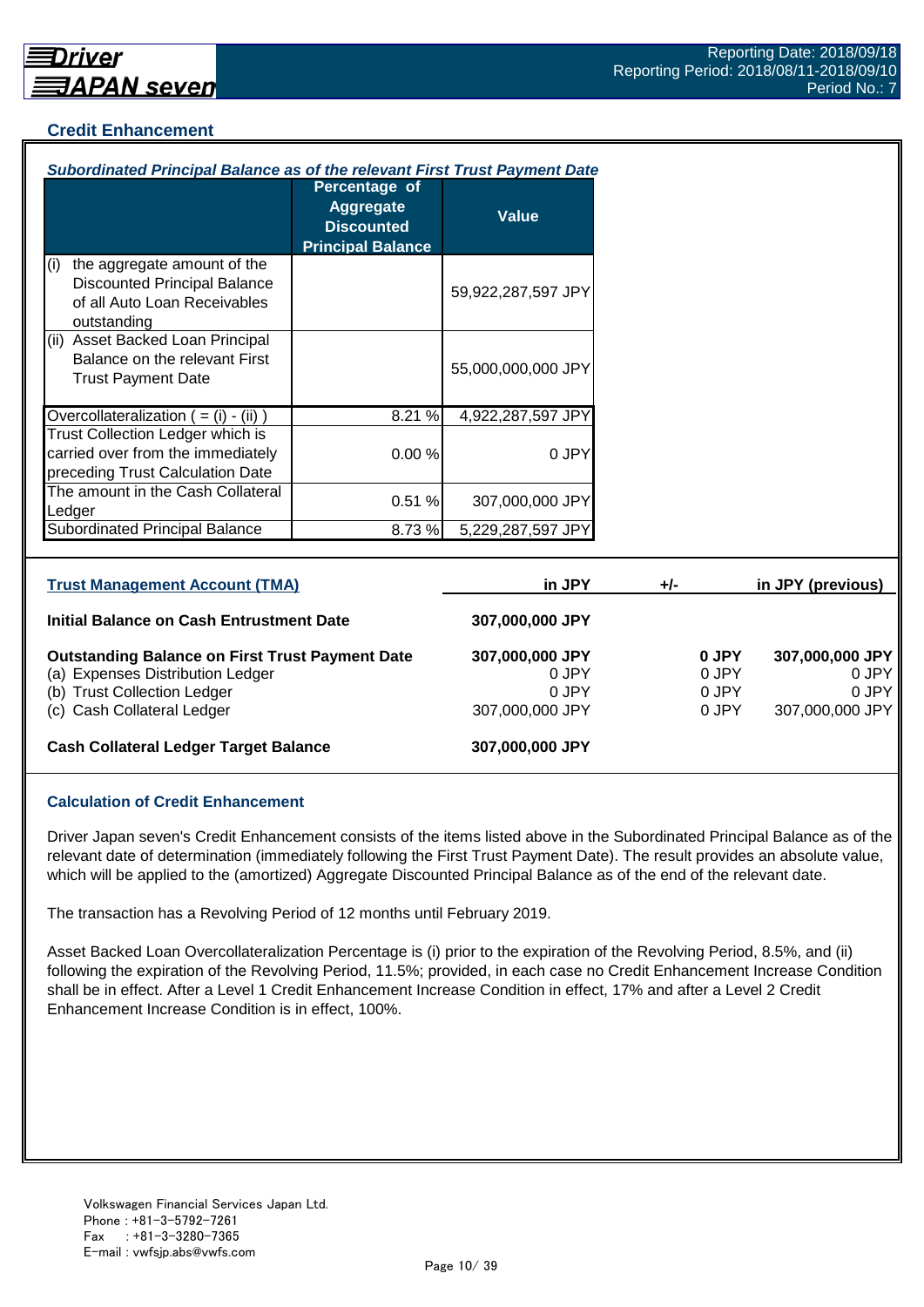## **Cumulative Gross Loss & Cumulative Repurchased Receivables**

| Number of<br><b>Contracts</b><br>Beginning of Period<br>8                                                                                                                                                                                                                                                                                                                                                     | <b>Write Offs</b>  |
|---------------------------------------------------------------------------------------------------------------------------------------------------------------------------------------------------------------------------------------------------------------------------------------------------------------------------------------------------------------------------------------------------------------|--------------------|
|                                                                                                                                                                                                                                                                                                                                                                                                               |                    |
|                                                                                                                                                                                                                                                                                                                                                                                                               | 23,103,327 JPY     |
| <b>Defaulted Receivables</b>                                                                                                                                                                                                                                                                                                                                                                                  | 9,394,034 JPY      |
| <b>End of Period</b><br>11                                                                                                                                                                                                                                                                                                                                                                                    | 32,497,361 JPY     |
| <b>Cumulative Gross Loss Ratio</b><br>The sum of the Discounted Principal Balance of all Auto Loan<br>Receivables that have become Defaulted Receivables from the Initial<br>Cut-off Date through to the end of Monthly Period immediately<br>preceding the relevant Trust Calculation Date                                                                                                                   | 32,497,361 JPY     |
| The sum of (i) the aggregate Discounted Principal Balance of the Initial<br>Auto Loan Receivables as of the Initial Cut-off Date and (ii) the<br>aggregate Discounted Principal Balance as of the relevant Trust<br>Calculation Date of all Additional Auto Loan Receivables (if any)<br>entrusted on the Additional Entrustment Dates which fall six months<br>prior to the relevant Trust Calculation Date. | 59,868,094,070 JPY |

#### **Performance Triggers**

Asset Backed Loan Overcollateralization Percentage was implemented to assure on a monthly basis that no cash is paid to lower steps in the waterfall unless there is sufficient Overcollateralization to support the transaction. The performance trigger in form of a Credit Enhancement Increase Condition will be activated when the Cumulative Gross

Loss Ratio exceeds the defined limits. In this case the Overcollateralization will be increased accordingly.

| Levels        | <b>Credit Enhancement increase condition</b>                  | <b>Credit Enhancement</b><br>increase condition in<br>place? |  |
|---------------|---------------------------------------------------------------|--------------------------------------------------------------|--|
|               | Cumulative Gross Loss Ratio exceeds 0.5% for any First Trust  |                                                              |  |
| Level 1 (i)   | Payment Date on or prior to August 2018                       | no                                                           |  |
|               | Cumulative Gross Loss Ratio exceeds 0.8% for any First Trust  |                                                              |  |
| Level 1 (ii)  | Payment Date from September 2018 to May 2019                  | no                                                           |  |
|               | Cumulative Gross Loss Ratio exceeds 1.15% for any First Trust |                                                              |  |
| Level 1 (iii) | Payment Date from June 2019 to February 2020                  | no                                                           |  |
| Level 2       | Cumulative Gross Loss Ratio exceeds 1.6% for any First Trust  |                                                              |  |
|               | <b>Payment Date</b>                                           | no                                                           |  |

|                                                                    | <b>Asset Backed Loan</b><br>Overcollateralization<br>Percentage |
|--------------------------------------------------------------------|-----------------------------------------------------------------|
| Prior to the expiration of the Revolving Period                    | 8.50 %                                                          |
| (No Credit Enhancement Increase Condition is in effect)            |                                                                 |
| Following the expiration of Revolving Period                       |                                                                 |
| (No Credit Enhancement Increase Condition is in effect)            | 11.50 %                                                         |
| After a Level 1 Credit Enhancement Increase Condition is in effect | 17.00 %                                                         |
| After a Level 2 Credit Enhancement Increase Condition is in effect | 100.00%                                                         |
| <b>Current Asset Backed Loan Overcollateralization Percentage</b>  | 8.21%                                                           |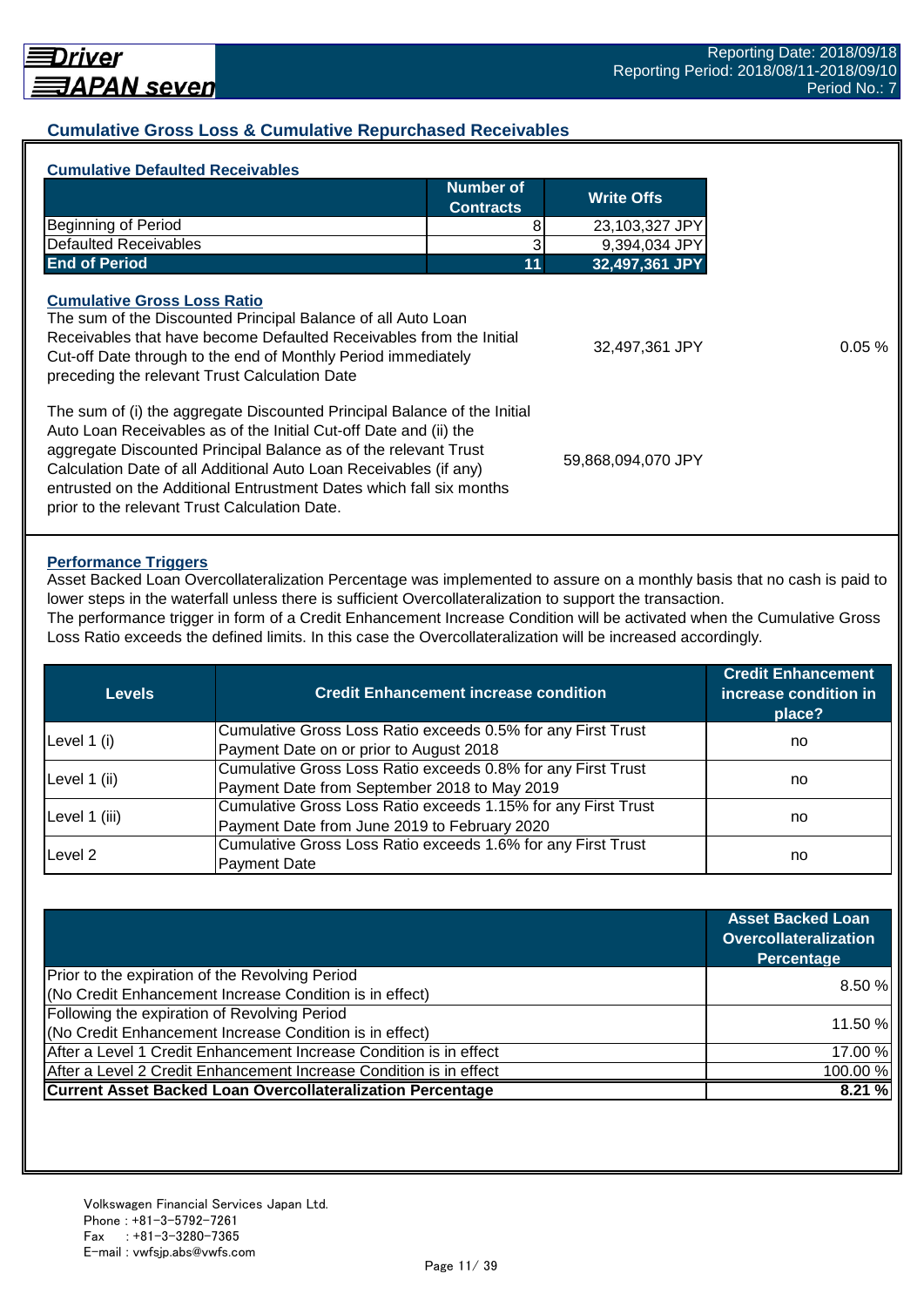

#### **Cumulative Gross Loss & Cumulative Repurchased Receivables**

## **Performance Pool vis-a-vis Triggers**



#### **Cumulative Repurchased Receivables**

|                         | Number of<br><b>Contracts</b> | <b>Repurchase Price</b> |
|-------------------------|-------------------------------|-------------------------|
| Beginning of Period     |                               | 0 JPY                   |
| Repurchased Receivables |                               | 0.JPY                   |
| <b>End of Period</b>    |                               | 0 JPY                   |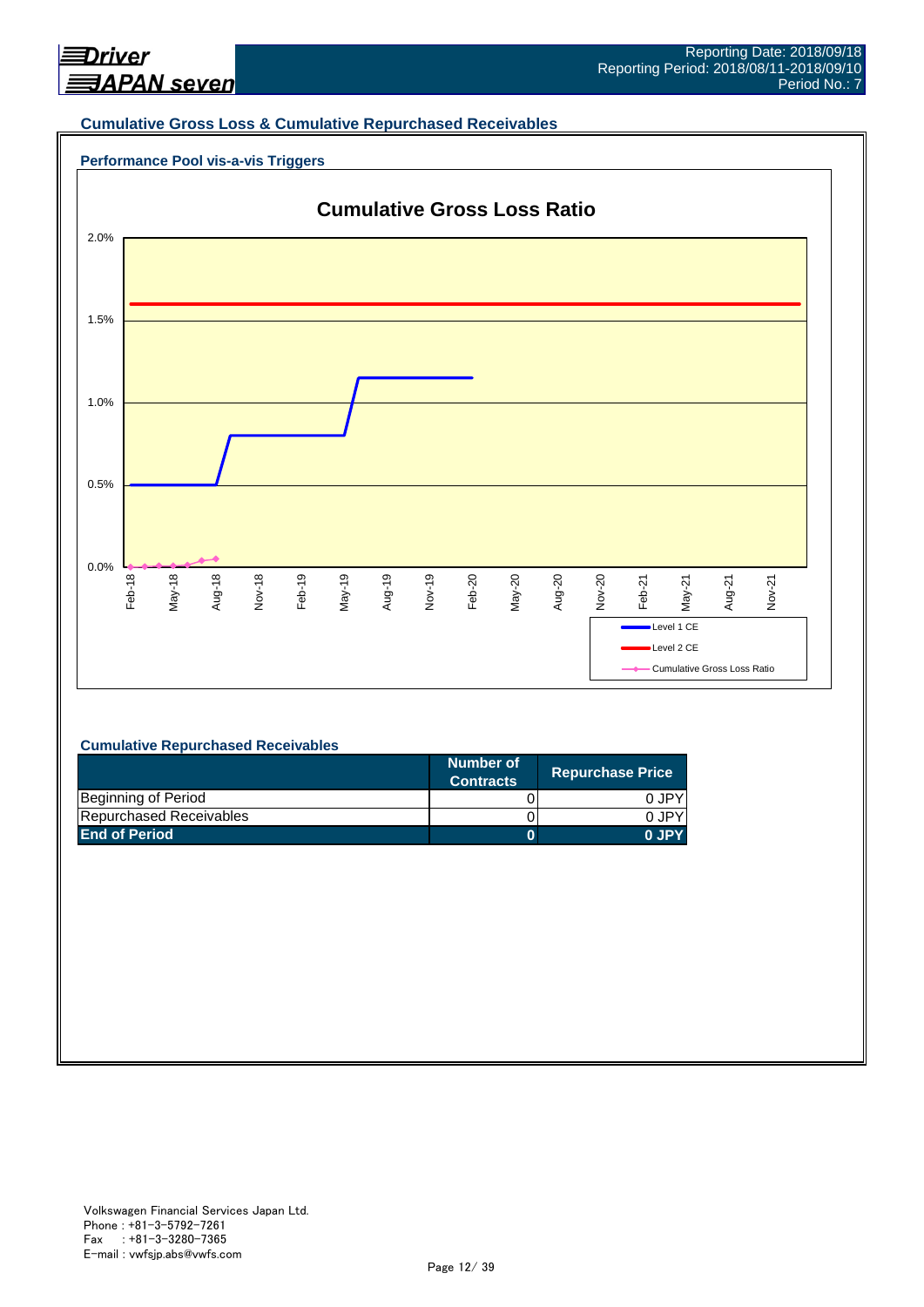## **Defaulted and Delinquent Contracts**

| <b>Information of Delinguencies and Defaults</b> |  |                                           |                                           |                                                  |                                                                                                                                                                         |  |  |
|--------------------------------------------------|--|-------------------------------------------|-------------------------------------------|--------------------------------------------------|-------------------------------------------------------------------------------------------------------------------------------------------------------------------------|--|--|
|                                                  |  | Outstanding                               |                                           |                                                  | Percentage                                                                                                                                                              |  |  |
|                                                  |  | <b>Discounted Principal</b>               |                                           |                                                  | of Nominal                                                                                                                                                              |  |  |
|                                                  |  | <b>Balance</b>                            | <b>Balance (*)</b>                        |                                                  | <b>Balance (*)</b>                                                                                                                                                      |  |  |
|                                                  |  |                                           | 0.86%                                     |                                                  | 0.87%                                                                                                                                                                   |  |  |
|                                                  |  |                                           | 0.02%                                     |                                                  | 0.02%                                                                                                                                                                   |  |  |
|                                                  |  | Contracts (*)<br><b>Contracts</b><br>2331 | Number of Percentage of<br>0.84%<br>0.01% | of Principal<br>515,132,160 JPY<br>9,394,034 JPY | Percentage<br><b>Outstanding Nominal</b><br><b>Balance</b><br>539,968,700 JPY<br>9,408,600 JPY<br>$\left( \star \right)$ Description the magnetic $\Gamma \circ \Gamma$ |  |  |

(\*) Based on the previous EoP

|                           | <b>Delinquency Profile (Information Purpose Only)</b> |                                             |                                                                     |                                              |                                              |                                            |  |  |
|---------------------------|-------------------------------------------------------|---------------------------------------------|---------------------------------------------------------------------|----------------------------------------------|----------------------------------------------|--------------------------------------------|--|--|
| Days in<br><b>Arrears</b> | <b>Contracts</b>                                      | Number of Percentage of<br><b>Contracts</b> | <b>Outstanding</b><br><b>Discounted Principal</b><br><b>Balance</b> | Percentage<br>of Principal<br><b>Balance</b> | <b>Outstanding Nominal</b><br><b>Balance</b> | Percentage<br>of Nominal<br><b>Balance</b> |  |  |
|                           | <b>220</b>                                            | $0.78 \%$                                   | 478,838,176 JPY                                                     | 0.80%                                        | 501,928,300 JPY                              | 0.80%                                      |  |  |
|                           | 10I                                                   | 0.04%                                       | 29,265,413 JPY                                                      | 0.05%                                        | 30,778,500 JPY                               | 0.05%                                      |  |  |
|                           |                                                       | 0.01%                                       | 7,028,571 JPY                                                       | 0.01%                                        | 7,261,900 JPY                                | 0.01%                                      |  |  |
| <b>Total</b>              | 233                                                   | 0.82%                                       | 515,132,160 JPY                                                     | 0.86%                                        | 539,968,700 JPY                              | 0.86%                                      |  |  |

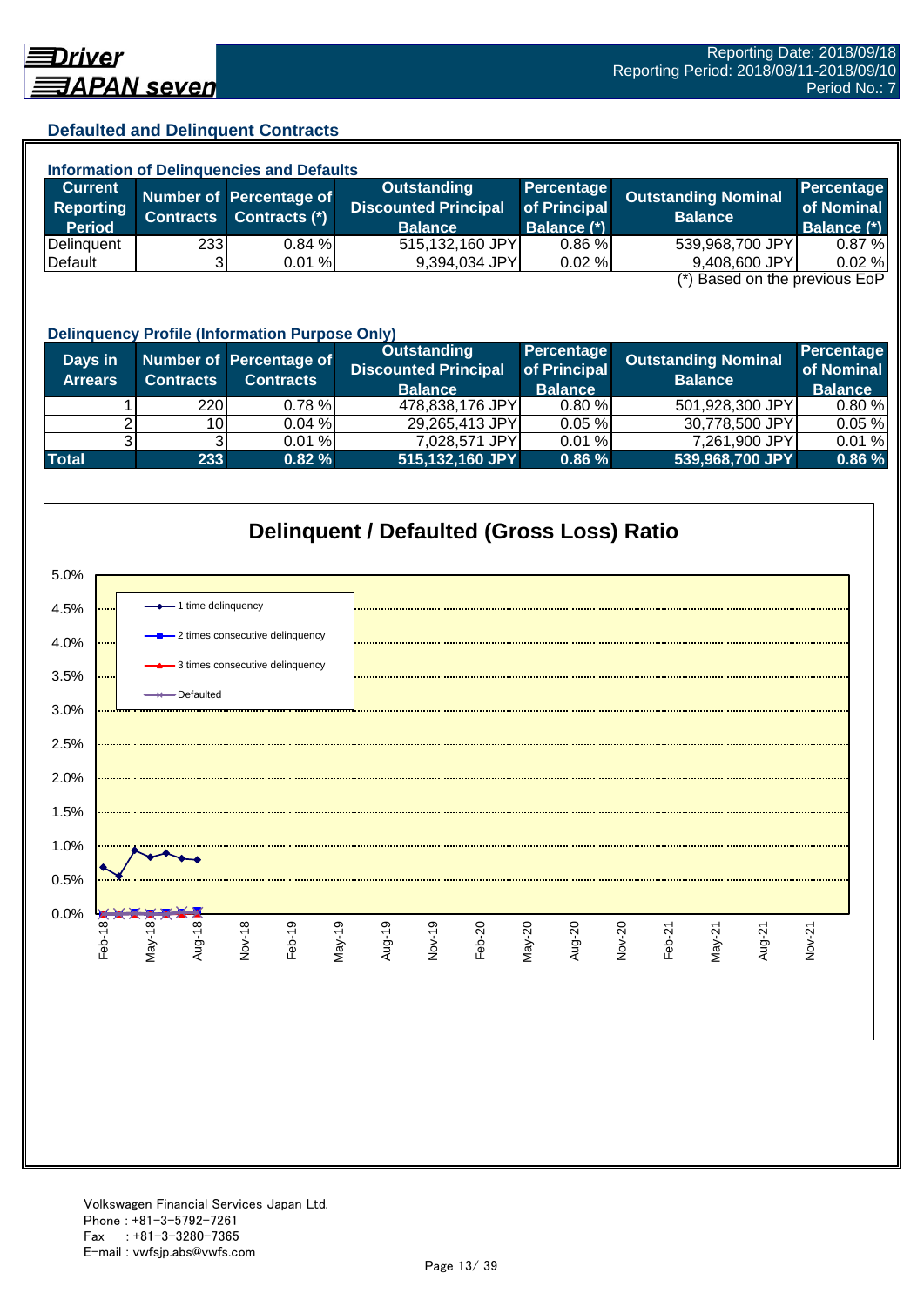## **Run Out Schedule**

| <b>Next Payment</b><br><b>Month</b> | <b>Number of</b><br><b>Contracts</b> | <b>ABS Outstanding</b><br><b>Principal</b> | <b>ABS Outstanding Interest</b>        | <b>Outstanding Installment</b>           | <b>ABS Remaining Principal</b>         | <b>ABS Remaining Interest</b>      | <b>ABS Remaining</b><br><b>Installment</b> |
|-------------------------------------|--------------------------------------|--------------------------------------------|----------------------------------------|------------------------------------------|----------------------------------------|------------------------------------|--------------------------------------------|
| 07.2018                             | 27,848                               | 59,755,390,605 JPY                         | 2,627,697,995 JPY                      | 62,383,088,600 JPY                       | 0 JPY                                  | 0 JPY                              | 0 JPY                                      |
| 08.2018<br>09.2018                  | 27,848<br>27,695                     | 58,599,339,503 JPY<br>57,534,228,344 JPY   | 2,519,292,597 JPY<br>2,413,057,356 JPY | 61,118,632,100 JPY<br>59,947,285,700 JPY | 1,156,051,102 JPY<br>1,065,111,159 JPY | 108,405,398 JPY<br>106,235,241 JPY | 1,264,456,500 JPY<br>1,171,346,400 JPY     |
| 10.2018                             | 27,484                               | 56,520,293,633 JPY                         | 2,308,791,367 JPY                      | 58,829,085,000 JPY                       | 1,013,934,711 JPY                      | 104,265,989 JPY                    | 1,118,200,700 JPY                          |
| 11.2018                             | 27,361                               | 55,483,015,191 JPY                         | 2,206,410,809 JPY                      | 57,689,426,000 JPY                       | 1,037,278,442 JPY                      | 102,380,558 JPY                    | 1,139,659,000 JPY                          |
| 12.2018                             | 27,181                               | 53,537,207,046 JPY                         | 2,105,936,354 JPY                      | 55,643,143,400 JPY                       | 1,945,808,145 JPY                      | 100,474,455 JPY                    | 2,046,282,600 JPY                          |
| 01.2019                             | 26,897                               | 52,241,375,053 JPY                         | 2,009,084,947 JPY                      | 54,250,460,000 JPY                       | 1,295,831,993 JPY                      | 96,851,407 JPY                     | 1,392,683,400 JPY                          |
| 02.2019<br>03.2019                  | 26,674<br>26,403                     | 51,154,579,843 JPY<br>49,954,197,957 JPY   | 1,914,636,957 JPY<br>1,822,163,243 JPY | 53,069,216,800 JPY<br>51,776,361,200 JPY | 1,086,795,210 JPY<br>1,200,381,886 JPY | 94,447,990 JPY<br>92,473,714 JPY   | 1,181,243,200 JPY<br>1,292,855,600 JPY     |
| 04.2019                             | 26,012                               | 48,842,466,560 JPY                         | 1,731,859,340 JPY                      | 50,574,325,900 JPY                       | 1,111,731,397 JPY                      | 90,303,903 JPY                     | 1,202,035,300 JPY                          |
| 05.2019                             | 25,817                               | 47,727,167,925 JPY                         | 1,643,549,575 JPY                      | 49,370,717,500 JPY                       | 1,115,298,635 JPY                      | 88,309,765 JPY                     | 1,203,608,400 JPY                          |
| 06.2019                             | 25,544                               | 46,112,429,115 JPY                         | 1,557,232,685 JPY                      | 47,669,661,800 JPY                       | 1,614,738,810 JPY                      | 86,316,890 JPY                     | 1,701,055,700 JPY                          |
| 07.2019<br>08.2019                  | 25,185<br>24,909                     | 44,513,944,549 JPY<br>43,394,874,760 JPY   | 1,473,798,251 JPY<br>1,393,263,240 JPY | 45,987,742,800 JPY<br>44,788,138,000 JPY | 1,598,484,566 JPY<br>1,119,069,789 JPY | 83,434,434 JPY<br>80,535,011 JPY   | 1,681,919,000 JPY<br>1,199,604,800 JPY     |
| 09.2019                             | 24,678                               | 42,214,815,500 JPY                         | 1,314,745,500 JPY                      | 43,529,561,000 JPY                       | 1,180,059,260 JPY                      | 78,517,740 JPY                     | 1,258,577,000 JPY                          |
| 10.2019                             | 24,279                               | 41,174,824,359 JPY                         | 1,238,252,641 JPY                      | 42,413,077,000 JPY                       | 1,039,991,141 JPY                      | 76,492,859 JPY                     | 1,116,484,000 JPY                          |
| 11.2019                             | 23,991                               | 40,057,009,502 JPY                         | 1,163,595,298 JPY                      | 41,220,604,800 JPY                       | 1,117,814,857 JPY                      | 74,657,343 JPY                     | 1,192,472,200 JPY                          |
| 12.2019                             | 23,626                               | 37,808,246,055 JPY                         | 1,090,870,445 JPY                      | 38,899,116,500 JPY                       | 2,248,763,447 JPY                      | 72,724,853 JPY                     | 2,321,488,300 JPY                          |
| 01.2020<br>02.2020                  | 23,060<br>22,544                     | 36,215,734,380 JPY<br>34,576,603,793 JPY   | 1,021,960,520 JPY<br>955,737,607 JPY   | 37,237,694,900 JPY<br>35,532,341,400 JPY | 1,592,511,675 JPY<br>1,639,130,587 JPY | 68,909,925 JPY<br>66,222,913 JPY   | 1,661,421,600 JPY<br>1,705,353,500 JPY     |
| 03.2020                             | 21,836                               | 32,344,742,631 JPY                         | 892,177,169 JPY                        | 33,236,919,800 JPY                       | 2,231,861,162 JPY                      | 63,560,438 JPY                     | 2,295,421,600 JPY                          |
| 04.2020                             | 20,635                               | 31,136,446,231 JPY                         | 831,998,869 JPY                        | 31,968,445,100 JPY                       | 1,208,296,400 JPY                      | 60,178,300 JPY                     | 1,268,474,700 JPY                          |
| 05.2020                             | 20,218                               | 29,635,268,815 JPY                         | 773,865,185 JPY                        | 30,409,134,000 JPY                       | 1,501,177,416 JPY                      | 58,133,684 JPY                     | 1,559,311,100 JPY                          |
| 06.2020                             | 19,553                               | 27,627,597,357 JPY                         | 718,125,543 JPY                        | 28,345,722,900 JPY                       | 2,007,671,458 JPY                      | 55,739,642 JPY                     | 2,063,411,100 JPY                          |
| 07.2020<br>08.2020                  | 18,719<br>18,108                     | 25,852,787,464 JPY<br>24,197,013,428 JPY   | 665,778,736 JPY<br>616,557,972 JPY     | 26,518,566,200 JPY<br>24,813,571,400 JPY | 1,774,809,893 JPY<br>1,655,774,036 JPY | 52,346,807 JPY<br>49,220,764 JPY   | 1,827,156,700 JPY<br>1,704,994,800 JPY     |
| 09.2020                             | 17,332                               | 22,152,266,485 JPY                         | 570,113,615 JPY                        | 22,722,380,100 JPY                       | 2,044,746,943 JPY                      | 46,444,357 JPY                     | 2,091,191,300 JPY                          |
| 10.2020                             | 16,210                               | 20,674,612,427 JPY                         | 526,924,973 JPY                        | 21,201,537,400 JPY                       | 1,477,654,058 JPY                      | 43,188,642 JPY                     | 1,520,842,700 JPY                          |
| 11.2020                             | 15,494                               | 18,790,966,288 JPY                         | 486,397,012 JPY                        | 19,277,363,300 JPY                       | 1,883,646,139 JPY                      | 40,527,961 JPY                     | 1,924,174,100 JPY                          |
| 12.2020                             | 14,467                               | 17,488,838,481 JPY                         | 449,062,219 JPY                        | 17,937,900,700 JPY                       | 1,302,127,807 JPY                      | 37,334,793 JPY                     | 1,339,462,600 JPY                          |
| 01.2021<br>02.2021                  | 14,107<br>13,807                     | 16,630,028,318 JPY<br>15,875,138,698 JPY   | 414,210,682 JPY<br>381,040,502 JPY     | 17,044,239,000 JPY<br>16,256,179,200 JPY | 858,810,163 JPY<br>754,889,620 JPY     | 34,851,537 JPY<br>33,170,180 JPY   | 893,661,700 JPY<br>788,059,800 JPY         |
| 03.2021                             | 13,404                               | 14,953,546,984 JPY                         | 349,310,316 JPY                        | 15,302,857,300 JPY                       | 921,591,714 JPY                        | 31,730,186 JPY                     | 953,321,900 JPY                            |
| 04.2021                             | 12,837                               | 14,394,798,799 JPY                         | 319,285,601 JPY                        | 14,714,084,400 JPY                       | 558,748,185 JPY                        | 30,024,715 JPY                     | 588,772,900 JPY                            |
| 05.2021                             | 12,622                               | 13,803,321,653 JPY                         | 290,375,947 JPY                        | 14,093,697,600 JPY                       | 591,477,146 JPY                        | 28,909,654 JPY                     | 620,386,800 JPY                            |
| 06.2021                             | 12,311                               | 13,084,654,808 JPY                         | 262,627,692 JPY                        | 13,347,282,500 JPY                       | 718,666,845 JPY                        | 27,748,255 JPY                     | 746,415,100 JPY                            |
| 07.2021<br>08.2021                  | 12,037<br>11,761                     | 12,301,049,550 JPY<br>11,690,992,954 JPY   | 236,333,350 JPY<br>211,603,446 JPY     | 12,537,382,900 JPY<br>11,902,596,400 JPY | 783,605,258 JPY<br>610,056,596 JPY     | 26,294,342 JPY<br>24,729,904 JPY   | 809,899,600 JPY<br>634,786,500 JPY         |
| 09.2021                             | 11,436                               | 11,064,268,856 JPY                         | 188,065,344 JPY                        | 11,252,334,200 JPY                       | 626,724,098 JPY                        | 23,538,102 JPY                     | 650,262,200 JPY                            |
| 10.2021                             | 10,968                               | 10,553,185,942 JPY                         | 165,773,058 JPY                        | 10,718,959,000 JPY                       | 511,082,914 JPY                        | 22,292,286 JPY                     | 533,375,200 JPY                            |
| 11.2021                             | 10,678                               | 9,987,591,495 JPY                          | 144,486,905 JPY                        | 10,132,078,400 JPY                       | 565,594,447 JPY                        | 21,286,153 JPY                     | 586,880,600 JPY                            |
| 12.2021                             | 10,292                               | 8,968,225,128 JPY                          | 124,310,172 JPY                        | 9,092,535,300 JPY                        | 1,019,366,367 JPY                      | 20,176,733 JPY                     | 1,039,543,100 JPY                          |
| 01.2022<br>02.2022                  | 9,742<br>9,272                       | 8,240,230,734 JPY<br>7,469,805,102 JPY     | 106,149,966 JPY<br>89,427,198 JPY      | 8,346,380,700 JPY<br>7,559,232,300 JPY   | 727,994,394 JPY<br>770,425,632 JPY     | 18,160,206 JPY<br>16,722,768 JPY   | 746,154,600 JPY<br>787,148,400 JPY         |
| 03.2022                             | 8,570                                | 6,348,091,499 JPY                          | 74,192,201 JPY                         | 6,422,283,700 JPY                        | 1,121,713,603 JPY                      | 15,234,997 JPY                     | 1,136,948,600 JPY                          |
| 04.2022                             | 7,318                                | 5,769,655,899 JPY                          | 61,030,101 JPY                         | 5,830,686,000 JPY                        | 578,435,600 JPY                        | 13,162,100 JPY                     | 591,597,700 JPY                            |
| 05.2022                             | 6,769                                | 5,109,989,748 JPY                          | 49,014,552 JPY                         | 5,159,004,300 JPY                        | 659,666,151 JPY                        | 12,015,549 JPY                     | 671,681,700 JPY                            |
| 06.2022                             | 6,046                                | 4,244,644,766 JPY                          | 38,251,534 JPY                         | 4,282,896,300 JPY                        | 865,344,982 JPY                        | 10,763,018 JPY                     | 876,108,000 JPY                            |
| 07.2022<br>08.2022                  | 5,130<br>4,526                       | 3,577,471,013 JPY<br>2,909,310,434 JPY     | 29,140,787 JPY<br>21,415,566 JPY       | 3,606,611,800 JPY<br>2,930,726,000 JPY   | 667,173,753 JPY<br>668,160,579 JPY     | 9,110,747 JPY<br>7,725,221 JPY     | 676,284,500 JPY<br>675,885,800 JPY         |
| 09.2022                             | 3,808                                | 1,987,479,349 JPY                          | 15,083,151 JPY                         | 2,002,562,500 JPY                        | 921,831,085 JPY                        | 6,332,415 JPY                      | 928,163,500 JPY                            |
| 10.2022                             | 2,669                                | 1,418,229,247 JPY                          | 10,623,853 JPY                         | 1,428,853,100 JPY                        | 569,250,102 JPY                        | 4,459,298 JPY                      | 573,709,400 JPY                            |
| 11.2022                             | 1,966                                | 736,857,029 JPY                            | 7,399,571 JPY                          | 744,256,600 JPY                          | 681,372,218 JPY                        | 3,224,282 JPY                      | 684,596,500 JPY                            |
| 12.2022                             | 1,089                                | 544,677,041 JPY                            | 5,649,259 JPY                          | 550,326,300 JPY                          | 192,179,988 JPY                        | 1,750,312 JPY                      | 193,930,300 JPY                            |
| 01.2023<br>02.2023                  | 892<br>753                           | 425,971,175 JPY<br>315,159,354 JPY         | 4,316,725 JPY<br>3,266,146 JPY         | 430,287,900 JPY<br>318,425,500 JPY       | 118,705,866 JPY<br>110,811,821 JPY     | 1,332,534 JPY<br>1,050,579 JPY     | 120,038,400 JPY<br>111,862,400 JPY         |
| 03.2023                             | 608                                  | 194,371,601 JPY                            | 2,479,099 JPY                          | 196,850,700 JPY                          | 120,787,753 JPY                        | 787.047 JPY                        | 121,574,800 JPY                            |
| 04.2023                             | 426                                  | 134,761,124 JPY                            | 1,970,376 JPY                          | 136,731,500 JPY                          | 59,610,477 JPY                         | 508,723 JPY                        | 60,119,200 JPY                             |
| 05.2023                             | 328                                  | 86,161,895 JPY                             | 1,602,005 JPY                          | 87,763,900 JPY                           | 48,599,229 JPY                         | 368,371 JPY                        | 48,967,600 JPY                             |
| 06.2023                             | 255                                  | 73,766,049 JPY                             | 1,349,751 JPY                          | 75,115,800 JPY                           | 12,395,846 JPY                         | 252,254 JPY                        | 12,648,100 JPY                             |
| 07.2023<br>08.2023                  | 228<br>205                           | 60,528,829 JPY<br>51,536,065 JPY           | 1,131,271 JPY<br>949,835 JPY           | 61,660,100 JPY<br>52,485,900 JPY         | 13,237,220 JPY<br>8,992,764 JPY        | 218,480 JPY<br>181,436 JPY         | 13,455,700 JPY<br>9,174,200 JPY            |
| 09.2023                             | 175                                  | 44,444,940 JPY                             | 793,260 JPY                            | 45,238,200 JPY                           | 7,091,125 JPY                          | 156,575 JPY                        | 7,247,700 JPY                              |
| 10.2023                             | 140                                  | 39,039,427 JPY                             | 656,673 JPY                            | 39,696,100 JPY                           | 5,405,513 JPY                          | 136,587 JPY                        | 5,542,100 JPY                              |
| 11.2023                             | 122                                  | 34,153,906 JPY                             | 535,594 JPY                            | 34,689,500 JPY                           | 4,885,521 JPY                          | 121,079 JPY                        | 5,006,600 JPY                              |
| 12.2023                             | 92                                   | 27,184,735 JPY                             | 428,765 JPY                            | 27,613,500 JPY                           | 6,969,171 JPY                          | 106,829 JPY                        | 7,076,000 JPY                              |
| 01.2024<br>02.2024                  | 83<br>69                             | 22,051,892 JPY<br>19,125,909 JPY           | 342,908 JPY<br>272,891 JPY             | 22,394,800 JPY<br>19,398,800 JPY         | 5,132,843 JPY<br>2,925,983 JPY         | 85,857 JPY<br>70,017 JPY           | 5.218.700 JPY<br>2,996,000 JPY             |
| 03.2024                             | 62                                   | 16,509,987 JPY                             | 212,013 JPY                            | 16,722,000 JPY                           | 2,615,922 JPY                          | 60,878 JPY                         | 2,676,800 JPY                              |
| 04.2024                             | 54                                   | 14,209,761 JPY                             | 159,439 JPY                            | 14,369,200 JPY                           | 2,300,226 JPY                          | 52,574 JPY                         | 2,352,800 JPY                              |
| 05.2024                             | 51                                   | 12,040,223 JPY                             | 114,177 JPY                            | 12,154,400 JPY                           | 2,169,538 JPY                          | 45,262 JPY                         | 2,214,800 JPY                              |
| 06.2024                             | 51                                   | 9,235,775 JPY                              | 75,825 JPY                             | 9,311,600 JPY                            | 2,804,448 JPY                          | 38,352 JPY                         | 2,842,800 JPY                              |
| 07.2024                             | 45                                   | 5,584,793 JPY                              | 46,407 JPY                             | 5,631,200 JPY                            | 3,650,982 JPY                          | 29.418 JPY                         | 3,680,400 JPY                              |
| 08.2024<br>09.2024                  | 37<br>32                             | 3,803,484 JPY<br>2.353.700 JPY             | 28,616 JPY<br>16,500 JPY               | 3,832,100 JPY<br>2,370,200 JPY           | 1,781,309 JPY<br>1,449,784 JPY         | 17,791 JPY<br>12,116 JPY           | 1,799,100 JPY<br>1,461,900 JPY             |
| 10.2024                             | 23                                   | 1,297,997 JPY                              | 9,003 JPY                              | 1,307,000 JPY                            | 1,055,703 JPY                          | 7,497 JPY                          | 1,063,200 JPY                              |
| 11.2024                             | 13                                   | 753,033 JPY                                | 4,867 JPY                              | 757,900 JPY                              | 544,964 JPY                            | 4,136 JPY                          | 549,100 JPY                                |
| 12.2024                             | 5                                    | 392,831 JPY                                | 2,469 JPY                              | 395,300 JPY                              | 360,202 JPY                            | 2,398 JPY                          | 362,600 JPY                                |
| 01.2025                             |                                      | 169,682 JPY                                | 1,218 JPY                              | 170,900 JPY                              | 223,149 JPY                            | 1,251 JPY                          | 224,400 JPY                                |
| 02.2025<br>03.2025                  |                                      | 106,422 JPY<br>71,061 JPY                  | 678 JPY<br>339 JPY                     | 107,100 JPY<br>71,400 JPY                | 63,260 JPY<br>35,361 JPY               | 540 JPY<br>339 JPY                 | 63,800 JPY<br>35,700 JPY                   |
|                                     |                                      |                                            |                                        |                                          |                                        |                                    | 35,700 JPY                                 |
| 04.2025                             |                                      | 35,587 JPY<br>0 JPY                        | 113 JPY<br>0 JPY                       | 35,700 JPY<br>0 JPY                      | 35,474 JPY<br>35,587 JPY               | 226 JPY<br>113 JPY                 | 35,700 JPY                                 |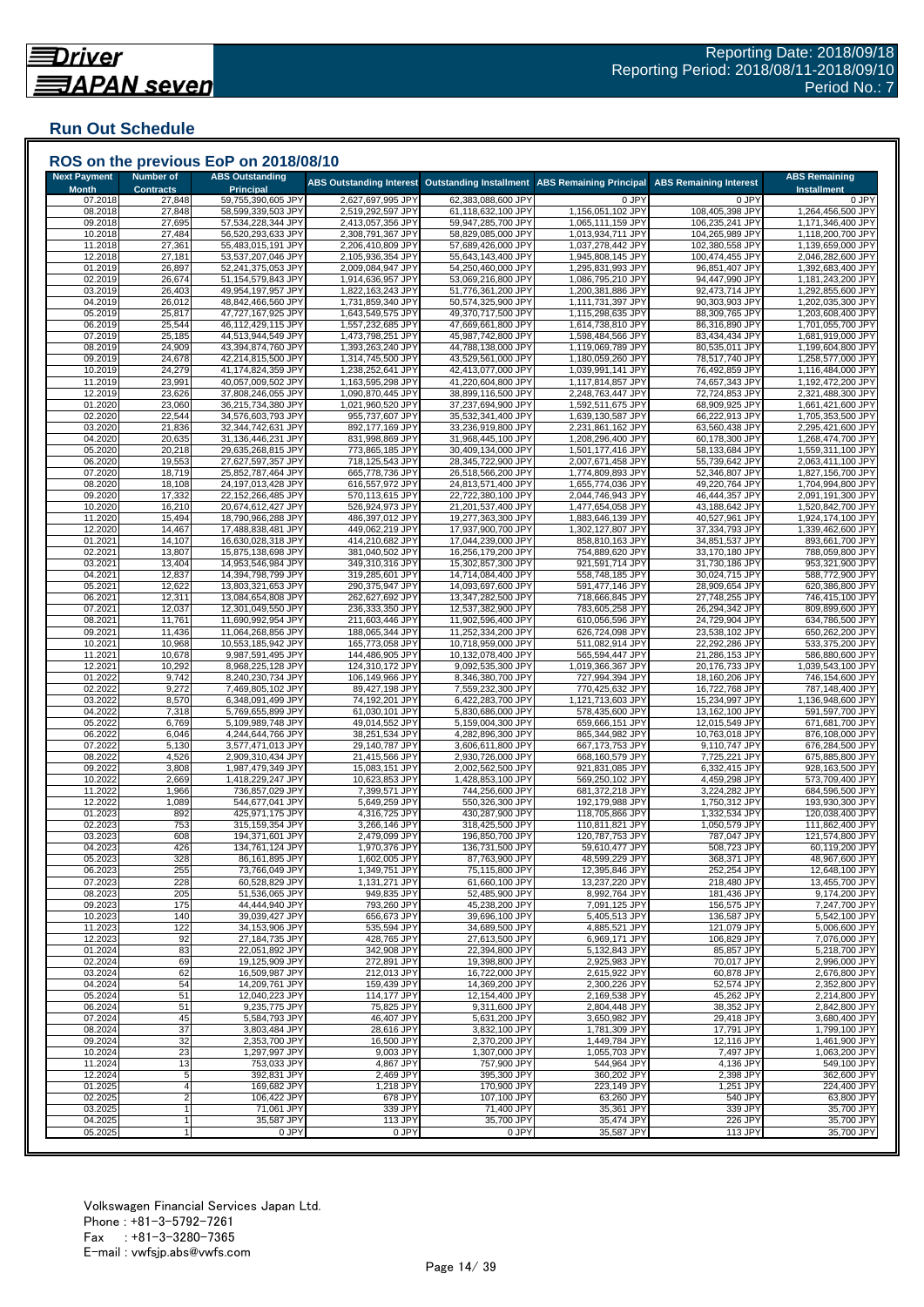## **Run Out Schedule**

| <b>Next Payment</b> | <b>Number of</b> | ROS on the relevant EoP on 2018/09/10<br><b>ABS Outstanding</b> |                                        |                                          |                                        |                                    | <b>ABS Remaining</b>                   |
|---------------------|------------------|-----------------------------------------------------------------|----------------------------------------|------------------------------------------|----------------------------------------|------------------------------------|----------------------------------------|
| <b>Month</b>        | <b>Contracts</b> | <b>Principal</b>                                                | <b>ABS Outstanding Interest</b>        | <b>Outstanding Installment</b>           | <b>ABS Remaining Principal</b>         | <b>ABS Remaining Interest</b>      | <b>Installment</b>                     |
| 08.2018             | 28,250           | 59,922,287,597 JPY                                              | 2,598,920,403 JPY                      | 62,521,208,000 JPY                       | 0 JPY                                  | 0 JPY                              | 0 JPY                                  |
| 09.2018             | 28,250           | 58,842,186,097 JPY                                              | 2,490,030,603 JPY                      | 61,332,216,700 JPY                       | 1,080,101,500 JPY                      | 108,889,800 JPY                    | 1,188,991,300 JPY                      |
| 10.2018<br>11.2018  | 28,043<br>27,923 | 57,817,079,138 JPY<br>56,761,648,531 JPY                        | 2,383,140,062 JPY<br>2,278,159,269 JPY | 60,200,219,200 JPY<br>59,039,807,800 JPY | 1,025,106,959 JPY<br>1,055,430,607 JPY | 106,890,541 JPY<br>104,980,793 JPY | 1,131,997,500 JPY<br>1,160,411,400 JPY |
| 12.2018             | 27,741           | 54,782,620,638 JPY                                              | 2,175,121,762 JPY                      | 56,957,742,400 JPY                       | 1,979,027,893 JPY                      | 103,037,507 JPY                    | 2,082,065,400 JPY                      |
| 01.2019             | 27,459           | 53,468,178,365 JPY                                              | 2,075,774,035 JPY                      | 55,543,952,400 JPY                       | 1,314,442,273 JPY                      | 99,347,727 JPY                     | 1,413,790,000 JPY                      |
| 02.2019             | 27,236           | 52,369,560,387 JPY                                              | 1,978,870,413 JPY                      | 54,348,430,800 JPY                       | 1,098,617,978 JPY                      | 96,903,622 JPY                     | 1,195,521,600 JPY                      |
| 03.2019             | 26,965           | 51,154,881,890 JPY                                              | 1,883,970,510 JPY                      | 53,038,852,400 JPY                       | 1,214,678,497 JPY                      | 94,899,903 JPY                     | 1,309,578,400 JPY                      |
| 04.2019             | 26,575           | 50,029,085,466 JPY                                              | 1,791,270,134 JPY                      | 51,820,355,600 JPY                       | 1,125,796,424 JPY                      | 92,700,376 JPY                     | 1,218,496,800 JPY                      |
| 05.2019             | 26,376           | 48,902,506,825 JPY                                              | 1,700,591,775 JPY                      | 50,603,098,600 JPY                       | 1,126,578,641 JPY                      | 90,678,359 JPY                     | 1,217,257,000 JPY                      |
| 06.2019<br>07.2019  | 26,106<br>25,748 | 47,266,734,636 JPY<br>45,642,205,367 JPY                        | 1,611,927,164 JPY<br>1,526,190,433 JPY | 48,878,661,800 JPY<br>47,168,395,800 JPY | 1,635,772,189 JPY<br>1,624,529,269 JPY | 88,664,611 JPY<br>85,736,731 JPY   | 1,724,436,800 JPY<br>1,710,266,000 JPY |
| 08.2019             | 25,475           | 44,502,563,910 JPY                                              | 1,443,409,490 JPY                      | 45,945,973,400 JPY                       | 1,139,641,457 JPY                      | 82,780,943 JPY                     | 1,222,422,400 JPY                      |
| 09.2019             | 25,245           | 43,303,767,502 JPY                                              | 1,362,686,798 JPY                      | 44,666,454,300 JPY                       | 1,198,796,408 JPY                      | 80,722,692 JPY                     | 1,279,519,100 JPY                      |
| 10.2019             | 24,840           | 42,247,143,269 JPY                                              | 1,284,025,831 JPY                      | 43,531,169,100 JPY                       | 1,056,624,233 JPY                      | 78,660,967 JPY                     | 1,135,285,200 JPY                      |
| 11.2019             | 24,552           | 41,115,261,328 JPY                                              | 1,207,234,272 JPY                      | 42,322,495,600 JPY                       | 1,131,881,941 JPY                      | 76,791,559 JPY                     | 1,208,673,500 JPY                      |
| 12.2019             | 24,188           | 38,836,822,409 JPY                                              | 1,132,407,291 JPY                      | 39,969,229,700 JPY                       | 2,278,438,919 JPY                      | 74,826,981 JPY                     | 2,353,265,900 JPY                      |
| 01.2020             | 23,619           | 37,215,885,259 JPY                                              | 1,061,461,741 JPY                      | 38,277,347,000 JPY                       | 1,620,937,150 JPY                      | 70,945,550 JPY                     | 1,691,882,700 JPY                      |
| 02.2020<br>03.2020  | 23,096<br>22,381 | 35,551,934,722 JPY<br>33,288,852,462 JPY                        | 993,256,978 JPY<br>927,760,738 JPY     | 36,545,191,700 JPY<br>34,216,613,200 JPY | 1,663,950,537 JPY<br>2,263,082,260 JPY | 68,204,763 JPY<br>65,496,240 JPY   | 1,732,155,300 JPY<br>2,328,578,500 JPY |
| 04.2020             | 21,157           | 32,064,466,843 JPY                                              | 865,701,057 JPY                        | 32,930,167,900 JPY                       | 1,224,385,619 JPY                      | 62,059,681 JPY                     | 1,286,445,300 JPY                      |
| 05.2020             | 20,738           | 30,553,537,110 JPY                                              | 805,722,190 JPY                        | 31,359,259,300 JPY                       | 1,510,929,733 JPY                      | 59,978,867 JPY                     | 1,570,908,600 JPY                      |
| 06.2020             | 20,064           | 28,514,335,679 JPY                                              | 748,158,921 JPY                        | 29,262,494,600 JPY                       | 2,039,201,431 JPY                      | 57,563,269 JPY                     | 2,096,764,700 JPY                      |
| 07.2020             | 19,217           | 26,709,849,817 JPY                                              | 694,047,383 JPY                        | 27,403,897,200 JPY                       | 1,804,485,862 JPY                      | 54,111,538 JPY                     | 1,858,597,400 JPY                      |
| 08.2020             | 18,608           | 25,042,234,175 JPY                                              | 643,116,625 JPY                        | 25,685,350,800 JPY                       | 1,667,615,642 JPY                      | 50,930,758 JPY                     | 1,718,546,400 JPY                      |
| 09.2020             | 17,840           | 22,963,252,760 JPY                                              | 594,990,940 JPY                        | 23,558,243,700 JPY                       | 2,078,981,415 JPY                      | 48,125,685 JPY                     | 2,127,107,100 JPY                      |
| 10.2020             | 16,711           | 21,465,388,384 JPY                                              | 550,181,816 JPY                        | 22,015,570,200 JPY                       | 1,497,864,376 JPY                      | 44,809,124 JPY                     | 1,542,673,500 JPY                      |
| 11.2020<br>12.2020  | 15,995<br>14,966 | 19,572,641,325 JPY<br>18,201,875,059 JPY                        | 508,071,675 JPY<br>469,175,941 JPY     | 20,080,713,000 JPY<br>18,671,051,000 JPY | 1,892,747,059 JPY<br>1,370,766,266 JPY | 42,110,141 JPY<br>38,895,734 JPY   | 1,934,857,200 JPY<br>1,409,662,000 JPY |
| 01.2021             | 14,573           | 17,294,470,599 JPY                                              | 432,883,801 JPY                        | 17,727,354,400 JPY                       | 907,404,460 JPY                        | 36,292,140 JPY                     | 943,696,600 JPY                        |
| 02.2021             | 14,254           | 16,491,325,104 JPY                                              | 398,353,996 JPY                        | 16,889,679,100 JPY                       | 803,145,495 JPY                        | 34,529,805 JPY                     | 837,675,300 JPY                        |
| 03.2021             | 13,827           | 15,482,065,300 JPY                                              | 365,353,500 JPY                        | 15,847,418,800 JPY                       | 1,009,259,804 JPY                      | 33,000,496 JPY                     | 1,042,260,300 JPY                      |
| 04.2021             | 13,205           | 14,900,105,192 JPY                                              | 334,212,008 JPY                        | 15,234,317,200 JPY                       | 581,960,108 JPY                        | 31,141,492 JPY                     | 613,101,600 JPY                        |
| 05.2021             | 12,980           | 14,271,375,248 JPY                                              | 304,227,652 JPY                        | 14,575,602,900 JPY                       | 628,729,944 JPY                        | 29,984,356 JPY                     | 658,714,300 JPY                        |
| 06.2021             | 12,641           | 13,473,415,490 JPY                                              | 275,478,610 JPY                        | 13,748,894,100 JPY                       | 797,959,758 JPY                        | 28,749,042 JPY                     | 826,708,800 JPY                        |
| 07.2021             | 12,320           | 12,672,704,074 JPY                                              | 248,318,726 JPY                        | 12,921,022,800 JPY                       | 800,711,416 JPY                        | 27,159,884 JPY                     | 827,871,300 JPY                        |
| 08.2021<br>09.2021  | 12,042<br>11,715 | 12,050,722,075 JPY<br>11,414,364,950 JPY                        | 222,760,625 JPY<br>198,420,750 JPY     | 12,273,482,700 JPY<br>11,612,785,700 JPY | 621,981,999 JPY<br>636,357,125 JPY     | 25,558,101 JPY<br>24,339,875 JPY   | 647,540,100 JPY<br>660,697,000 JPY     |
| 10.2021             | 11,245           | 10,894,869,190 JPY                                              | 175,348,410 JPY                        | 11,070,217,600 JPY                       | 519,495,760 JPY                        | 23,072,340 JPY                     | 542,568,100 JPY                        |
| 11.2021             | 10,958           | 10,323,220,209 JPY                                              | 153,300,391 JPY                        | 10,476,520,600 JPY                       | 571,648,981 JPY                        | 22,048,019 JPY                     | 593,697,000 JPY                        |
| 12.2021             | 10,578           | 9,283,629,144 JPY                                               | 132,376,456 JPY                        | 9,416,005,600 JPY                        | 1,039,591,065 JPY                      | 20,923,935 JPY                     | 1,060,515,000 JPY                      |
| 01.2022             | 10,021           | 8,535,989,645 JPY                                               | 113,512,055 JPY                        | 8,649,501,700 JPY                        | 747,639,499 JPY                        | 18,864,401 JPY                     | 766,503,900 JPY                        |
| 02.2022             | 9,539            | 7,755,969,711 JPY                                               | 96,125,589 JPY                         | 7,852,095,300 JPY                        | 780,019,934 JPY                        | 17,386,466 JPY                     | 797,406,400 JPY                        |
| 03.202              | 8,833            | 6,622,063,273 JPY                                               | 80,248,227 JPY                         | 6,702,311,500 JPY                        | 1,133,906,438 JPY                      | 15,877,362 JPY                     | 1,149,783,800 JPY                      |
| 04.202<br>05.2022   | 7,572<br>7,018   | 6,033,685,151 JPY<br>5,364,131,042 JPY                          | 66,469,249 JPY<br>53,857,358 JPY       | 6,100,154,400 JPY<br>5,417,988,400 JPY   | 588,378,122 JPY<br>669,554,109 JPY     | 13,778,978 JPY<br>12,611,891 JPY   | 602,157,100 JPY<br>682,166,000 JPY     |
| 06.2022             | 6,290            | 4,485,230,910 JPY                                               | 42,520,190 JPY                         | 4,527,751,100 JPY                        | 878,900,132 JPY                        | 11,337,168 JPY                     | 890,237,300 JPY                        |
| 07.2022             | 5,367            | 3,808,247,555 JPY                                               | 32,867,945 JPY                         | 3,841,115,500 JPY                        | 676,983,355 JPY                        | 9,652,245 JPY                      | 686,635,600 JPY                        |
| 08.2022             | 4,762            | 3,130,249,220 JPY                                               | 24,623,380 JPY                         | 3,154,872,600 JPY                        | 677,998,335 JPY                        | 8,244,565 JPY                      | 686,242,900 JPY                        |
| 09.2022             | 4,042            | 2,195,114,688 JPY                                               | 17,794,012 JPY                         | 2,212,908,700 JPY                        | 935,134,532 JPY                        | 6,829,368 JPY                      | 941,963,900 JPY                        |
| 10.2022             | 2,897            | 1,617,645,772 JPY                                               | 12,863,328 JPY                         | 1,630,509,100 JPY                        | 577,468,916 JPY                        | 4,930,684 JPY                      | 582,399,600 JPY                        |
| 11.2022             | 2,190            | 929,296,845 JPY                                                 | 9,187,755 JPY                          | 938,484,600 JPY                          | 688,348,927 JPY                        | 3,675,573 JPY<br>2,183,356 JPY     | 692,024,500 JPY                        |
| 12.202<br>01.2023   | 1,311<br>1,090   | 703,006,901 JPY<br>559,295,577 JPY                              | 7,004,399 JPY<br>5,312,323 JPY         | 710,011,300 JPY<br>564,607,900 JPY       | 226,289,944 JPY<br>143,711,324 JPY     | 1,692,076 JPY                      | 228,473,300 JPY<br>145,403,400 JPY     |
| 02.2023             | 924              | 423,143,780 JPY                                                 | 3,959,220 JPY                          | 427,103,000 JPY                          | 136,151,797 JPY                        | 1,353,103 JPY                      | 137,504,900 JPY                        |
| 03.2023             | 750              | 274,638,025 JPY                                                 | 2,927,875 JPY                          | 277,565,900 JPY                          | 148,505,755 JPY                        | 1,031,345 JPY                      | 149,537,100 JPY                        |
| 04.2023             | 532              | 195,615,477 JPY                                                 | 2,237,723 JPY                          | 197,853,200 JPY                          | 79,022,548 JPY                         | 690,152 JPY                        | 79.712.700 JPY                         |
| 05.2023             | 412              | 125,892,724 JPY                                                 | 1,733,076 JPY                          | 127,625,800 JPY                          | 69,722,753 JPY                         | 504,647 JPY                        | 70,227,400 JPY                         |
| 06.2023             | 303              | 76,298,140 JPY                                                  | 1,389,860 JPY                          | 77,688,000 JPY                           | 49,594,584 JPY                         | 343,216 JPY                        | 49,937,800 JPY                         |
| 07.2023             | 236              | 62,648,608 JPY                                                  | 1,164,192 JPY                          | 63,812,800 JPY                           | 13,649,532 JPY                         | 225,668 JPY                        | 13,875,200 JPY                         |
| 08.2023<br>09.2023  | 213<br>181       | 53,297,466 JPY<br>46,015,700 JPY                                | 976,634 JPY<br>814,900 JPY             | 54,274,100 JPY<br>46,830,600 JPY         | 9,351,142 JPY<br>7,281,766 JPY         | 187,558 JPY<br>161,734 JPY         | 9,538,700 JPY<br>7,443,500 JPY         |
| 10.2023             | 147              | 40,405,393 JPY                                                  | 673,707 JPY                            | 41,079,100 JPY                           | 5,610,307 JPY                          | 141,193 JPY                        | 5,751,500 JPY                          |
| 11.2023             | 128              | 35,350,186 JPY                                                  | 548,614 JPY                            | 35,898,800 JPY                           | 5,055,207 JPY                          | 125,093 JPY                        | 5,180,300 JPY                          |
| 12.2023             | 98               | 28,236,224 JPY                                                  | 438,276 JPY                            | 28,674,500 JPY                           | 7,113,962 JPY                          | 110,338 JPY                        | 7,224,300 JPY                          |
| 01.2024             | 90               | 22,831,825 JPY                                                  | 349,375 JPY                            | 23, 181, 200 JPY                         | 5,404,399 JPY                          | 88,901 JPY                         | 5,493,300 JPY                          |
| 02.2024             | 74               | 19,735,316 JPY                                                  | 277,084 JPY                            | 20,012,400 JPY                           | 3,096,509 JPY                          | 72,291 JPY                         | 3,168,800 JPY                          |
| 03.2024             | 67               | 16,948,369 JPY                                                  | 214,431 JPY                            | 17,162,800 JPY                           | 2,786,947 JPY                          | 62,653 JPY                         | 2,849,600 JPY                          |
| 04.2024             | 58               | 14,488,219 JPY<br>12,158,287 JPY                                | 160,581 JPY                            | 14,648,800 JPY                           | 2,460,150 JPY                          | 53,850 JPY                         | 2,514,000 JPY                          |
| 05.2024<br>06.2024  | 55<br>54         | 9,235,775 JPY                                                   | 114,513 JPY<br>75,825 JPY              | 12,272,800 JPY<br>9,311,600 JPY          | 2,329,932 JPY<br>2,922,512 JPY         | 46,068 JPY<br>38,688 JPY           | 2,376,000 JPY<br>2.961.200 JPY         |
| 07.2024             | 45               | 5,584,793 JPY                                                   | 46,407 JPY                             | 5,631,200 JPY                            | 3,650,982 JPY                          | 29,418 JPY                         | 3,680,400 JPY                          |
| 08.2024             | 37               | 3,803,484 JPY                                                   | 28,616 JPY                             | 3,832,100 JPY                            | 1,781,309 JPY                          | 17,791 JPY                         | 1,799,100 JPY                          |
| 09.2024             | 32               | 2,353,700 JPY                                                   | 16,500 JPY                             | 2,370,200 JPY                            | 1,449,784 JPY                          | 12,116 JPY                         | 1,461,900 JPY                          |
| 10.2024             | 23               | 1,297,997 JPY                                                   | 9,003 JPY                              | 1,307,000 JPY                            | 1,055,703 JPY                          | 7,497 JPY                          | 1.063.200 JPY                          |
| 11.2024             | 13               | 753,033 JPY                                                     | 4,867 JPY                              | 757,900 JPY                              | 544,964 JPY                            | 4,136 JPY                          | 549,100 JPY                            |
| 12.2024             | 5                | 392,831 JPY                                                     | 2,469 JPY                              | 395,300 JPY                              | 360,202 JPY                            | 2,398 JPY                          | 362,600 JPY                            |
| 01.2025             | $\overline{4}$   | 169,682 JPY                                                     | 1,218 JPY                              | 170,900 JPY                              | 223,149 JPY                            | 1,251 JPY                          | 224,400 JPY                            |
| 02.2025<br>03.2025  |                  | 106,422 JPY<br>71,061 JPY                                       | 678 JPY<br>339 JPY                     | 107,100 JPY<br>71,400 JPY                | 63,260 JPY<br>35,361 JPY               | 540 JPY<br>339 JPY                 | 63,800 JPY<br>35,700 JPY               |
| 04.2025             |                  | 35,587 JPY                                                      | 113 JPY                                | 35,700 JPY                               | 35,474 JPY                             | 226 JPY                            | 35,700 JPY                             |
|                     |                  | 0 JPY                                                           | 0 JPY                                  | 0 JPY                                    | 35,587 JPY                             | 113 JPY                            | 35,700 JPY                             |

###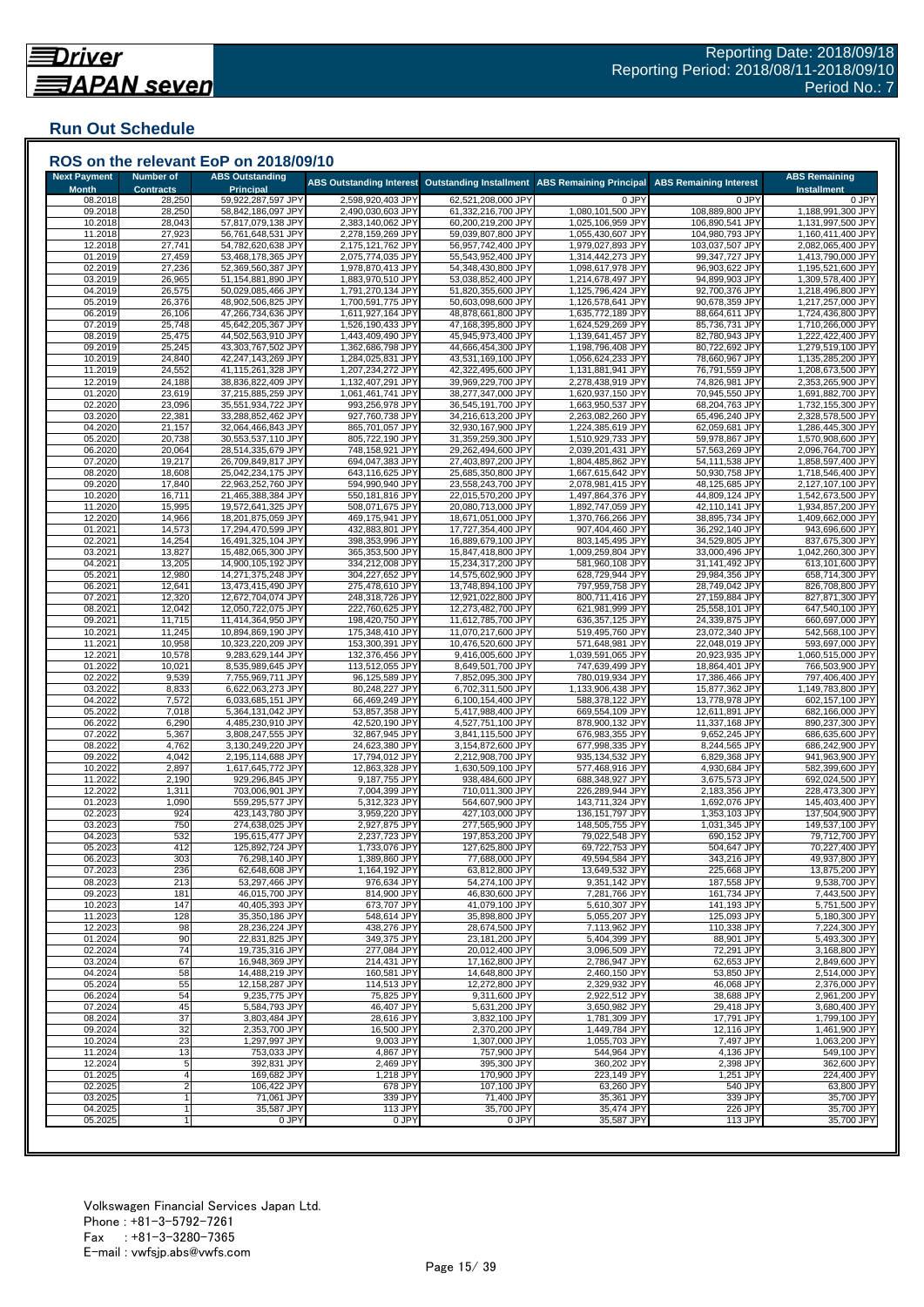

## **Expected Amortisation**

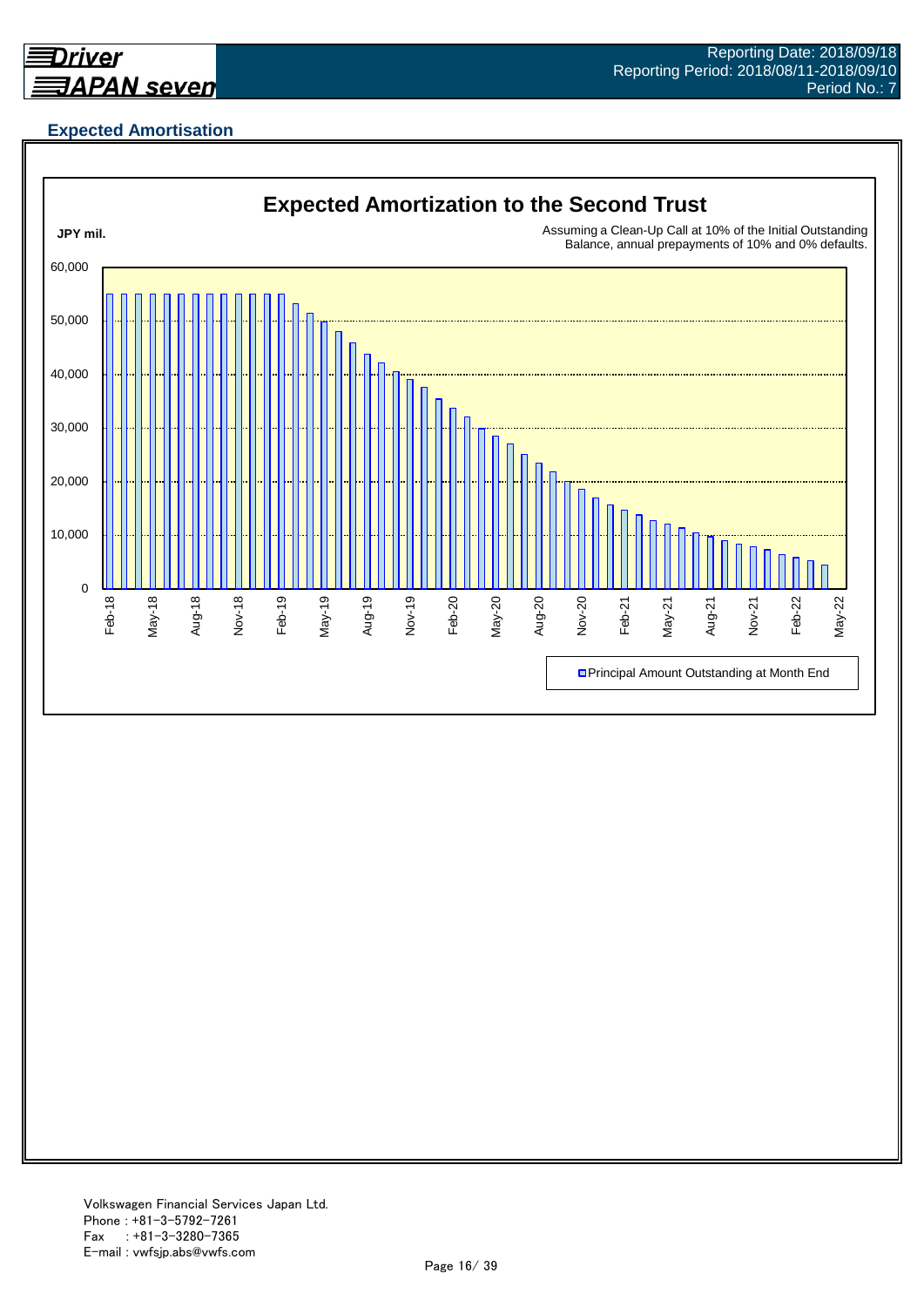## **Distribution by Sub-Servicer**

| <b>Sub-Servicer</b> | <b>Loans</b> | Number of Percentage<br>of Loans | <b>Outstanding Principal</b><br><b>Balance</b> | Percentage<br>of Balance |
|---------------------|--------------|----------------------------------|------------------------------------------------|--------------------------|
| Cedyna              | 16,139       | 57.13 %                          | 34,898,735,813 JPY                             | 58.24 %                  |
| Jaccs               | 12.111       | 42.87 %                          | 25,023,551,784 JPY                             | 41.76 %                  |
| <b>Total</b>        | 28.250       | $100.00 \%$                      | 59,922,287,597 JPY                             | 100.00 %                 |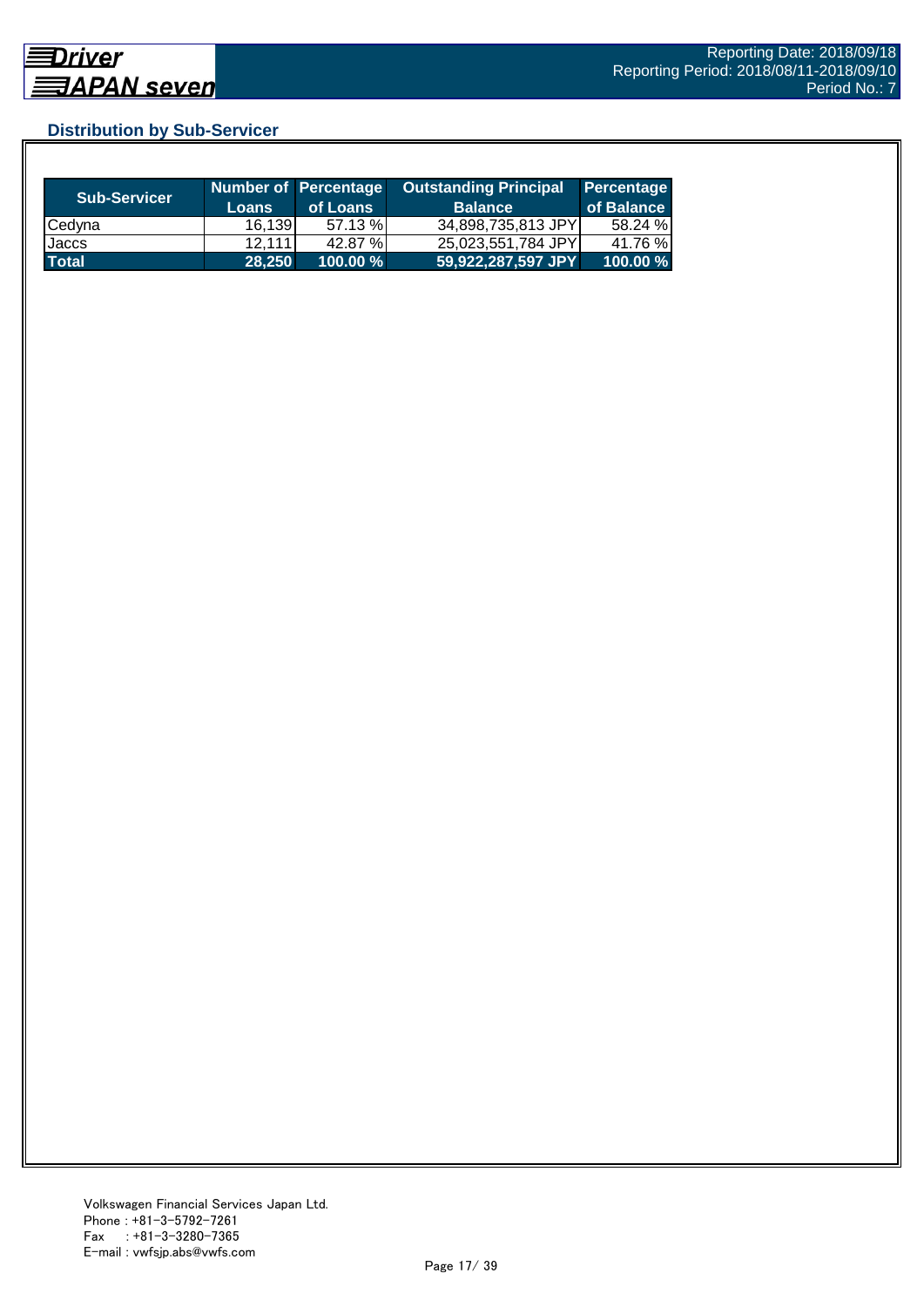## **Distribution by Brand**

| <b>Make</b>  |                 |          | Number of Percentage Outstanding Discounted Percentage |            |
|--------------|-----------------|----------|--------------------------------------------------------|------------|
|              | <b>Loans</b>    | of Loans | <b>Principal Balance</b>                               | of Balance |
| <b>VW</b>    | 17,430          | 61.70 %  | 31,386,049,189 JPY                                     | 52.38 %    |
| Audi         | 10,782          | 38.17 %  | 28,355,563,336 JPY                                     | 47.32 %    |
| Bentley      | 21              | 0.07%    | 144,081,186 JPY                                        | 0.24%      |
| Lamborghini  |                 | 0.01%    | 22,439,698 JPY                                         | 0.04%      |
| Other        | 13 <sub>l</sub> | 0.05%    | 14,154,188 JPY                                         | $0.02 \%$  |
| <b>Total</b> | 28,250          | 100.00 % | 59,922,287,597 JPY                                     | 100.00 %   |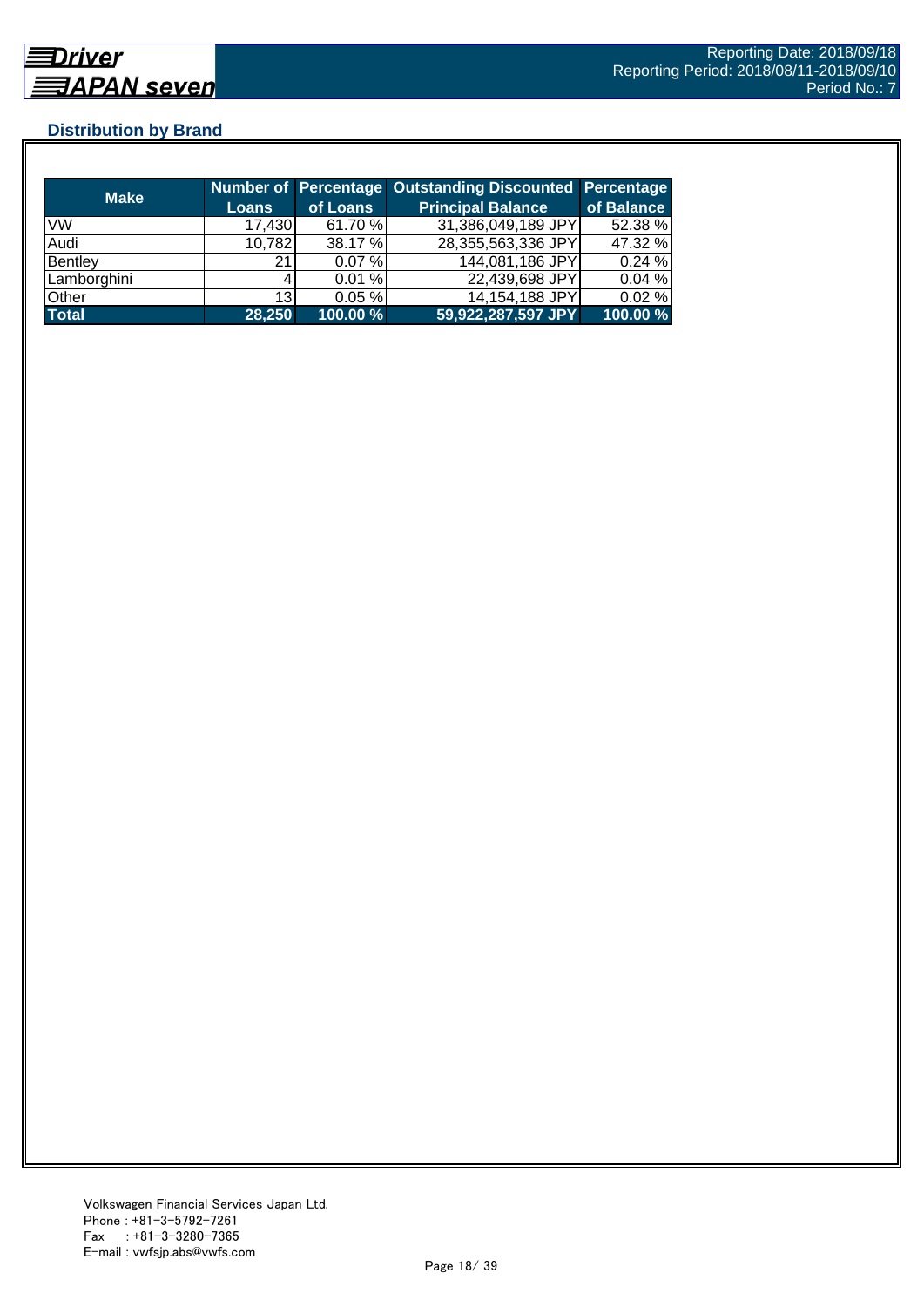### **Distribution by New and Used**

| <b>Distribution by New and Used</b> |              |          |                                                        |            |  |  |
|-------------------------------------|--------------|----------|--------------------------------------------------------|------------|--|--|
|                                     |              |          | Number of Percentage Outstanding Discounted Percentage |            |  |  |
| <b>New or Used</b>                  | <b>Loans</b> | of Loans | <b>Principal Balance</b>                               | of Balance |  |  |
| <b>New</b>                          | 18,336       | 64.91 %  | 46,099,227,280 JPY                                     | 76.93 %    |  |  |
| Used                                | 7.547        | 26.72 %  | 12,133,626,400 JPY                                     | 20.25 %    |  |  |
| Used (Prolonged)                    | 2.367        | 8.38%    | 1,689,433,917 JPY                                      | 2.82%      |  |  |
| <b>Total</b>                        | 28,250       | 100.00 % | 59,922,287,597 JPY                                     | 100.00 %   |  |  |

## **Distribution by Brand New and Used**

| <b>New or Used</b>         |              |          | Number of Percentage Outstanding Discounted | <b>Percentage</b> |
|----------------------------|--------------|----------|---------------------------------------------|-------------------|
|                            | <b>Loans</b> | of Loans | <b>Principal Balance</b>                    | of Balance        |
| <b>VW New</b>              | 11,958       | 42.33 %  | 25,598,308,030 JPY                          | 42.72 %           |
| <b>VW Used</b>             | 4,006        | 14.18 %  | 5,086,252,327 JPY                           | 8.49%             |
| <b>VW Used (Prolonged)</b> | 1,466        | 5.19%    | 701,488,832 JPY                             | 1.17 %            |
| Audi New                   | 6,366        | 22.53 %  | 20,426,859,294 JPY                          | 34.09 %           |
| Audi Used                  | 3.516        | 12.45 %  | 6,946,005,933 JPY                           | 11.59 %           |
| Audi Used (Prolonged)      | 900          | 3.19%    | 982,698,109 JPY                             | 1.64 %            |
| <b>Other</b>               | <b>38</b>    | 0.13%    | 180,675,072 JPY                             | 0.30 %            |
| <b>Total</b>               | 28,250       | 100.00 % | 59,922,287,597 JPY                          | 100.00 %          |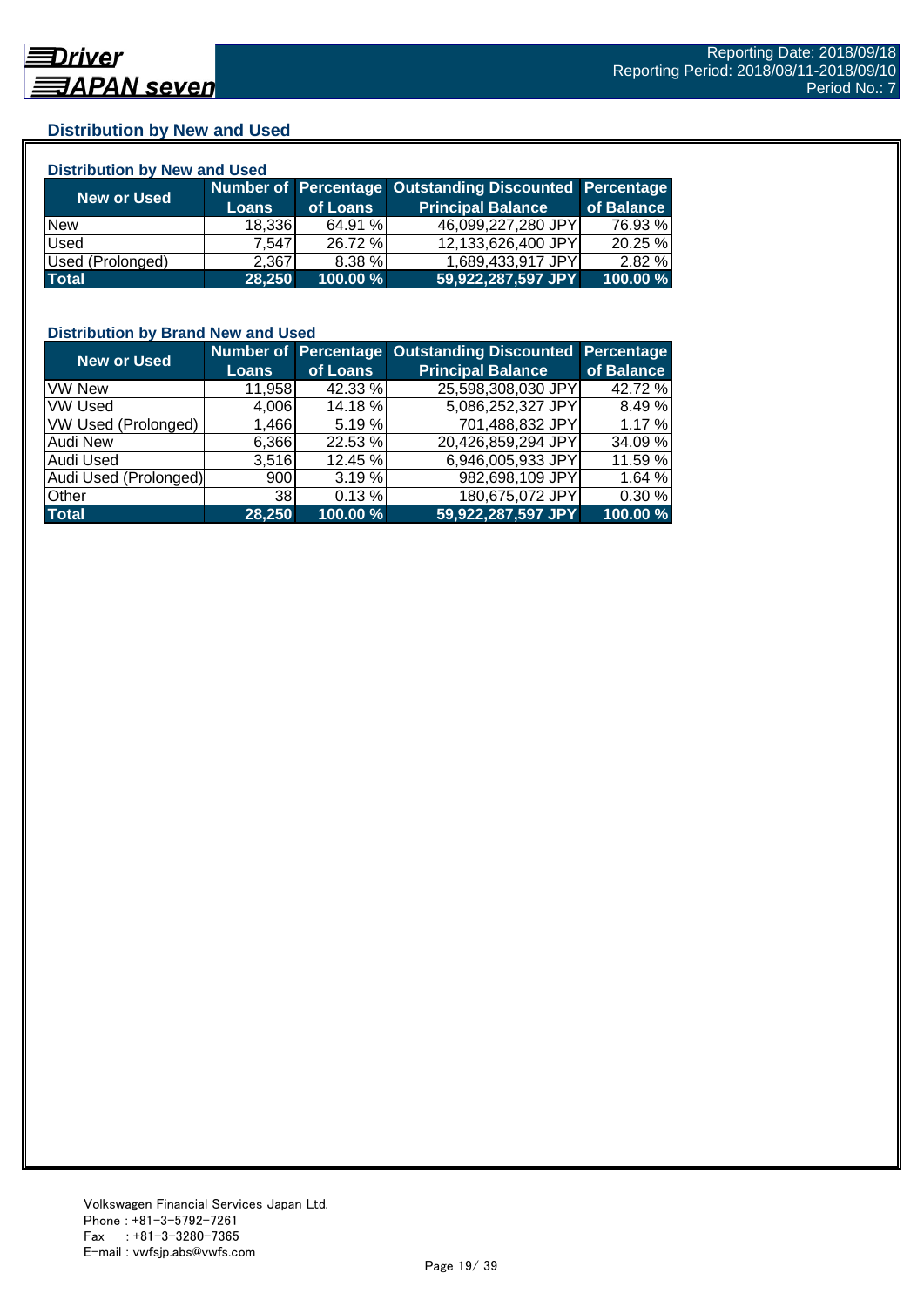#### **Distribution by Product Type**

| <b>Loan Type List</b> |                                                           |
|-----------------------|-----------------------------------------------------------|
| <b>Loan Type</b>      | <b>Description</b>                                        |
| 100                   | Volkswagen Owner's Plan                                   |
| 100                   | Audi Owner's Plan                                         |
| 100                   | Lamborghini Auto Loan                                     |
| 100                   | Bentley Auto Loan                                         |
| 101                   | Twin Loan                                                 |
| 105                   | <b>Refinanced Volkswagen Solutions</b>                    |
| 106                   | Refinanced Volkswagen Das Welt Auto with refinance option |
| 106                   | Refinanced Audi S-Loan/ S-Loan Plus                       |
| 106                   | Refinanced Lamborghini Hyper Premium Plan                 |
| 106                   | Refinanced Bentley My Flying B                            |
| 140                   | Volkswagen Solutions, Audi Future Drive*                  |
| 150                   | Volkswagen Das Welt Auto with refinance option            |
| 150                   | Audi S-Loan                                               |
| 150                   | Lamborghini Hyper Premium Plan                            |
| 150                   | Bentley My Flying B                                       |
| 151                   | Audi S-Loan Plus                                          |

(\*)Audi Future Drive is scheduled to be introduced from March 2018.

#### **Product Type**

| <b>Loan Type</b> |              |          | <b>Number of Percentage Outstanding Discounted</b> | <b>Percentage</b> |
|------------------|--------------|----------|----------------------------------------------------|-------------------|
|                  | <b>Loans</b> | of Loans | <b>Principal Balance</b>                           | of Balance        |
| 100              | 3,160        | 11.19 %  | 4,257,381,390 JPY                                  | 7.10 %            |
| 101              |              | 0.00%    | 0 JPY                                              | 0.00%             |
| 105              | 1,369        | 4.85 %   | 681,961,861 JPY                                    | 1.14 %            |
| 106              | 998          | 3.53 %   | 1,007,472,056 JPY                                  | 1.68 %            |
| 140-VFJ          | 1,537        | 5.44 %   | 3,292,440,507 JPY                                  | 5.49 %            |
| 140-Dealer       | 9.724        | 34.42 %  | 21,341,205,903 JPY                                 | 35.61 %           |
| 150              | 10,945       | 38.74 %  | 27,739,813,638 JPY                                 | 46.29 %           |
| 151              | 517          | 1.83%    | 1,602,012,242 JPY                                  | 2.67 %            |
| <b>Total</b>     | 28,250       | 100.00 % | 59,922,287,597 JPY                                 | 100.00 %          |

#### **Credit Type**

| <b>Credit Type</b>         |         |          | Number of Percentage Outstanding Discounted Percentage |            |
|----------------------------|---------|----------|--------------------------------------------------------|------------|
|                            | Loans   | of Loans | <b>Principal Balance</b>                               | of Balance |
| Balloon Type Loan          | 22.7231 | 80.44 %  | 53.975.472.290 JPYL                                    | 90.08%     |
| Equal Instalment Type Loan | 5.527   | 19.56 %  | 5.946.815.307 JPY                                      | 9.92%      |
| <b>Total</b>               | 28.250  | 100.00 % | 59,922,287,597 JPY                                     | 100.00 %   |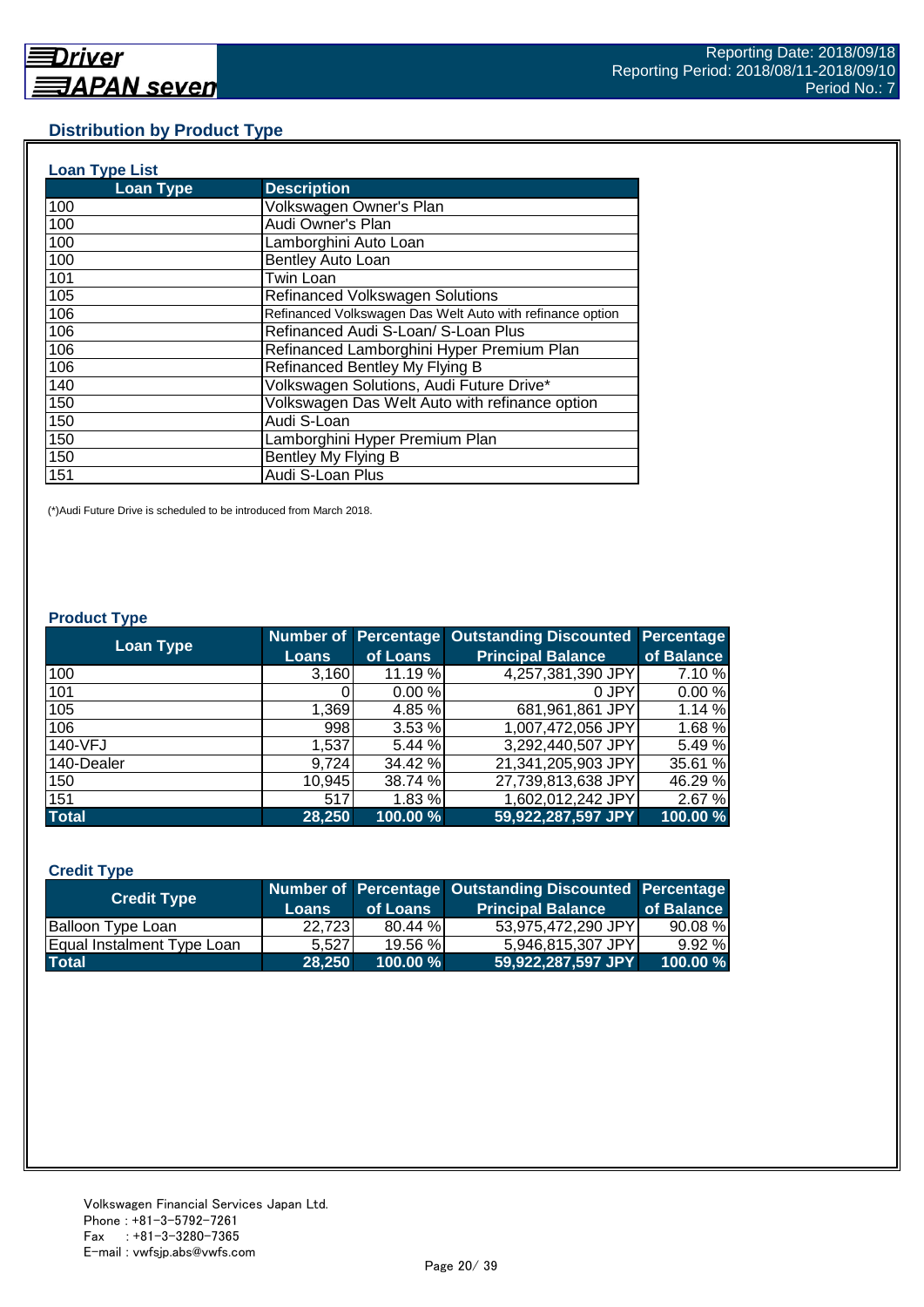## **Distribution by RV**

| <b>Loan Type</b>              | <b>Number of</b><br><b>Loans</b> | <b>Percentage</b><br>of Balance | <b>Outstanding Discounted</b><br><b>Principal Balance</b> |
|-------------------------------|----------------------------------|---------------------------------|-----------------------------------------------------------|
| 100/101/105/106               | 5,527                            | 9.92 %                          | 5,946,815,307 JPY                                         |
| 140-VFJ<br>(excl. balloon)    |                                  | 3.10%                           | 1,857,451,628 JPY                                         |
| 140-VFJ<br>(balloon)          |                                  | 2.39%                           | 1,434,988,879 JPY                                         |
| 140-VFJ                       | 1,537                            | 5.49 %                          | 3,292,440,507 JPY                                         |
| 140-Dealer<br>(excl. balloon) |                                  | 20.15 %                         | 12,077,133,381 JPY                                        |
| 140-Dealer<br>(balloon)       |                                  | 15.46 %                         | 9,264,072,522 JPY                                         |
| 140-Dealer                    | 9,724                            | 35.61 %                         | 21,341,205,903 JPY                                        |
| 150<br>(excl. balloon)        |                                  | 24.21 %                         | 14,505,285,587 JPY                                        |
| 150<br>(balloon)              |                                  | 22.09 %                         | 13,234,528,051 JPY                                        |
| 150                           | 10,945                           | 46.29 %                         | 27,739,813,638 JPY                                        |
| 151<br>(excl. balloon)        |                                  | 0.97%                           | 582,999,300 JPY                                           |
| 151<br>(balloon)              |                                  | 1.70 %                          | 1,019,012,942 JPY                                         |
| 151                           | 517                              | 2.67%                           | 1,602,012,242 JPY                                         |
| <b>Total</b>                  | 28,250                           | $100.00\%$                      | 59,922,287,597 JPY                                        |

| <b>Type of Payment Portion</b> | of Balance | <b>Percentage Outstanding Discounted</b><br><b>Principal Balance</b> |
|--------------------------------|------------|----------------------------------------------------------------------|
| Monthly Installment Portion    | 58.36 %    | 34,969,685,203 JPY                                                   |
| <b>Balloon Portion</b>         | 41.64 %    | 24,952,602,394 JPY                                                   |
| <b>Total</b>                   | 100.00 %   | 59,922,287,597 JPY                                                   |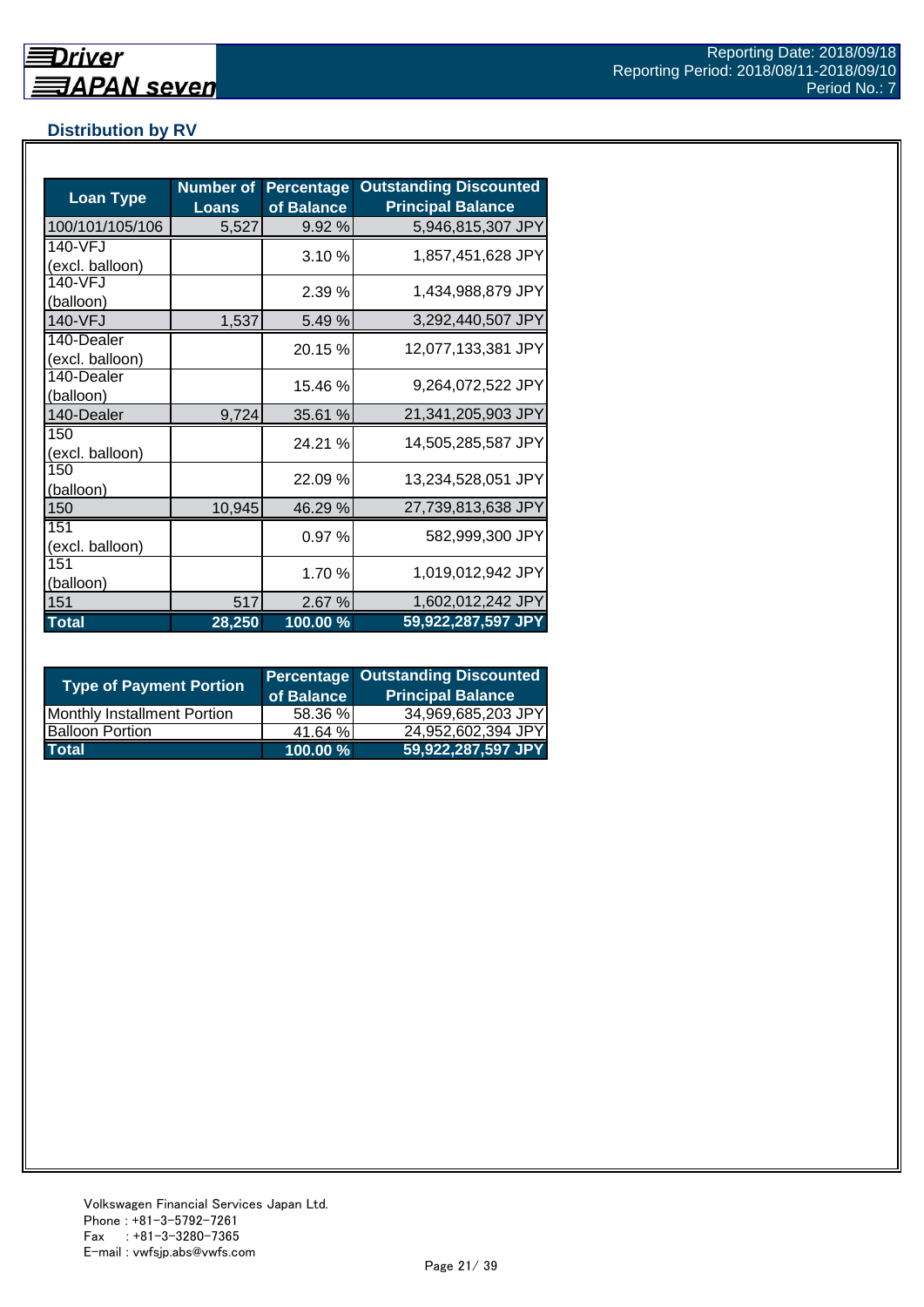## **Distribution by Brand New and Used**

| Audi         |        |             |                                                        |            |
|--------------|--------|-------------|--------------------------------------------------------|------------|
| New or Used  |        |             | Number of Percentage Outstanding Discounted Percentage |            |
|              | Loans  | of Loans    | <b>Principal Balance</b>                               | of Balance |
| <b>New</b>   | 6,366  | 59.04%      | 20,426,859,294 JPY                                     | 72.04 %    |
| Used         | 4.416  | 40.96 %     | 7,928,704,042 JPY                                      | 27.96 %    |
| <b>Total</b> | 10,782 | $100.00 \%$ | 28,355,563,336 JPY                                     | 100.00 %   |

#### **Bentley**

| New or Used  | <b>Loans</b> | of Loans | Number of Percentage Outstanding Discounted Percentage<br><b>Principal Balance</b> | of Balance |
|--------------|--------------|----------|------------------------------------------------------------------------------------|------------|
| <b>New</b>   | 11           | 52.38 %  | 66,402,112 JPYI                                                                    | 46.09 %    |
| <b>Used</b>  | 10I          | 47.62 %  | 77.679.074 JPYI                                                                    | 53.91 %    |
| <b>Total</b> | 21           | 100.00 % | 144,081,186 JPY                                                                    | 100.00 %   |

#### **Lamborghini**

| <b>New or Used</b> | <b>Loans</b> | of Loans | Number of Percentage Outstanding Discounted Percentage<br><b>Principal Balance</b> | of Balance |
|--------------------|--------------|----------|------------------------------------------------------------------------------------|------------|
| <b>New</b>         |              | 25.00 %  | 7,657,844 JPY                                                                      | 34.13 %    |
| <b>Used</b>        |              | 75.00 %  | 14,781,854 JPY                                                                     | 65.87 %    |
| <b>Total</b>       | и.           | 100.00 % | 22,439,698 JPY                                                                     | 100.00 %   |

#### **VW**

| <b>New or Used</b> |              |          | Number of Percentage Outstanding Discounted Percentage |            |
|--------------------|--------------|----------|--------------------------------------------------------|------------|
|                    | <b>Loans</b> | of Loans | <b>Principal Balance</b>                               | of Balance |
| <b>New</b>         | 11,958       | 68.61 %  | 25,598,308,030 JPY                                     | 81.56 %    |
| <b>Used</b>        | 5.472        | 31.39 %  | 5,787,741,159 JPY                                      | 18.44 %    |
| <b>Total</b>       | 17,430       | 100.00 % | 31,386,049,189 JPY                                     | 100.00 %   |

#### **OTHER**

| <b>New or Used</b> | <b>Loans</b>    | of Loans | Number of Percentage Outstanding Discounted Percentage<br><b>Principal Balance</b> | of Balance |
|--------------------|-----------------|----------|------------------------------------------------------------------------------------|------------|
| <b>New</b>         |                 | 0.00%    | 0 JPY                                                                              | $0.00 \%$  |
| <b>Used</b>        | 13              | 100.00 % | 14,154,188 JPY                                                                     | 100.00 %   |
| <b>Total</b>       | 13 <sup>1</sup> | 100.00 % | 14,154,188 JPY                                                                     | 100.00 %   |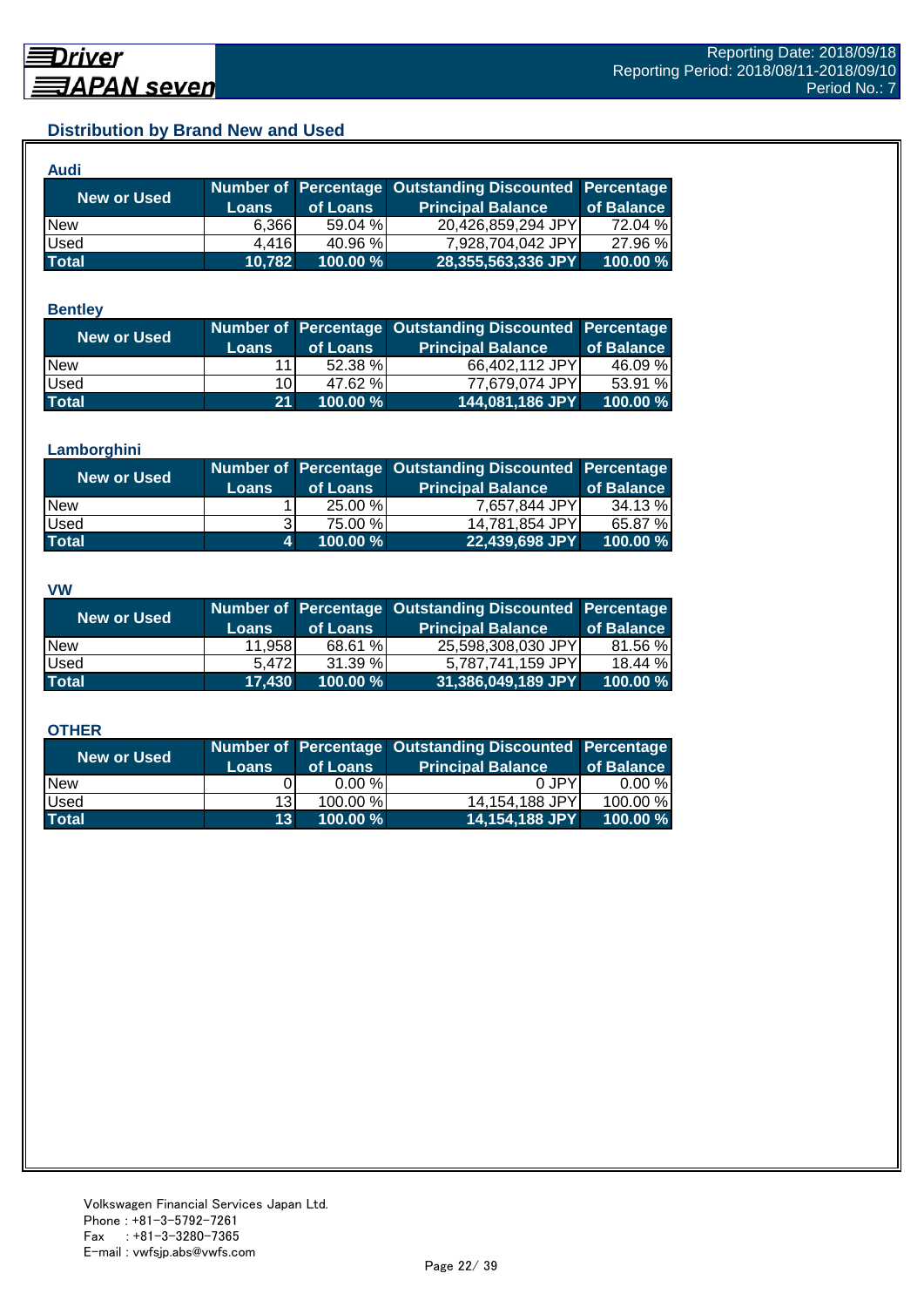## **Distribution by Customer Type**

| <b>Customer Type</b> |              |          |                                                        |            |
|----------------------|--------------|----------|--------------------------------------------------------|------------|
|                      |              |          | Number of Percentage Outstanding Discounted Percentage |            |
| <b>Customer Type</b> | <b>Loans</b> | of Loans | <b>Principal Balance</b>                               | of Balance |
| <b>IRetail</b>       | 25,308       | 89.59 %  | 51,008,238,774 JPY                                     | 85.12 %    |
| Corporate            | 2.942        | 10.41%   | 8,914,048,823 JPY                                      | 14.88 %    |
| <b>Total</b>         | 28,250       | 100.00 % | 59,922,287,597 JPY                                     | 100.00 %   |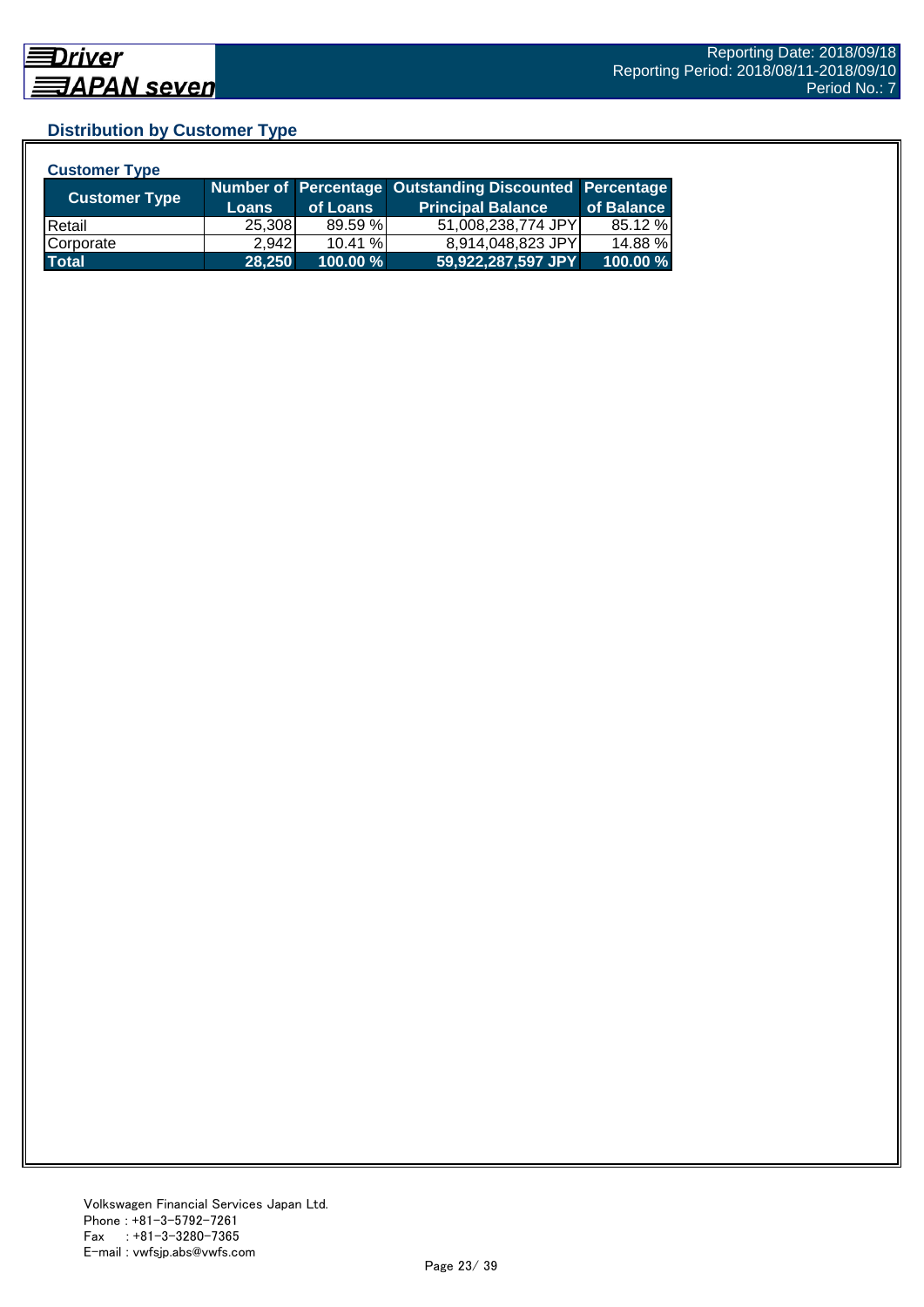## **Distribution by Outstanding Discounted Principal Balance**

| <b>Outstanding Discounted</b>      | <b>Number of</b> | <b>Percentage</b> | <b>Outstanding Discounted</b> | Percentage of  |
|------------------------------------|------------------|-------------------|-------------------------------|----------------|
| <b>Principal Balance</b>           | <b>Loans</b>     | of Loans          | <b>Principal Balance</b>      | <b>Balance</b> |
| 500,000 JPY<br>$\leq$              | 1,981            | 7.01 %            | 545,334,821 JPY               | 0.91%          |
| 500,001 JPY<br>1,000,000 JPY       | 3,302            | 11.69 %           | 2,544,759,456 JPY             | 4.25 %         |
| 1,500,000 JPY<br>1.000.001 JPY     | 4,580            | 16.21 %           | 5,775,742,634 JPY             | 9.64 %         |
| 2,000,000 JPY<br>1.500.001 JPY -   | 5,098            | 18.05%            | 8,911,486,079 JPY             | 14.87 %        |
| 2,000,001 JPY -<br>2.500,000 JPY   | 4,449            | 15.75 %           | 9,962,231,554 JPY             | 16.63%         |
| 2,500,001 JPY -<br>3,000,000 JPY   | 3,176            | 11.24 %           | 8,674,335,082 JPY             | 14.48 %        |
| 3,000,001 JPY -<br>3,500,000 JPY   | 2,135            | 7.56 %            | 6,891,009,570 JPY             | 11.50 %        |
| 4,000,000 JPY<br>3,500,001 JPY -   | 1,246            | 4.41%             | 4,646,372,907 JPY             | 7.75 %         |
| 4,500,000 JPY<br>4.000.001 JPY -   | 764l             | 2.70 %            | 3,230,874,760 JPY             | 5.39 %         |
| 5,000,000 JPY<br>4.500.001 JPY -   | 475              | 1.68%             | 2,247,672,438 JPY             | 3.75 %         |
| 6,000,000 JPY<br>5.000.001 JPY -   | 555              | 1.96 %            | 3,016,149,441 JPY             | 5.03 %         |
| 7,000,000 JPY<br>$6.000.001$ JPY - | 268              | 0.95 %            | 1,731,136,701 JPY             | 2.89%          |
| 8,000,000 JPY<br>7.000.001 JPY     | 130              | 0.46%             | 967,728,968 JPY               | 1.61 %         |
| 9,000,000 JPY<br>8.000.001 JPY     | 79               | 0.28%             | 664,765,560 JPY               | 1.11 %         |
| - 10,000,000 JPY<br>9.000.001 JPY  | 12               | 0.04%             | 112,687,626 JPY               | 0.19%          |
| $>= 10,000,001$ JPY                | 0                | 0.00%             | 0 JPY                         | 0.00%          |
| <b>Total</b>                       | 28,250           | 100.00 %          | 59,922,287,597 JPY            | 100.00 %       |

| <b>Statistics</b>                                       |               |
|---------------------------------------------------------|---------------|
| <b>Minimum</b> Outstanding Discounted Principal Balance | 7,776 JPY     |
| <b>Maximum</b> Outstanding Discounted Principal Balance | 9,688,150 JPY |
| <b>Average Outstanding Discounted Principal Balance</b> | 2,121,143 JPY |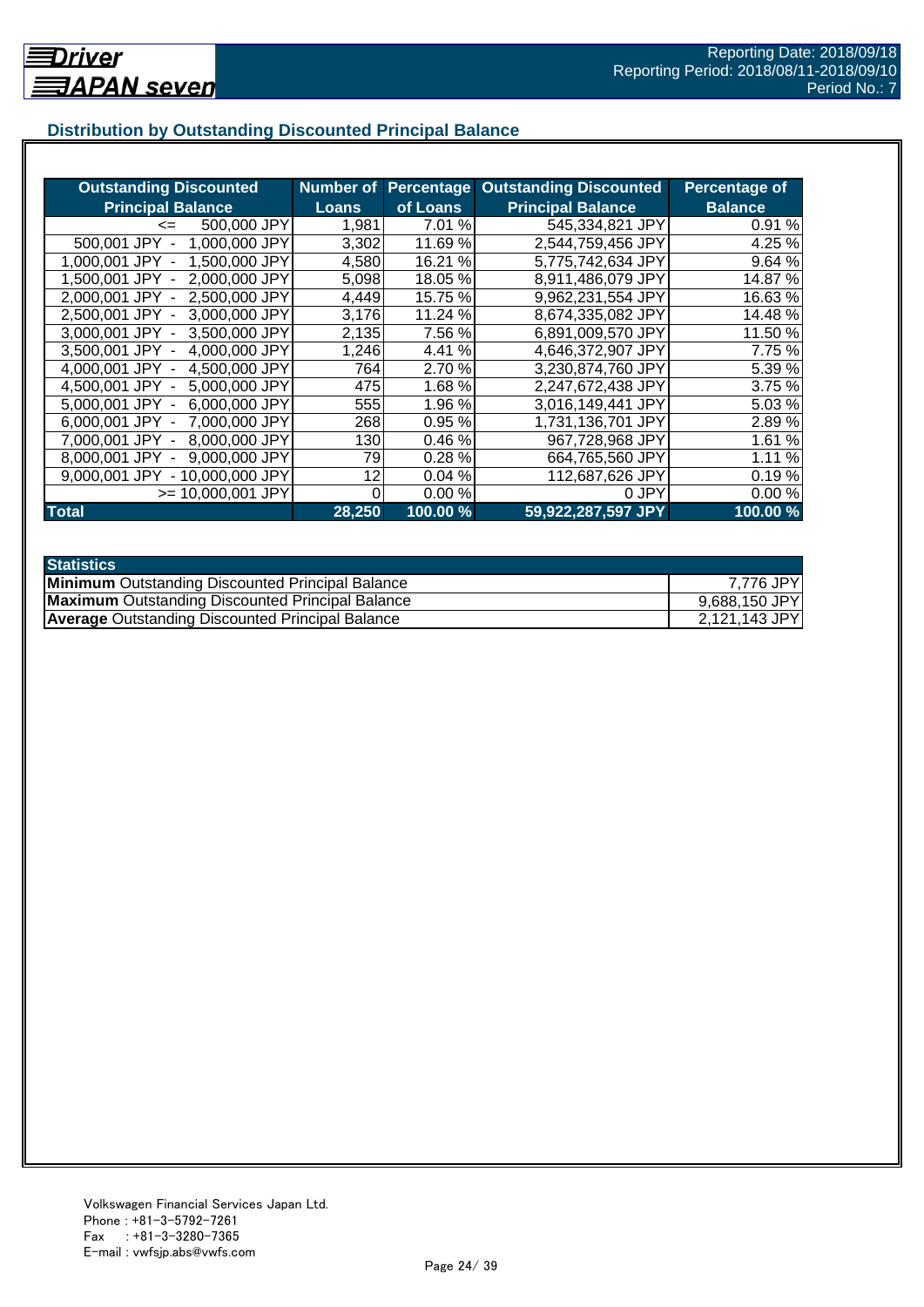## **Distribution by Original Principal Amount**

|                                           | Number of |            | <b>Percentage Outstanding Discounted</b> | <b>Percentage of</b> |
|-------------------------------------------|-----------|------------|------------------------------------------|----------------------|
| <b>Original Principal Balance</b>         | Loans     | of Loans   | <b>Principal Balance</b>                 | <b>Balance</b>       |
| 500,000 JPY<br>$\leq$                     | 466       | 1.65 %     | 91,459,165 JPY                           | 0.15%                |
| 1,000,000 JPY<br>500,001 JPY              | 2,045     | 7.24 %     | 1,010,298,063 JPY                        | 1.69%                |
| 1,500,000 JPY<br>1.000.001<br>JPY         | 3,222     | %<br>11.41 | 2,913,668,130 JPY                        | 4.86%                |
| 2.000.000 JPY<br>1.500.001 JPY            | 4,239     | 15.01 %    | 5,639,816,163 JPY                        | 9.41%                |
| 2,500,000 JPY<br>2.000.001 JPY -          | 4,193     | 14.84 %    | 7,296,002,929 JPY                        | 12.18 %              |
| 2,500,001 JPY -<br>3,000,000 JPY          | 4,170     | 14.76 %    | 8,836,844,679 JPY                        | 14.75 %              |
| 3.000.001 JPY -<br>3.500,000 JPY          | 3,112     | 11.02 %    | 7,898,896,961 JPY                        | 13.18 %              |
| 3,500,001 JPY -<br>4,000,000 JPY          | 2,258     | 7.99%      | 6.636,601,628 JPY                        | 11.08 %              |
| 4,500,000 JPY<br>4.000.001 JPY -          | 1,367     | 4.84 %     | 4,582,408,789 JPY                        | 7.65 %               |
| 4.500.001 JPY -<br>5,000,000 JPY          | 1,009     | 3.57%      | 3,800,594,030 JPY                        | 6.34%                |
| 6,000,000 JPY<br>5.000.001 JPY -          | 976       | 3.45 %     | 4,184,160,830 JPY                        | 6.98 %               |
| 7,000,000 JPY<br>6.000.001 JPY -          | 556       | 1.97 %     | 2,842,315,780 JPY                        | 4.74 %               |
| 8,000,000 JPY<br>7.000.001 JPY            | 297       | 1.05 %     | 1,752,508,470 JPY                        | 2.92 %               |
| 9,000,000 JPY<br>8.000.001 JPY            | 132       | 0.47%      | 869,250,569 JPY                          | 1.45 %               |
| 9.000.001 JPY<br>10.000.000 JPY<br>$\sim$ | 105       | 0.37%      | 791,542,002 JPY                          | 1.32 %               |
| >= 10.000.001 JPY                         | 103       | 0.36%      | 775,919,409 JPY                          | 1.29 %               |
| <b>Total</b>                              | 28,250    | 100.00 %   | 59,922,287,597 JPY                       | 100.00%              |

| <b>Statistics</b>                         |                |
|-------------------------------------------|----------------|
| <b>Minimum</b> Original Principal Balance | 100,000 JPY    |
| <b>Maximum</b> Original Principal Balance | 28,200,000 JPY |
| <b>Average Original Principal Balance</b> | 2,780,867 JPY  |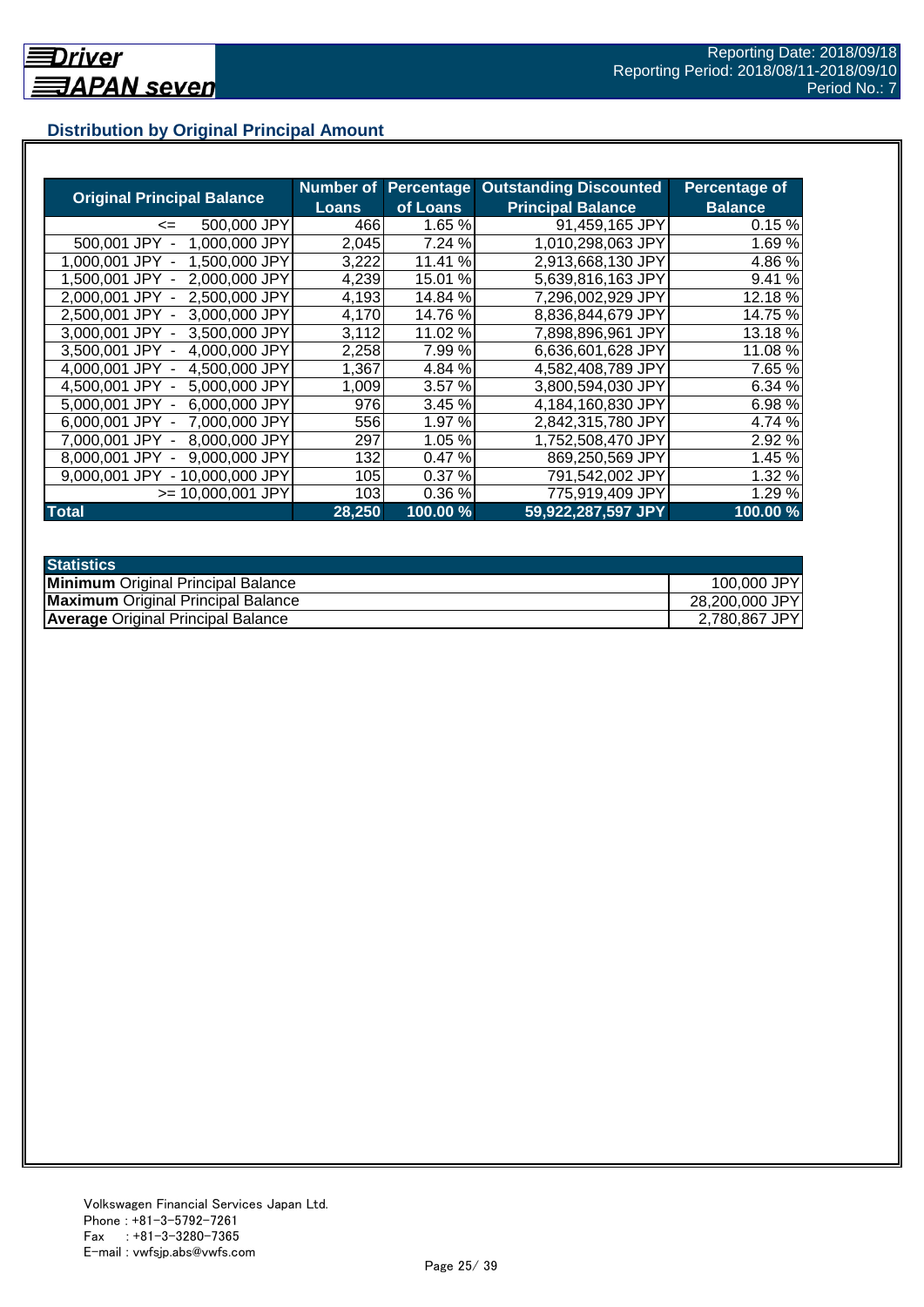## **Distribution by Interest Rate paid by the Obligor**

| Interest Rate paid by the Number of Percentage |              |          | <b>Outstanding Discounted</b> | <b>Percentage</b> |
|------------------------------------------------|--------------|----------|-------------------------------|-------------------|
| <b>Obligor</b>                                 | <b>Loans</b> | of Loans | <b>Principal Balance</b>      | of Balance        |
| < 0.900 %                                      | 424          | 1.50%    | 1,101,750,178 JPY             | 1.84 %            |
| $0.900\% < 1.500\%$                            | 5,230        | 18.51 %  | 13,063,628,145 JPY            | 21.80%            |
| $1.500\% < 2.000\%$                            | 9.124        | 32.30 %  | 21,609,619,896 JPY            | 36.06 %           |
| $2.000\% < 2.500\%$                            | 170          | 0.60%    | 617,185,671 JPY               | 1.03%             |
| $2.500\% < 3.000\%$                            | 8,352        | 29.56 %  | 17,857,608,220 JPY            | 29.80 %           |
| $3.000\% < 3.500\%$                            | 1,093        | 3.87%    | 1,024,716,649 JPY             | 1.71 %            |
| $3.500\% < 4.000\%$                            | 3.845        | 13.61 %  | 4,637,384,819 JPY             | 7.74 %            |
| 4.000 % < 4.500 %                              | 12           | 0.04%    | 10,394,019 JPY                | 0.02%             |
| 4.500 % < 5.000 %                              |              | 0.00 %   | 0 JPY                         | 0.00%             |
| 5.000 % or more                                |              | 0.00%    | 0 JPY                         | 0.00%             |
| <b>Total</b>                                   | 28.250       | 100.00 % | 59,922,287,597 JPY            | 100.00 %          |

| <b>Statistics</b>                     |           |
|---------------------------------------|-----------|
| Minimum Interest Rate                 | $0.00 \%$ |
| <b>Maximum</b> Interest Rate          | 4.09%     |
| <b>Weighted Average Interest Rate</b> | 2.15%     |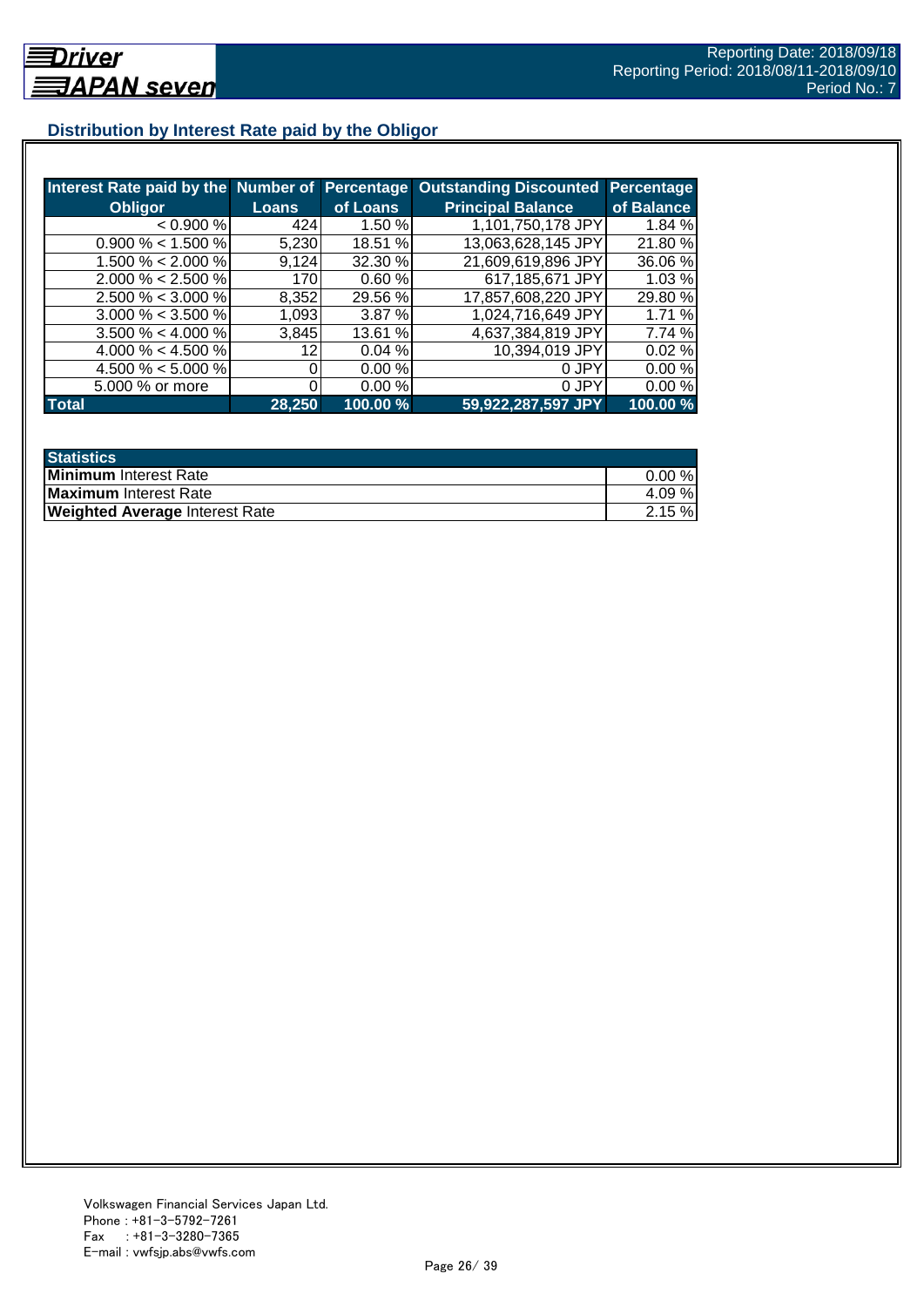## **Distribution by Original Term**

| Length of Original Term Number of Percentage |        |          | <b>Outstanding Discounted</b> | <b>Percentage</b> |
|----------------------------------------------|--------|----------|-------------------------------|-------------------|
| (months)                                     | Loans  | of Loans | <b>Principal Balance</b>      | of Balance        |
| $6 - 12$                                     | 195    | 0.69%    | 50,256,252 JPY                | 0.08%             |
| $13 - 18$                                    | 113    | 0.40%    | 32,902,818 JPY                | 0.05%             |
| 19 - 24                                      | 1,600  | 5.66 %   | 965,182,164 JPY               | 1.61%             |
| $25 - 30$                                    | 105    | 0.37%    | 78,898,686 JPY                | 0.13%             |
| $31 - 36$                                    | 11,149 | 39.47 %  | 25,455,411,396 JPY            | 42.48 %           |
| $37 - 42$                                    | 87     | 0.31%    | 97,742,891 JPY                | 0.16%             |
| $43 - 48$                                    | 1,556  | 5.51 %   | 2,396,035,903 JPY             | 4.00 %            |
| $49 - 54$                                    | 22     | 0.08%    | 32,086,047 JPY                | 0.05%             |
| $55 - 60$                                    | 12,852 | 45.49 %  | 29,586,379,024 JPY            | 49.37 %           |
| $61 - 66$                                    | 17     | 0.06%    | 36,361,076 JPY                | 0.06%             |
| $67 - 72$                                    | 426    | 1.51 %   | 797,935,586 JPY               | 1.33%             |
| 73 - 84                                      | 128    | 0.45%    | 393,095,754 JPY               | 0.66%             |
| <b>Total</b>                                 | 28,250 | 100.00 % | 59,922,287,597 JPY            | 100.00 %          |

| <b>Statistics</b>                               |       |
|-------------------------------------------------|-------|
| <b>Minimum</b> Original Term in months          |       |
| <b>Maximum</b> Original Term in months          | 84    |
| <b>Weighted Average Original Term in months</b> | 48.93 |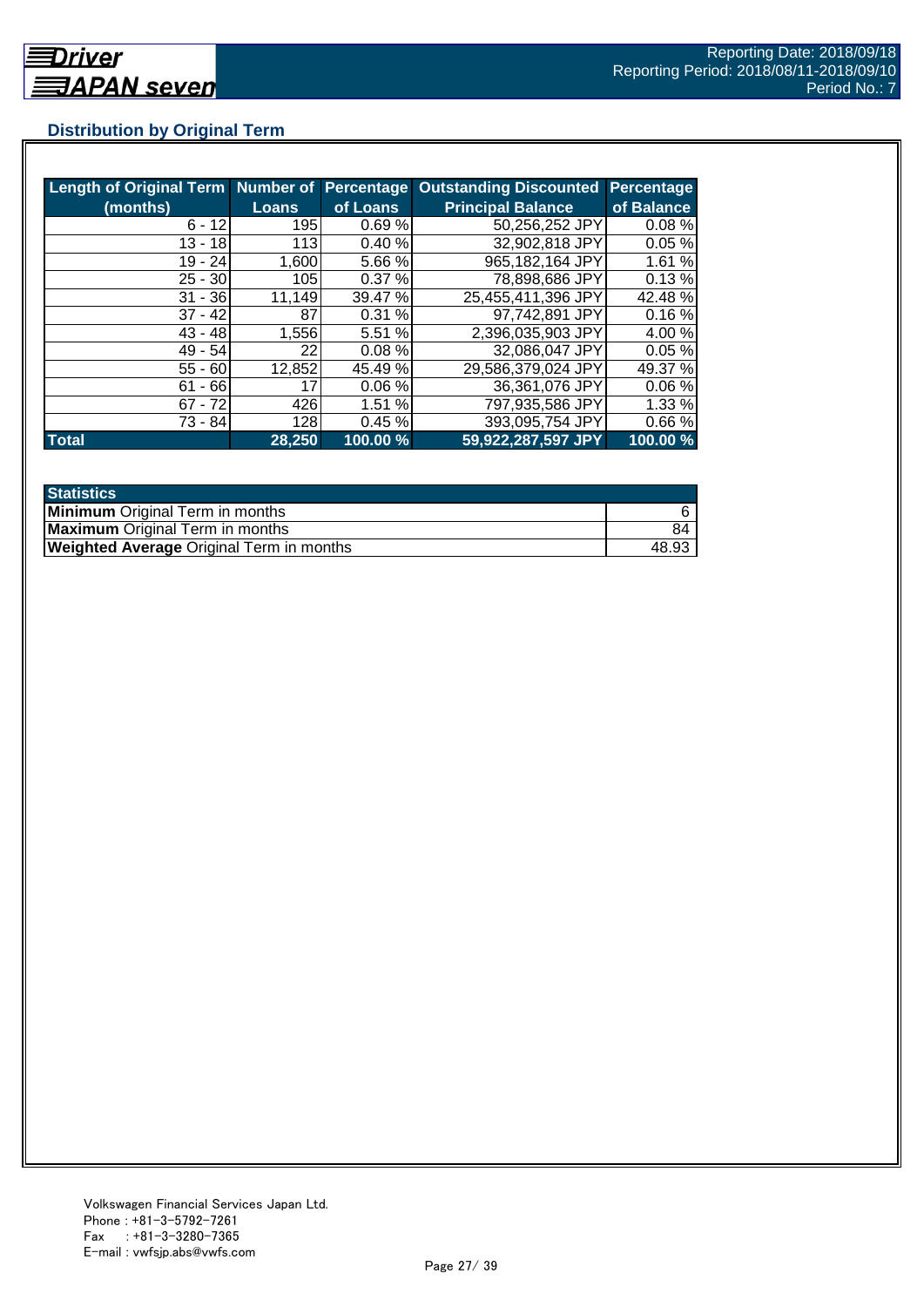## **Distribution by Remaining Term**

| <b>Length of Remaining</b> |                 |          | <b>Number of Percentage Outstanding Discounted</b> | <b>Percentage</b> |
|----------------------------|-----------------|----------|----------------------------------------------------|-------------------|
| <b>Term (months)</b>       | <b>Loans</b>    | of Loans | <b>Principal Balance</b>                           | of Balance        |
| $= 12$                     | 3,005           | 10.64 %  | 3,033,494,084 JPY                                  | 5.06 %            |
| $13 - 18$                  | 2,864           | 10.14 %  | 5,014,580,792 JPY                                  | 8.37 %            |
| 19 - 24                    | 4,541           | 16.07 %  | 9,856,367,531 JPY                                  | 16.45 %           |
| $25 - 30$                  | 4,013           | 14.21 %  | 9.615,622,005 JPY                                  | 16.05 %           |
| $31 - 36$                  | 2,112           | 7.48 %   | 4,141,183,399 JPY                                  | 6.91 %            |
| $37 - 42$                  | 2,882           | 10.20 %  | 6,097,234,831 JPY                                  | 10.18 %           |
| $43 - 48$                  | 4,791           | 16.96 %  | 11,353,292,433 JPY                                 | 18.95 %           |
| $49 - 54$                  | 3.292           | 11.65 %  | 8,808,190,039 JPY                                  | 14.70 %           |
| $55 - 60$                  | 569             | 2.01 %   | 1,485,041,607 JPY                                  | 2.48 %            |
| $61 - 66$                  | 114             | 0.40%    | 298,267,507 JPY                                    | 0.50%             |
| $67 - 72$                  | 35 <sub>l</sub> | 0.12%    | 106,906,442 JPY                                    | 0.18%             |
| 73 - 84                    | 32              | 0.11%    | 112,106,927 JPY                                    | 0.19%             |
| <b>Total</b>               | 28,250          | 100.00 % | 59,922,287,597 JPY                                 | 100.00 %          |

| <b>Statistics</b>                                |       |
|--------------------------------------------------|-------|
| <b>Minimum</b> Remaining Term in months          |       |
| <b>Maximum</b> Remaining Term in months          |       |
| <b>Weighted Average Remaining Term in months</b> | 33.89 |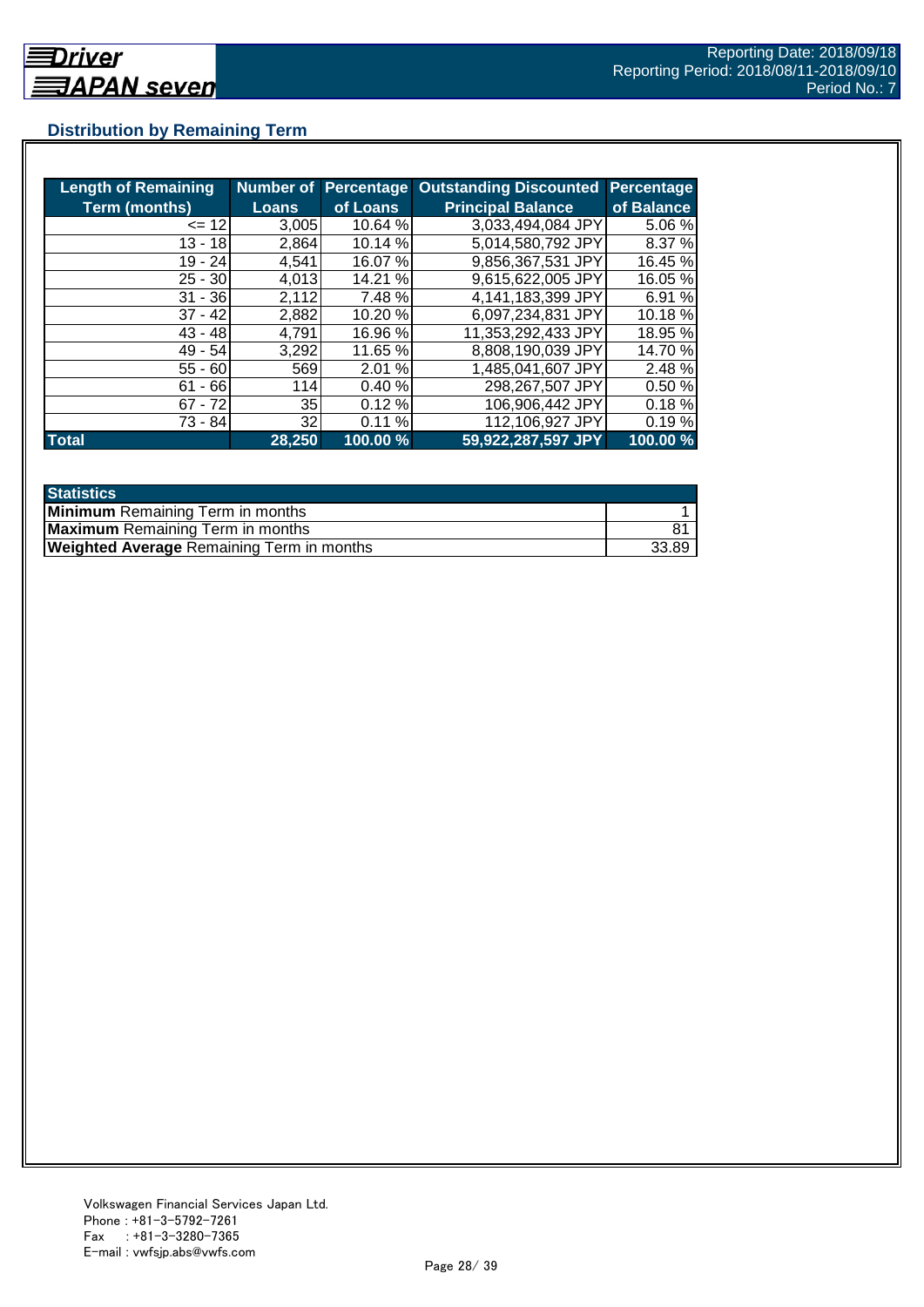## **Distribution by Seasoning**

| <b>Seasoning (months)</b> |              | <b>Number of Percentage</b> | <b>Outstanding Discounted</b> | <b>Percentage</b> |
|---------------------------|--------------|-----------------------------|-------------------------------|-------------------|
|                           | <b>Loans</b> | of Loans                    | <b>Principal Balance</b>      | of Balance        |
| $= 12$                    | 10,567       | 37.41 %                     | 25,180,023,783 JPY            | 42.02 %           |
| $13 - 18$                 | 10,035       | 35.52 %                     | 21,385,009,026 JPY            | 35.69 %           |
| $19 - 24$                 | 4,039        | 14.30 %                     | 7,811,114,978 JPY             | 13.04 %           |
| $25 - 30$                 | 2,075        | 7.35 %                      | 3,681,088,975 JPY             | 6.14 %            |
| $31 - 36$                 | 822          | 2.91 %                      | 1,184,787,688 JPY             | 1.98%             |
| $37 - 42$                 | 247          | 0.87%                       | 291,094,963 JPY               | 0.49%             |
| $43 - 48$                 | 185          | 0.65%                       | 187,718,646 JPY               | 0.31%             |
| $49 - 54$                 | 168l         | 0.59%                       | 128,913,489 JPY               | 0.22%             |
| $55 - 60$                 | 95           | 0.34%                       | 68,327,873 JPY                | 0.11%             |
| $61 - 66$                 | 9            | 0.03%                       | 3,281,503 JPY                 | 0.01%             |
| $67 - 72$                 | 8            | 0.03%                       | 926,673 JPY                   | 0.00%             |
| 73 - 84                   |              | 0.00%                       | 0 JPY                         | 0.00%             |
| <b>Total</b>              | 28,250       | 100.00 %                    | 59,922,287,597 JPY            | 100.00 %          |

| <b>Statistics</b>                           |       |
|---------------------------------------------|-------|
| <b>Minimum</b> Seasoning in months          |       |
| <b>Maximum</b> Seasoning in months          |       |
| <b>Weighted Average Seasoning in months</b> | 15.04 |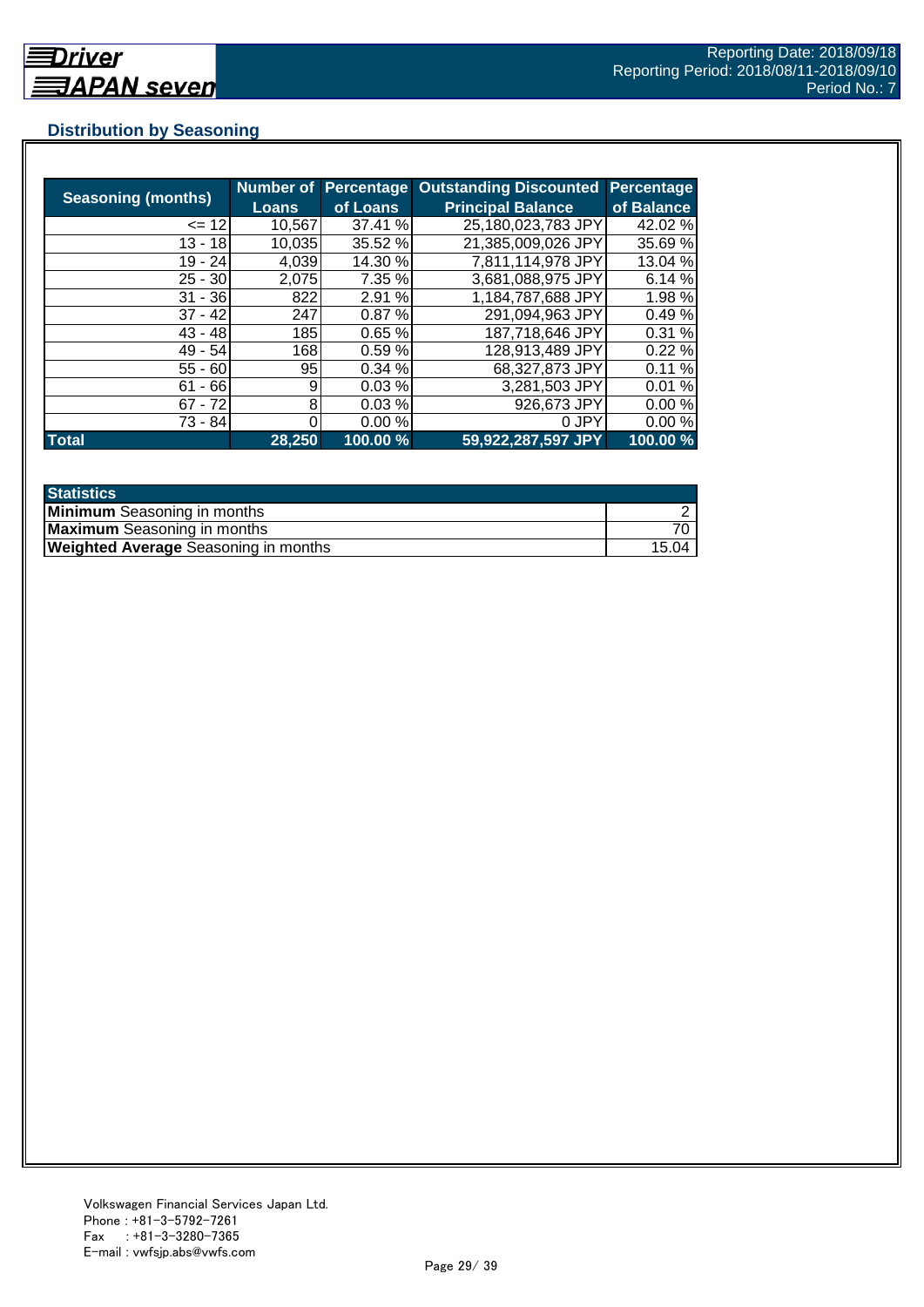## **Distribution by Type of Car**

| <b>Type of Car</b> |        |          |                                                        |            |
|--------------------|--------|----------|--------------------------------------------------------|------------|
| <b>Type of Car</b> |        |          | Number of Percentage Outstanding Discounted Percentage |            |
|                    | Loans  | of Loans | <b>Principal Balance</b>                               | of Balance |
| <b>New</b>         | 18,336 | 64.91 %  | 46,099,227,280 JPY                                     | 76.93 %    |
| Used               | 9.914  | 35.09 %  | 13,823,060,317 JPY                                     | 23.07 %    |
| <b>Total</b>       | 28.250 | 100.00 % | 59,922,287,597 JPY                                     | 100.00 %   |

#### **Type of Car: Only Balloon Loans**

| Type of Car  | <b>Loans</b>    | of Loans    | Number of Percentage Outstanding Discounted Percentage<br><b>Principal Balance</b> | of Balance |
|--------------|-----------------|-------------|------------------------------------------------------------------------------------|------------|
| <b>New</b>   | 17.462 <b>1</b> | 76.85 %     | 44.623.631.956 JPYI                                                                | 82.67 %    |
| Used         | 5.261           | $23.15 \%$  | 9.351.840.334 JPY                                                                  | 17.33 %    |
| <b>Total</b> | 22,723          | $100.00 \%$ | 53,975,472,290 JPY                                                                 | 100.00%    |

#### **Type of Car: Only Equal Instalment Loans**

| <b>Type of Car</b> | <b>Loans</b> | of Loans    | Number of Percentage Outstanding Discounted Percentage<br><b>Principal Balance</b> | of Balance |
|--------------------|--------------|-------------|------------------------------------------------------------------------------------|------------|
| <b>New</b>         | 874          | 15.81%      | 1,475,595,324 JPY                                                                  | 24.81 %    |
| Used               | 4.653        | 84.19%      | 4.471.219.983 JPYI                                                                 | 75.19 %।   |
| <b>Total</b>       | 5.527        | $100.00 \%$ | 5,946,815,307 JPY                                                                  | 100.00 %   |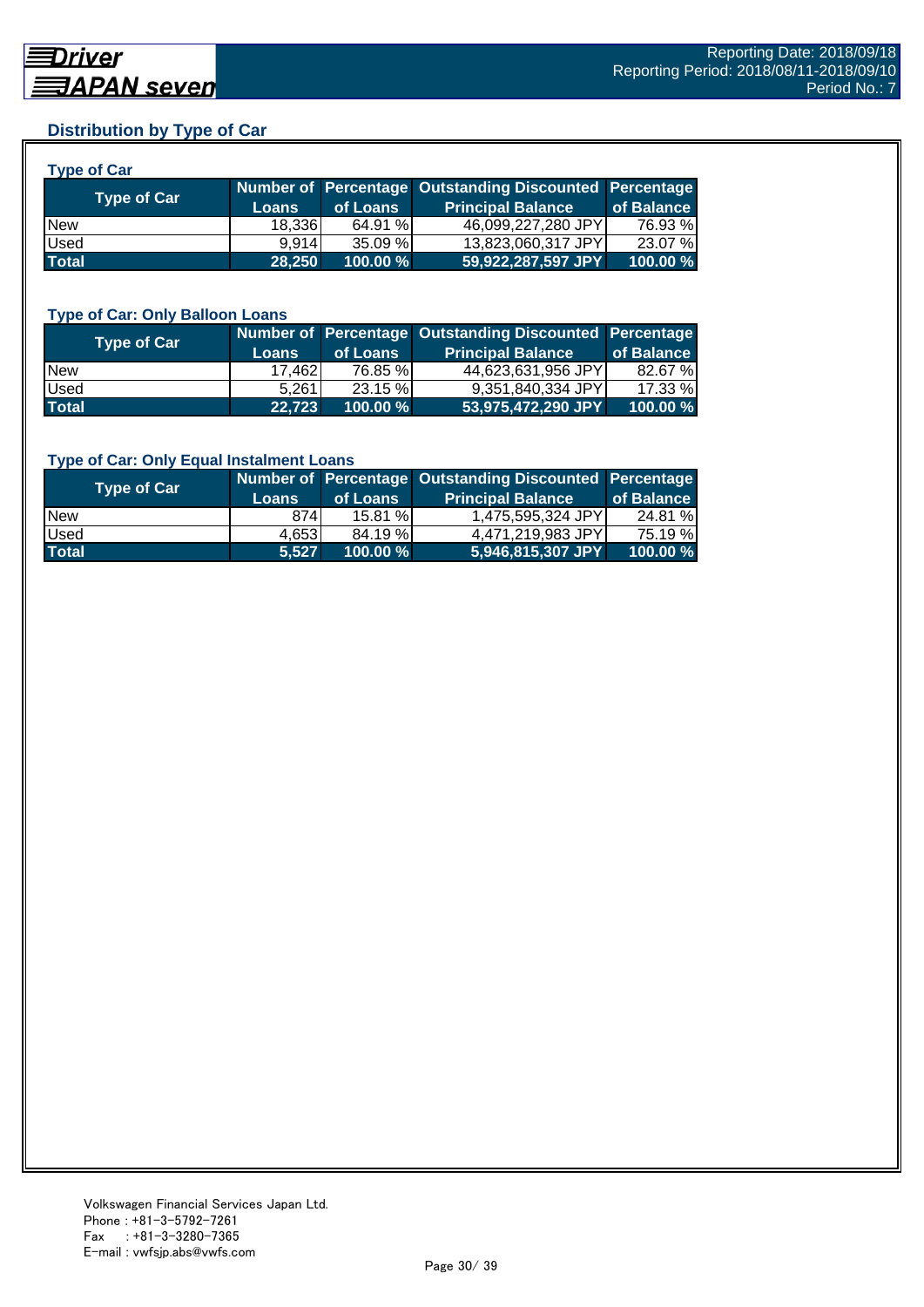#### **Distribution by Brand and Model**

| <b>Make</b>                  | <b>Model</b>              |                         |                  | Number of Percentage Outstanding Discounted Percentage |                  |
|------------------------------|---------------------------|-------------------------|------------------|--------------------------------------------------------|------------------|
|                              |                           | Loans                   | of Loans         | <b>Principal Balance</b>                               | of Balance       |
| <b>Audi</b>                  | Α1                        | 985                     | 3.49%            | 1,444,729,777 JPY                                      | 2.41%            |
|                              | A3                        | 2,514                   | 8.90%            | 4,739,989,287 JPY                                      | 7.91 %           |
|                              | A4<br>A5                  | 2,091<br>616            | 7.40%<br>2.18%   | 5,838,686,097 JPY<br>1,927,080,613 JPY                 | 9.74 %<br>3.22 % |
|                              | A6                        | 638                     | 2.26 %           | 1,801,308,212 JPY                                      | 3.01 %           |
|                              | A7                        | 233                     | 0.82%            | 960,054,196 JPY                                        | 1.60%            |
|                              | A8                        | 77                      | 0.27%            | 342,416,179 JPY                                        | 0.57 %           |
|                              | S1                        | 112                     | 0.40%            | 239,139,481 JPY                                        | 0.40%            |
|                              | $\overline{\mathbb{S}^3}$ | 340                     | 1.20%            | 965,396,386 JPY                                        | 1.61%            |
|                              | S4                        | 162                     | 0.57%            | 684,431,369 JPY                                        | 1.14 %           |
|                              | $\overline{\text{S5}}$    | 105                     | 0.37%            | 456,623,289 JPY                                        | 0.76%            |
|                              | S <sub>6</sub>            | 30                      | 0.11%            | 130,275,931 JPY                                        | 0.22%            |
|                              | S7                        | 27                      | 0.10%            | 132,145,043 JPY                                        | 0.22%            |
|                              | S8                        | 18                      | 0.06%            | 102,909,181 JPY                                        | 0.17%            |
|                              | $\overline{SQ5}$          | $\overline{20}$         | 0.07%            | 141,990,975 JPY                                        | 0.24 %           |
|                              | RS3                       | 16                      | 0.06%            | 67,003,111 JPY                                         | 0.11%            |
|                              | RS4                       | 9                       | 0.03%            | 37,476,847 JPY                                         | 0.06%            |
|                              | RS5                       | 6                       | 0.02%            | 21,527,326 JPY                                         | 0.04%            |
|                              | RS6                       | 10                      | 0.04%            | 48,502,546 JPY                                         | 0.08%            |
|                              | RS7                       | 9                       | 0.03%            | 55,168,329 JPY                                         | 0.09%            |
|                              | Q2                        | 448                     | 1.59%            | 1,252,439,533 JPY                                      | 2.09%            |
|                              | Q3                        | 803                     | 2.84 %           | 1,810,011,383 JPY                                      | 3.02 %           |
|                              | Q5                        | 531                     | 1.88%            | 1,730,806,971 JPY                                      | 2.89%            |
|                              | Q7                        | 213                     | 0.75%            | 1,148,896,356 JPY                                      | 1.92 %           |
|                              | RSQ3                      | 16                      | 0.06%            | 67,182,504 JPY                                         | 0.11%            |
|                              | ТT                        | 741                     | 2.62%            | 2,126,961,429 JPY                                      | 3.55 %           |
|                              | R <sub>8</sub>            | 12                      | 0.04%            | 82,410,985 JPY                                         | 0.14%            |
|                              | <b>AUDI OTHERS</b>        | 0                       | 0.00%            | 0 JPY                                                  | 0.00%            |
|                              | <b>Subtotal</b>           | 10,782                  | 38.17 %          | 28,355,563,336 JPY                                     | 47.32 %          |
| <b>Bentley</b>               | <b>ARNAGE</b>             | $\mathbf 0$<br>0        | 0.00%            | 0 JPY<br>0 JPY                                         | 0.00%            |
|                              | AZURE<br><b>BENTAYGA</b>  | 0                       | 0.00%<br>0.00%   | 0 JPY                                                  | 0.00%<br>0.00%   |
|                              | CONTINENTAL               | $\overline{17}$         | 0.06%            | 111,036,731 JPY                                        | 0.19%            |
|                              | FLYING SPUR               | 4                       | 0.01%            | 33,044,455 JPY                                         | 0.06%            |
|                              | <b>MULSANNE</b>           | 0                       | 0.00%            | 0 JPY                                                  | 0.00%            |
|                              | BENTLEY                   |                         |                  |                                                        |                  |
|                              | <b>OTHERS</b>             | $\mathbf 0$             | 0.00%            | 0 JPY                                                  | 0.00%            |
|                              | Subtotal                  | 21                      | 0.07%            | 144,081,186 JPY                                        | 0.24%            |
| Lamborghini                  | <b>AVENTADOR</b>          | 0                       | 0.00%            | 0 JPY                                                  | 0.00%            |
|                              | <b>DIABLO</b>             | 0                       | 0.00%            | 0 JPY                                                  | 0.00%            |
|                              | GALLARDO                  | $\overline{2}$          | 0.01%            | 12,085,901 JPY                                         | 0.02%            |
|                              | HURACÁN                   | $\overline{\mathbf{c}}$ | 0.01%            | 10.353.797 JPY                                         | 0.02%            |
|                              | <b>MULCIELAGO</b>         | 0                       | 0.00%            | 0 JPY                                                  | 0.00%            |
|                              | LAMBORGHINI               | $\mathbf 0$             | 0.00%            | 0 JPY                                                  | 0.00%            |
|                              | <b>OTHERS</b>             |                         |                  |                                                        |                  |
|                              | <b>Subtotal</b>           | $\overline{4}$          | 0.01%            | 22,439,698 JPY                                         | 0.04%            |
| VW                           | <b>ARTEON</b>             | $\overline{73}$         | 0.26%            | 318,738,577 JPY                                        | 0.53%            |
|                              | <b>BEETLE</b>             | 1,712                   | 6.06%            | 2,904,514,970 JPY                                      | 4.85 %           |
|                              | <b>BORA</b>               | 0                       | 0.00%            | 0 JPY                                                  | 0.00%            |
|                              | EOS                       | 3                       | 0.01%            | 549,556 JPY                                            | 0.00%            |
|                              | <b>GOLF</b>               | 6,665                   | 23.59%           | 12,602,047,700 JPY                                     | 21.03%           |
|                              | JETTA                     | 7                       | 0.02%            | 2.101.734 JPY                                          | 0.00%            |
|                              | LUPO                      | 1                       | 0.00%            | 206,887 JPY                                            | 0.00%            |
|                              | <b>PASSAT</b>             | 1,378                   | 4.88%            | 3,063,349,018 JPY                                      | 5.11 %           |
|                              | POLO<br><b>SCIROCCO</b>   | 3,148<br>20             | 11.14 %<br>0.07% | 4,135,907,678 JPY<br>15,599,155 JPY                    | 6.90%<br>0.03%   |
|                              | <b>SHARAN</b>             | 506                     | 1.79%            | 1,031,313,052 JPY                                      | 1.72%            |
|                              | <b>TIGUAN</b>             | 1,031                   | 3.65%            | 2,676,994,569 JPY                                      | 4.47%            |
|                              | <b>TOUAREG</b>            | 76                      | 0.27%            | 201,738,589 JPY                                        | 0.34 %           |
|                              | TOURAN                    | 1,547                   | 5.48%            | 3,242,567,186 JPY                                      | 5.41 %           |
|                              | UP                        | 1,263                   | 4.47%            | 1,190,420,518 JPY                                      | 1.99%            |
|                              | VENTO                     | 0                       | 0.00%            | 0 JPY                                                  | 0.00%            |
|                              | <b>VW OTHERS</b>          | 0                       | 0.00%            | 0 JPY                                                  | 0.00%            |
|                              | <b>Subtotal</b>           | 17,430                  | 61.44 %          | 31,386,049,189 JPY                                     | 51.85 %          |
| <b>Non VW Group Vehicles</b> |                           | 13                      | 0.05%            | 14,154,188 JPY                                         | 0.02%            |
|                              | Subtotal                  | 13                      | 0.05%            | 14,154,188 JPY                                         | 0.02%            |
|                              | <b>Total</b>              | 28,250                  | 100.00 %         | 59,922,287,597 JPY                                     | 100.00 %         |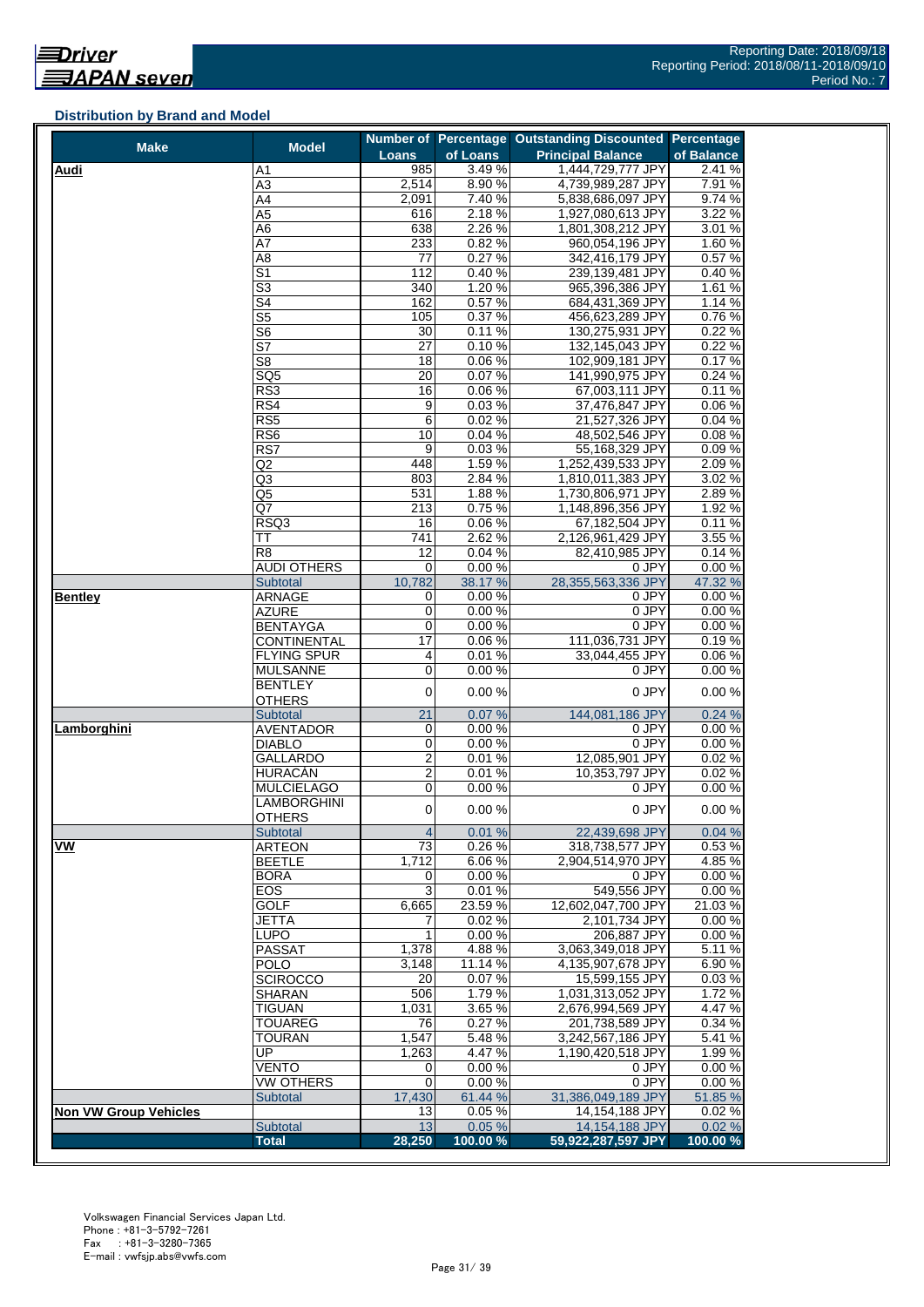## **Geographic Distribution by Prefecture**

|                   | Number of    |                  | <b>Percentage Outstanding Discounted</b> | <b>Percentage</b>   |
|-------------------|--------------|------------------|------------------------------------------|---------------------|
| <b>Prefecture</b> | <b>Loans</b> | of Loans         | <b>Principal Balance</b>                 | of Balance          |
| Tokyo             | 4,421        | 15.65 %          | 10,639,289,337 JPY                       | 17.76 %             |
| Kanagawa          | 2,846        | 10.07%           | 6,164,666,138 JPY                        | 10.29%              |
| Aichi             | 2,168        | 7.67 %           | 4,435,452,313 JPY                        | 7.40 %              |
| Saitama           | 1,888        | 6.68%            | 4,037,368,916 JPY                        | 6.74%               |
| Osaka             | 1,784        | 6.32 %           | 3,974,168,851 JPY                        | 6.63%               |
| Fukuoka           | 1,328        | $4.70\%$         | 2,808,889,119 JPY                        | 4.69%               |
| Chiba             | 1,161        | 4.11 $\sqrt{6}$  | 2,397,477,049 JPY                        | $4.00\,\frac{6}{6}$ |
| Hokkaido          | 992          | $3.51\%$         | 2,325,920,309 JPY                        | 3.88%               |
| Hyogo             | 924          | 3.27 %           | 1,863,237,744 JPY                        | 3.11%               |
| Ibaraki           | 875          | $3.10\,\%$       | 1,779,546,779 JPY                        | 2.97 %              |
| Shizuoka          | 829          | 2.93 %           | 1,710,942,492 JPY                        | 2.86%               |
| Tochigi           | 660          | 2.34 %           | 1,343,767,138 JPY                        | 2.24 %              |
| Gunma             | 540          | 1.91 %           | 1,075,439,273 JPY                        | 1.79%               |
| Miyagi            | 528          | 1.87 %           | 1,060,511,470 JPY                        | 1.77 %              |
| Hiroshima         | 573          | 2.03 %           | 1,057,699,565 JPY                        | 1.77 %              |
| Kyoto             | 482          | 1.71 %           | 1,000,401,115 JPY                        | 1.67%               |
| Gifu              | 420          | 1.49 %           | 826,835,067 JPY                          | 1.38 %              |
| Nagano            | 392          | 1.39 %           | 778,782,248 JPY                          | 1.30 %              |
| Mie               | 341          | 1.21 %           | 662,973,915 JPY                          | 1.11%               |
| Fukushima         | 326          | $1.15\,\sqrt{2}$ | 624,655,217 JPY                          | $1.04\%$            |
| Oita              | 290          | 1.03 %           | 609,986,414 JPY                          | 1.02 %              |
| Okayama           | 300          | $1.06\%$         | 568,698,638 JPY                          | 0.95%               |
| Niigata           | 310          | $1.10\%$         | 556,709,988 JPY                          | 0.93%               |
| Nara              | 257          | 0.91 %           | 551,550,089 JPY                          | 0.92%               |
| Kagoshima         | 250          | 0.88%            | 532,588,753 JPY                          | $0.89\%$            |
| Kumamoto          | 264          | 0.93%            | 509,441,165 JPY                          | 0.85%               |
| Shiga             | 248          | 0.88%            | 502,179,059 JPY                          | 0.84 %              |
| Yamanashi         | 221          | 0.78%            | 486,660,394 JPY                          | 0.81%               |
| Yamaguchi         | 246          | 0.87%            | 457,461,920 JPY                          | 0.76%               |
| Ishikawa          | 209          | 0.74 %           | 434,671,983 JPY                          | 0.73%               |
| Wakayama          | 197          | 0.70%            | 405,759,651 JPY                          | 0.68%               |
| Yamagata          | 210          | 0.74 %           | 367,597,968 JPY                          | 0.61%               |
| Fukui             | 168          | $0.59\sqrt{2}$   | 350,706,451 JPY                          | $0.59\%$            |
| Nagasaki          | 165          | 0.58 %           | 342,850,876 JPY                          | 0.57%               |
| Toyama            | 207          | 0.73%            | 330,840,109 JPY                          | 0.55 %              |
| Miyazaki          | 147          | 0.52%            | 311,500,725 JPY                          | 0.52%               |
| Iwate             | 153          | 0.54%            | 310,841,098 JPY                          | 0.52%               |
| Ehime             | 138          | 0.49%            | 262,498,584 JPY                          | 0.44%               |
| Saga              | 140          | 0.50%            | 260,528,708 JPY                          | 0.43%               |
| Kagawa            | 139          | 0.49%            | 254,353,423 JPY                          | 0.42%               |
| Aomori            | 116          | 0.41%            | 224,753,175 JPY                          | 0.38%               |
| Tokushima         | 97           | 0.34 %           | 180,299,135 JPY                          | 0.30 %              |
| Akita             | 95           | 0.34 %           | 167,320,892 JPY                          | 0.28%               |
| Okinawa           | 65           | 0.23 %           | 110,754,149 JPY                          | 0.18%               |
| Shimane           | 45           | $0.16\,\sqrt{2}$ | 104,300,603 JPY                          | 0.17%               |
| Tottori           | 46           | 0.16%            | 82,148,123 JPY                           | 0.14%               |
| Kouchi            | 49           | 0.17%            | 77,261,469 JPY                           | 0.13%               |
| <b>Total</b>      | 28,250       | 100.00 %         | 59,922,287,597 JPY                       | 100.00%             |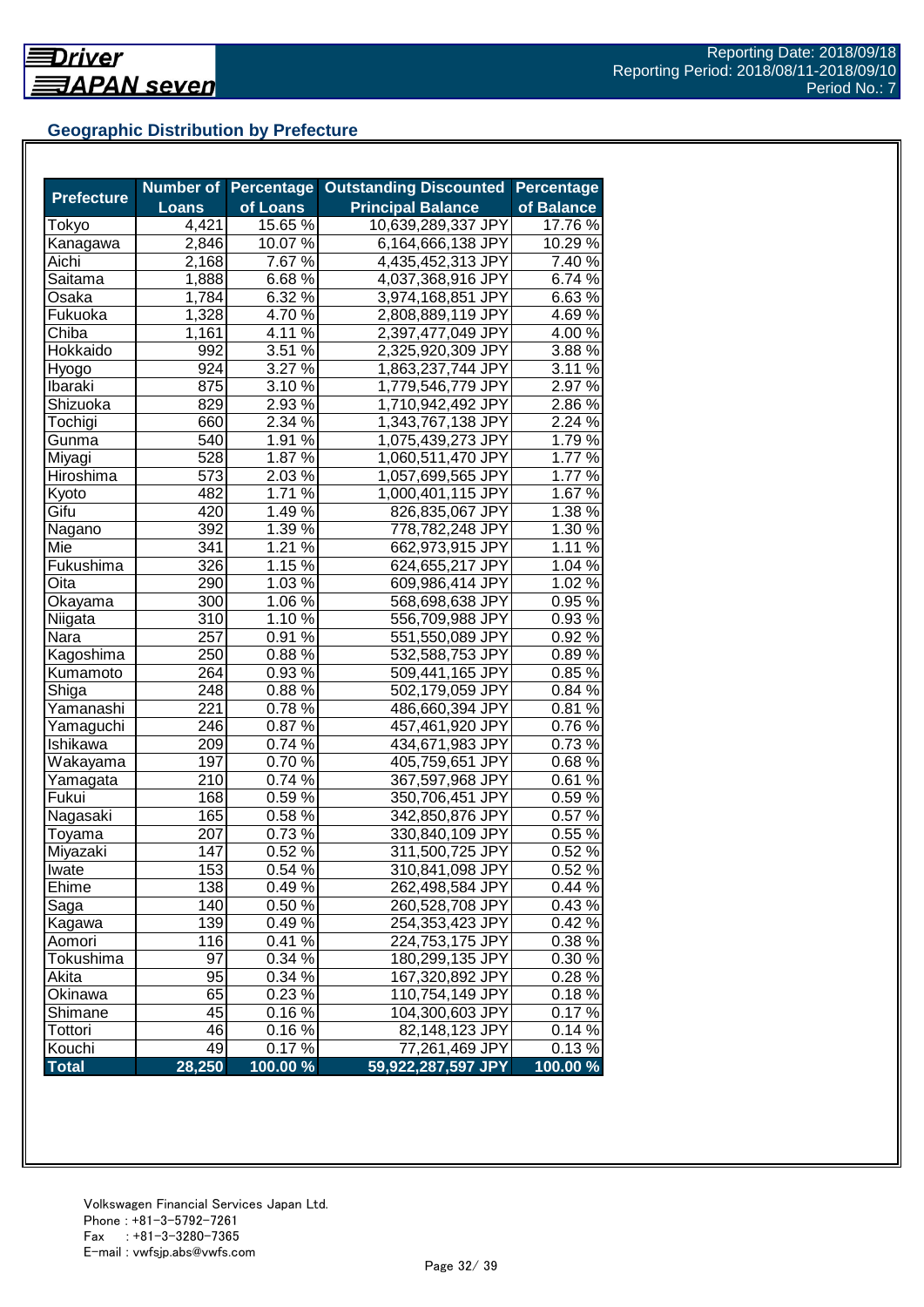## **Distribution by Obligor Concentration**

| Distribution of Loan Contracts and Vehicles per Obligor |                 |                      |        |          |                                                        |            |  |
|---------------------------------------------------------|-----------------|----------------------|--------|----------|--------------------------------------------------------|------------|--|
| <b>Contract</b>                                         | Number of       | <b>Percentage of</b> |        |          | Number of Percentage Outstanding Discounted Percentage |            |  |
| <b>Concentration Customers</b>                          |                 | <b>Customers</b>     | Loans  | of Loans | <b>Principal Balance</b>                               | of Balance |  |
|                                                         | 27,215          | 96.84 %              | 27,215 | 96.34 %  | 57,338,173,048 JPY                                     | 95.69 %    |  |
|                                                         | 827             | 2.94%                | 955    | 3.38%    | 2,383,090,827 JPY                                      | 3.98 %     |  |
| ົ                                                       | 53 <sub>l</sub> | 0.19%                | 72I    | 0.25%    | 178,095,610 JPY                                        | 0.30%      |  |
|                                                         |                 | 0.02%                |        | 0.03%    | 22,928,112 JPY                                         | 0.04%      |  |
|                                                         |                 | 0.00%                |        | 0.00%    | 0 JPY                                                  | 0.00%      |  |
| $6 - 10$                                                |                 | 0.00%                |        | 0.00 %   | 0 JPY                                                  | 0.00%      |  |
| 11 or more                                              |                 | 0.00%                |        | 0.00 %   | 0 JPY                                                  | 0.00%      |  |
| <b>Total</b>                                            | 28,102          | 100.00 %             | 28,250 | 100.00 % | 59,922,287,597 JPY                                     | 100.00 %   |  |

#### **Top 20 Obligor**

| <b>Number</b>      |                  | Number of Outstanding Discounted Percentage |            |
|--------------------|------------------|---------------------------------------------|------------|
|                    | <b>Contracts</b> | <b>Principal Balance</b>                    | of Balance |
| 1                  | 2                | 15,199,195 JPY                              | 0.03%      |
| $\overline{c}$     | $\overline{2}$   | 14,206,593 JPY                              | 0.02%      |
| 3                  | $\overline{2}$   | 13,388,610 JPY                              | 0.02%      |
| 4                  | $\overline{2}$   | 12,228,615 JPY                              | 0.02%      |
| 5                  | $\overline{2}$   | 11,374,217 JPY                              | 0.02%      |
| 6                  | $\overline{c}$   | 10,032,322 JPY                              | 0.02%      |
| 7                  | $\overline{2}$   | 10,022,448 JPY                              | 0.02%      |
| 8                  | $\overline{2}$   | 9,921,666 JPY                               | 0.02%      |
| 9                  | $\overline{2}$   | 9,889,113 JPY                               | 0.02%      |
| 10                 | 1                | 9,688,150 JPY                               | 0.02%      |
| 11                 | $\overline{2}$   | 9,646,823 JPY                               | 0.02%      |
| 12                 | 1                | 9,617,592 JPY                               | 0.02%      |
| 13                 | 1                | 9,613,635 JPY                               | 0.02%      |
| 14                 | 1                | 9,605,086 JPY                               | 0.02%      |
| 15                 | 1                | 9,507,805 JPY                               | 0.02%      |
| 16                 | 1                | 9,476,470 JPY                               | 0.02%      |
| 17                 | 1                | 9,442,351 JPY                               | 0.02%      |
| 18                 | 1                | 9,378,683 JPY                               | 0.02%      |
| 19                 | $\overline{c}$   | 9,260,599 JPY                               | 0.02%      |
| 20                 | 1                | 9,211,636 JPY                               | 0.02%      |
| <b>Total 1 -20</b> | 31               | 210,711,609 JPY                             | 0.35%      |

Remarks:

Figures above are calculated based on each of the Sub-Servicers respectively and not across both of the Sub-Servicers.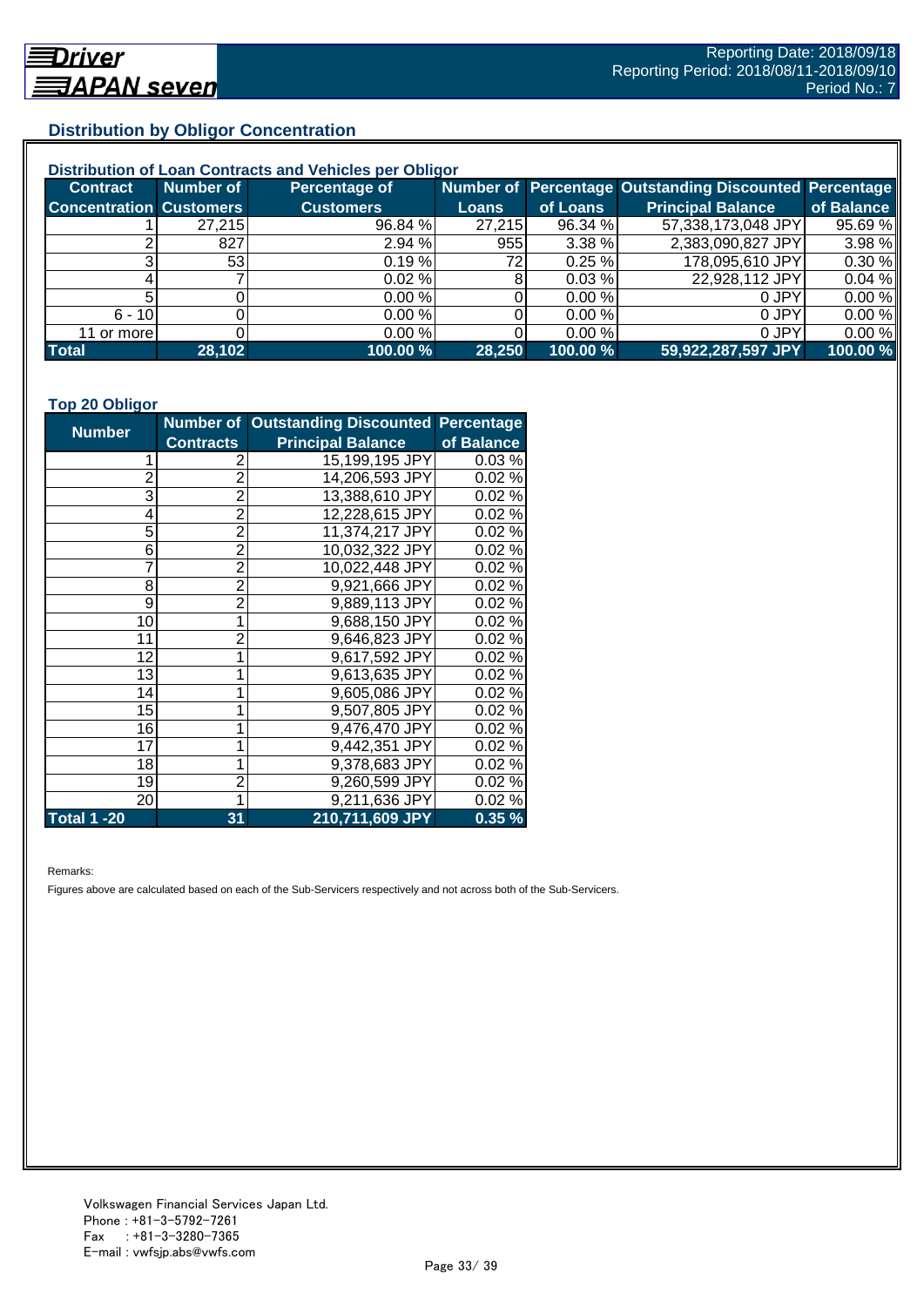

## **Distribution by Contract Start Month**

| <b>Origination Month</b> | <b>Number of Loans</b> | <b>Percentage of Loans</b> | Outstanding Discounted Principal Balance Percentage of Balance |                 |
|--------------------------|------------------------|----------------------------|----------------------------------------------------------------|-----------------|
| 10.2012                  | 2                      | 0.01%<br>0.00%             | 74,725 JPY                                                     | 0.00%           |
| 11.2012<br>12.2012       | 3                      | 0.01%                      | 38,809 JPY<br>363,405 JPY                                      | 0.00%<br>0.00%  |
| 01.2013                  | 2                      | 0.01%                      | 449,734 JPY                                                    | 0.00%           |
| 02.2013                  |                        | 0.00%                      | 779,612 JPY                                                    | 0.00%           |
| 03.2013                  | 4                      | 0.01%                      | 1,017,802 JPY                                                  | 0.00%           |
| 04.2013                  | 0                      | 0.00%                      | 0 JPY                                                          | 0.00%           |
| 05.2013                  |                        | 0.00%                      | 439,249 JPY                                                    | 0.00%           |
| 06.2013                  |                        | 0.00%                      | 215,082 JPY                                                    | 0.00%           |
| 07.2013                  | $\overline{2}$         | 0.01%                      | 829,758 JPY                                                    | 0.00%           |
| 08.2013                  | 1                      | 0.00%                      | 881,845 JPY                                                    | 0.00%           |
| 09.2013<br>10.2013       | 15<br>12               | 0.05%<br>0.04%             | 7,742,812 JPY<br>2,875,394 JPY                                 | 0.01%<br>0.00%  |
| 11.2013                  | 16                     | 0.06%                      | 8,795,446 JPY                                                  | 0.01%           |
| 12.2013                  | 19                     | 0.07%                      | 12,842,672 JPY                                                 | 0.02%           |
| 01.2014                  | 32                     | 0.11%                      | 35,189,704 JPY                                                 | 0.06%           |
| 02.2014                  | 35                     | 0.12%                      | 18,779,604 JPY                                                 | 0.03%           |
| 03.2014                  | 51                     | 0.18%                      | 41,544,468 JPY                                                 | 0.07%           |
| 04.2014                  | 17                     | 0.06%                      | 12,472,445 JPY                                                 | 0.02%           |
| 05.2014                  | 14                     | 0.05 %                     | 12,876,004 JPY                                                 | 0.02%           |
| 06.2014                  | 34                     | 0.12%                      | 29,970,234 JPY                                                 | 0.05%           |
| 07.2014<br>08.2014       | 17<br>9                | 0.06%<br>0.03%             | 13,270,734 JPY<br>9,128,135 JPY                                | 0.02%<br>0.02%  |
| 09.2014                  | 32                     | 0.11%                      | 24,591,952 JPY                                                 | 0.04%           |
| 10.2014                  | 26                     | 0.09%                      | 24,836,077 JPY                                                 | 0.04%           |
| 11.2014                  | 29                     | 0.10%                      | 33,041,287 JPY                                                 | 0.06%           |
| 12.2014                  | 56                     | 0.20%                      | 60,916,372 JPY                                                 | 0.10%           |
| 01.2015                  | 33                     | 0.12%                      | 35,204,823 JPY                                                 | 0.06%           |
| 02.2015                  | 42                     | 0.15%                      | 44,320,827 JPY                                                 | 0.07%           |
| 03.2015                  | 61                     | 0.22%                      | 73,678,520 JPY                                                 | 0.12%           |
| 04.2015                  | 24                     | 0.08%                      | 35,384,221 JPY                                                 | 0.06%           |
| 05.2015<br>06.2015       | 42<br>34               | 0.15%<br>0.12%             | 47,739,562 JPY                                                 | 0.08%<br>0.08%  |
| 07.2015                  | 44                     | 0.16%                      | 45,258,102 JPY<br>44,713,731 JPY                               | 0.07%           |
| 08.2015                  | 52                     | 0.18%                      | 63,830,059 JPY                                                 | 0.11%           |
| 09.2015                  | 162                    | 0.57%                      | 209,721,887 JPY                                                | 0.35%           |
| 10.2015                  | 88                     | 0.31%                      | 122,051,481 JPY                                                | 0.20%           |
| 11.2015                  | 117                    | 0.41%                      | 183,571,845 JPY                                                | 0.31%           |
| 12.2015                  | 185                    | 0.65 %                     | 270,334,513 JPY                                                | 0.45 %          |
| 01.2016                  | 218                    | 0.77%                      | 335,277,903 JPY                                                | 0.56%           |
| 02.2016                  | 312                    | 1.10 %                     | 495,043,562 JPY                                                | 0.83%           |
| 03.2016<br>04.2016       | 477<br>232             | 1.69%<br>0.82%             | 770,591,151 JPY<br>447,948,079 JPY                             | 1.29%<br>0.75%  |
| 05.2016                  | 335                    | 1.19%                      | 580,116,857 JPY                                                | 0.97%           |
| 06.2016                  | 370                    | 1.31 %                     | 733,867,420 JPY                                                | 1.22 %          |
| 07.2016                  | 349                    | 1.24 %                     | 653,521,906 JPY                                                | 1.09%           |
| 08.2016                  | 374                    | 1.32 %                     | 690,488,469 JPY                                                | 1.15 %          |
| 09.2016                  | 592                    | 2.10 %                     | 1,122,170,182 JPY                                              | 1.87 %          |
| 10.2016                  | 361                    | 1.28%                      | 687,693,884 JPY                                                | 1.15 %          |
| 11.2016                  | 497                    | 1.76 %                     | 987,058,674 JPY                                                | 1.65 %          |
| 12.2016                  | 1,174                  | 4.16%                      | 2,203,777,061 JPY                                              | 3.68%           |
| 01.2017<br>02.2017       | 1,041<br>1,492         | 3.68%<br>5.28 %            | 2,119,926,708 JPY<br>3,075,938,611 JPY                         | 3.54 %<br>5.13% |
| 03.2017                  | 2,589                  | 9.16%                      | 5,428,478,811 JPY                                              | 9.06%           |
| 04.2017                  | 1,041                  | 3.68 %                     | 2,216,221,964 JPY                                              | 3.70%           |
| 05.2017                  | 1,528                  | 5.41 %                     | 3,298,137,681 JPY                                              | 5.50 %          |
| 06.2017                  | 1,993                  | 7.05 %                     | 4,275,509,994 JPY                                              | 7.14 %          |
| 07.2017                  | 1,392                  | 4.93 %                     | 3,090,721,965 JPY                                              | 5.16%           |
| 08.2017                  | 1,653                  | 5.85 %                     | 3,859,274,200 JPY                                              | 6.44 %          |
| 09.2017                  | 2,579                  | 9.13%                      | 6,120,232,922 JPY                                              | 10.21 %         |
| 10.2017<br>11.2017       | 1,652<br>2,221         | 5.85%<br>7.86 %            | 3,954,804,135 JPY<br>5,346,971,081 JPY                         | 6.60%<br>8.92%  |
| 12.2017                  | 572                    | 2.02%                      | 1.405.266.344 JPY                                              | 2.35 %          |
| 01.2018                  | 394                    | 1.39 %                     | 931,435,947 JPY                                                | 1.55 %          |
| 02.2018                  | 408                    | 1.44 %                     | 958,483,506 JPY                                                | 1.60 %          |
| 03.2018                  | 569                    | 2.01%                      | 1,362,201,188 JPY                                              | 2.27 %          |
| 04.2018                  | 212                    | 0.75%                      | 519,343,164 JPY                                                | 0.87%           |
| 05.2018                  | 200                    | 0.71%                      | 442.970.635 JPY                                                | 0.74%           |
| 06.2018                  | 107                    | 0.38%                      | 279.040.661 JPY                                                | 0.47%           |
| 07.2018                  | 0                      | 0.00%                      | 0 JPY                                                          | 0.00%           |
| 08.2018                  | 0                      | 0.00%                      | 0 JPY                                                          | 0.00%           |
| <b>Total</b>             | 28,250                 | 100.00%                    | 59,922,287,597 JPY                                             | 100.00 %        |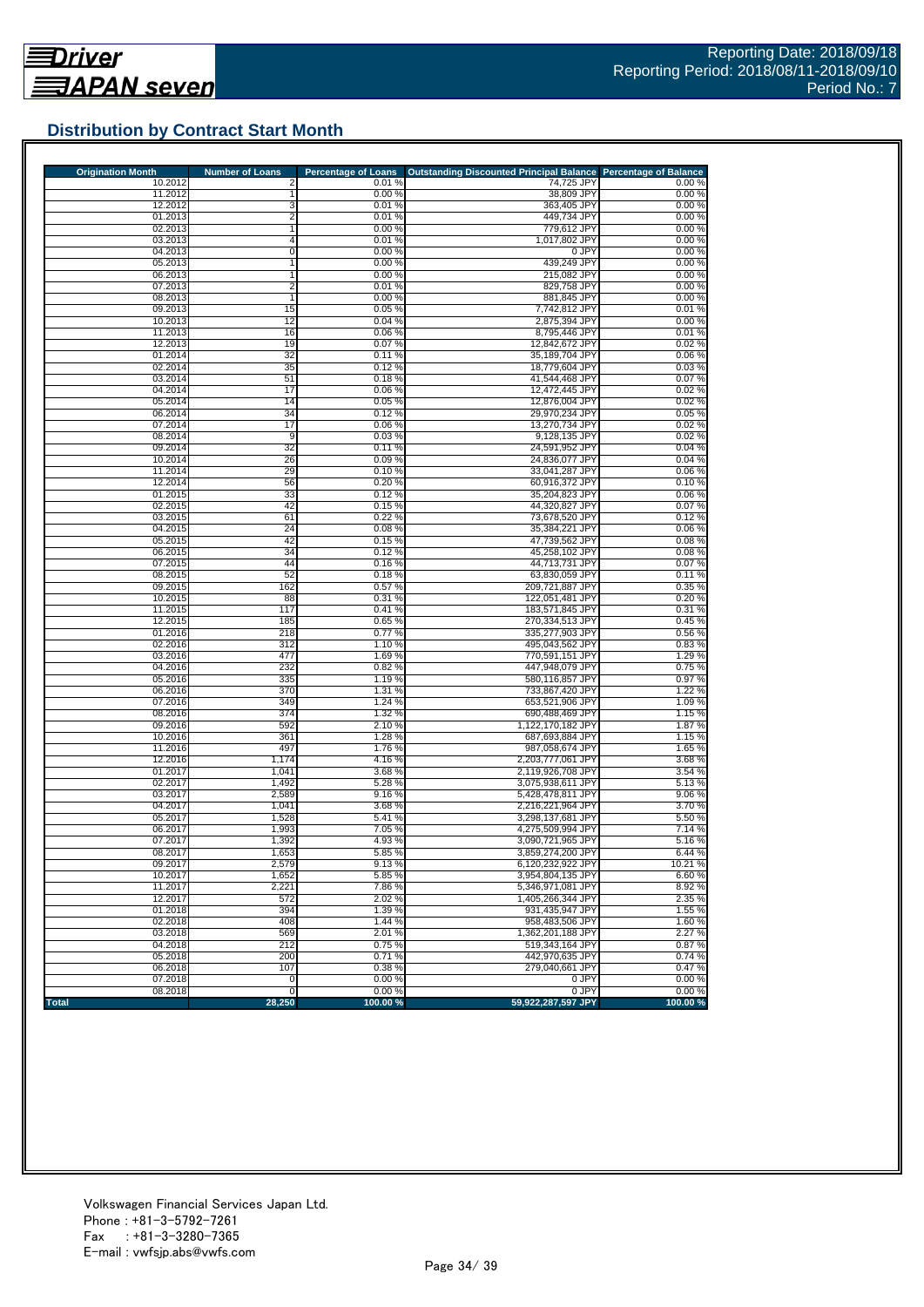## **Distribution by Contract End Month**

| <b>Maturity Month</b> | <b>Number of Loans</b> | <b>Percentage of Loans</b> | Outstanding Discounted Principal Balance Percentage of Balance |                 |
|-----------------------|------------------------|----------------------------|----------------------------------------------------------------|-----------------|
| 09.2018<br>10.2018    | 207<br>120             | 0.73%<br>0.42%             | 119,667,987 JPY<br>72,554,477 JPY                              | 0.20%<br>0.12%  |
| 11.2018               | 182                    | 0.64%                      | 118,380,040 JPY                                                | 0.20%           |
| 12.2018               | 282                    | 1.00 %                     | 191,126,060 JPY                                                | 0.32%           |
| 01.2019<br>02.2019    | 223<br>271             | 0.79%<br>0.96%             | 189,497,463 JPY<br>225,808,987 JPY                             | 0.32%<br>0.38%  |
| 03.2019               | 390                    | 1.38 %                     | 403,519,727 JPY                                                | 0.67%           |
| 04.2019               | 199                    | 0.70%                      | 288.916.561 JPY                                                | 0.48%           |
| 05.2019<br>06.2019    | 270<br>358             | 0.96 %<br>1.27 %           | 320.429.302 JPY<br>471,945,130 JPY                             | 0.53%<br>0.79%  |
| 07.2019               | 273                    | 0.97%                      | 361,155,303 JPY                                                | 0.60%           |
| 08.2019               | 230                    | 0.81%                      | 270,493,047 JPY                                                | 0.45%           |
| 09.2019<br>10.2019    | 405<br>288             | 1.43 %<br>1.02%            | 569,904,247 JPY<br>385,141,593 JPY                             | 0.95%<br>0.64%  |
| 11.2019               | 364                    | 1.29 %                     | 534.413.908 JPY                                                | 0.89%           |
| 12.2019               | 569                    | 2.01 %                     | 1,076,953,302 JPY                                              | 1.80%           |
| 01.2020<br>02.2020    | 523<br>715             | 1.85 %<br>2.53 %           | 1,015,169,276 JPY<br>1,432,998,466 JPY                         | 1.69%<br>2.39 % |
| 03.2020               | 1,224                  | 4.33 %                     | 2,481,017,489 JPY                                              | 4.14 %          |
| 04.2020               | 419                    | 1.48%                      | 877,052,684 JPY                                                | 1.46 %          |
| 05.2020<br>06.2020    | 674<br>847             | 2.39 %<br>3.00 %           | 1,433,209,402 JPY<br>1,870,779,855 JPY                         | 2.39 %<br>3.12% |
| 07.2020               | 609                    | 2.16%                      | 1,386,110,875 JPY                                              | 2.31 %          |
| 08.2020               | 768                    | 2.72%                      | 1,808,197,226 JPY                                              | 3.02%           |
| 09.2020<br>10.2020    | 1,129                  | 4.00%                      | 2,751,190,326 JPY                                              | 4.59%           |
| 11.2020               | 716<br>1,029           | 2.53 %<br>3.64 %           | 1,820,959,643 JPY<br>2,618,369,166 JPY                         | 3.04 %<br>4.37% |
| 12.2020               | 393                    | 1.39 %                     | 882,090,986 JPY                                                | 1.47%           |
| 01.2021<br>02.2021    | 319<br>427             | 1.13 %                     | 700,868,433 JPY<br>842,143,451 JPY                             | 1.17%           |
| 03.2021               | 622                    | 1.51 %<br>2.20%            | 1.315.888.838 JPY                                              | 1.41 %<br>2.20% |
| 04.2021               | 225                    | 0.80%                      | 458,008,919 JPY                                                | 0.76%           |
| 05.2021               | 339                    | 1.20 %                     | 654,814,956 JPY                                                | 1.09%           |
| 06.2021<br>07.2021    | 321<br>278             | 1.14 %<br>0.98%            | 633,330,088 JPY<br>481,903,833 JPY                             | 1.06 %<br>0.80% |
| 08.2021               | 327                    | 1.16 %                     | 597,236,765 JPY                                                | 1.00 %          |
| 09.2021<br>10.2021    | 470<br>287             | 1.66 %<br>1.02 %           | 898.089.261 JPY<br>550,570,649 JPY                             | 1.50%<br>0.92%  |
| 11.2021               | 380                    | 1.35 %                     | 799,646,793 JPY                                                | 1.33 %          |
| 12.2021               | 557                    | 1.97 %                     | 1,156,592,290 JPY                                              | 1.93%           |
| 01.2022<br>02.2022    | 482<br>706             | 1.71%<br>2.50 %            | 1,090,989,658 JPY<br>1,601,346,180 JPY                         | 1.82%<br>2.67%  |
| 03.2022               | 1,261                  | 4.46 %                     | 2,870,459,778 JPY                                              | 4.79%           |
| 04.2022               | 554                    | 1.96 %                     | 1,268,567,071 JPY                                              | 2.12%           |
| 05.2022<br>06.2022    | 728<br>923             | 2.58 %<br>3.27 %           | 1,696,534,744 JPY<br>2,161,231,697 JPY                         | 2.83%<br>3.61 % |
| 07.2022               | 605                    | 2.14 %                     | 1,499,461,371 JPY                                              | 2.50 %          |
| 08.2022               | 720                    | 2.55 %                     | 1,857,037,772 JPY                                              | 3.10%           |
| 09.2022<br>10.2022    | 1,145<br>707           | 4.05%<br>2.50 %            | 3,014,550,047 JPY<br>1,892,047,413 JPY                         | 5.03%<br>3.16%  |
| 11.2022               | 879                    | 3.11%                      | 2,381,902,300 JPY                                              | 3.97 %          |
| 12.2022               | 221                    | 0.78%                      | 624.653.754 JPY                                                | 1.04 %          |
| 01.2023<br>02.2023    | 166<br>174             | 0.59%<br>0.62%             | 420.522.478 JPY<br>474,514,047 JPY                             | 0.70%<br>0.79%  |
| 03.2023               | 218                    | 0.77%                      | 578,704,414 JPY                                                | 0.97 %          |
| 04.2023               | 120                    | 0.42%                      | 322,950,016 JPY                                                | 0.54 %          |
| 05.2023<br>06.2023    | 109<br>67              | 0.39%<br>0.24%             | 277,149,285 JPY<br>193,037,972 JPY                             | 0.46%<br>0.32%  |
| 07.2023               | 23                     | 0.08%                      | 46,301,092 JPY                                                 | 0.08%           |
| 08.2023               | 32                     | 0.11%                      | 66,898,828 JPY                                                 | 0.11%           |
| 09.2023<br>10.2023    | 34<br>19               | 0.12%<br>0.07%             | 102,382,003 JPY<br>38,246,149 JPY                              | 0.17%<br>0.06%  |
| 11.2023               | 30                     | 0.11%                      | 65.747.525 JPY                                                 | 0.11%           |
| 12.2023               | $\overline{8}$         | 0.03%                      | 27,166,703 JPY                                                 | 0.05%           |
| 01.2024<br>02.2024    | 16<br>7                | 0.06%<br>0.02%             | 41,952,289 JPY<br>22,772,838 JPY                               | 0.07%<br>0.04%  |
| 03.2024               | 9                      | 0.03%                      | 23.513.225 JPY                                                 | 0.04%           |
| 04.2024               | 3                      | 0.01%                      | 9,239,361 JPY                                                  | 0.02%           |
| 05.2024<br>06.2024    | 1<br>9                 | 0.00%<br>0.03%             | 2,647,428 JPY<br>29,013,054 JPY                                | 0.00%<br>0.05%  |
| 07.2024               | 8                      | 0.03%                      | 26,831,883 JPY                                                 | 0.04 %          |
| 08.2024               | 5                      | 0.02%                      | 15,661,491 JPY                                                 | 0.03%           |
| 09.2024               | 9<br>10                | 0.03%                      | 28,363,451 JPY                                                 | 0.05%           |
| 10.2024<br>11.2024    | 8                      | 0.04%<br>0.03%             | 36,834,263 JPY<br>32,282,958 JPY                               | 0.06%<br>0.05%  |
| 12.2024               | $\mathbf{1}$           | 0.00%                      | 2,574,895 JPY                                                  | 0.00%           |
| 01.2025               | 2                      | 0.01%                      | 5,278,170 JPY                                                  | 0.01%           |
| 02.2025<br>03.2025    | 0                      | 0.00%<br>0.00%             | 3,083,973 JPY<br>0 JPY                                         | 0.01%<br>0.00%  |
| 04.2025               | 0                      | 0.00%                      | 0 JPY                                                          | 0.00%           |
| 05.2025               |                        | 0.00%                      | 3,689,217 JPY                                                  | 0.01%           |
| Total                 | 28,250                 | 100.00%                    | 59,922,287,597 JPY                                             | 100.00 %        |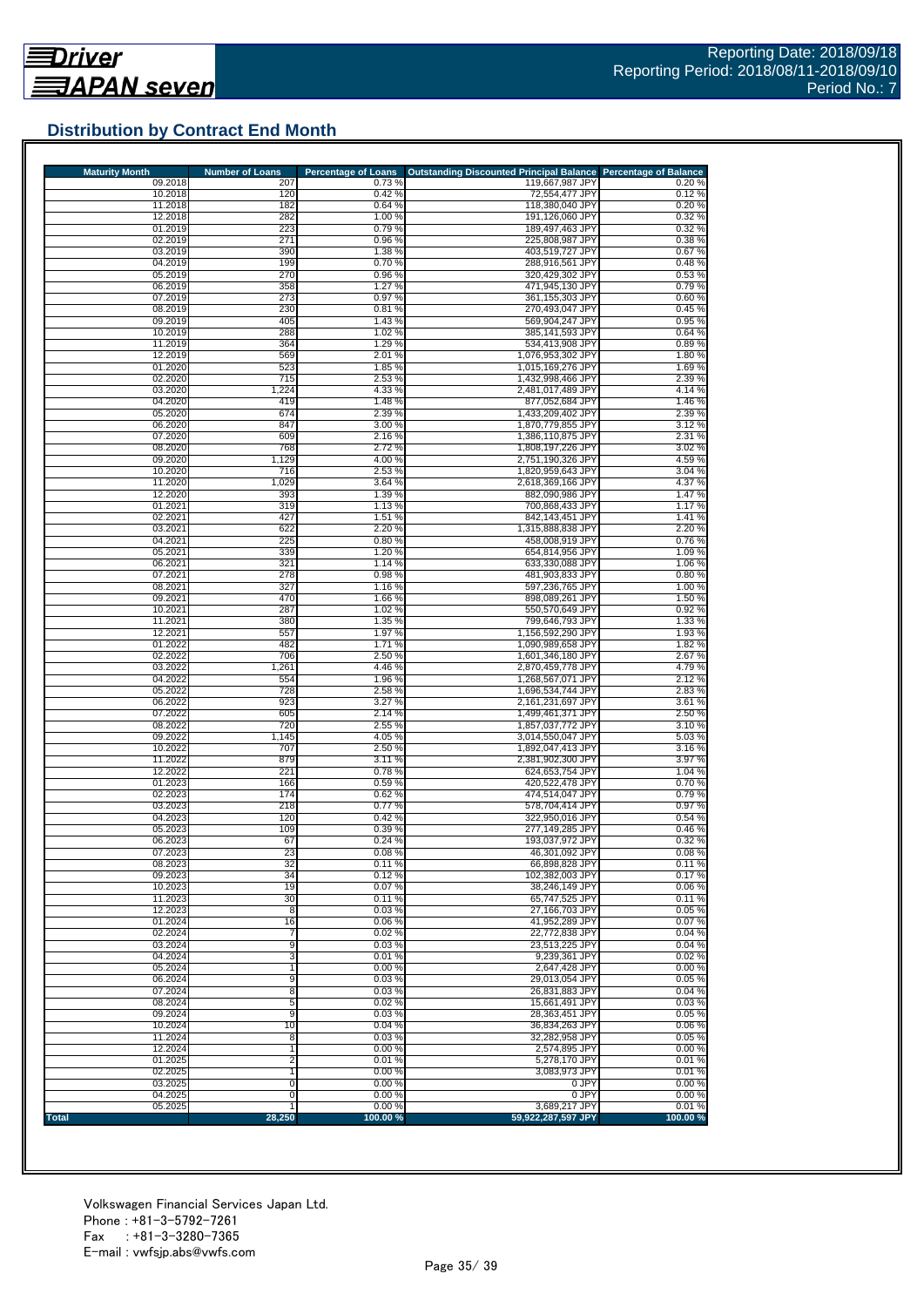## **Distribution by Monthly Payment**

|                            | <b>Number of</b> | <b>Percentage</b> | <b>Outstanding Discounted</b> | <b>Percentage</b> |
|----------------------------|------------------|-------------------|-------------------------------|-------------------|
| <b>Monthly Payment</b>     | Loans            | of Loans          | <b>Principal Balance</b>      | of Balance        |
| 10,000 JPY<br><=           | 1,434            | 5.08 %            | 1,755,104,896 JPY             | 2.93 %            |
| 20,000 JPY<br>10.001 JPY   | 5,004            | 17.71 %           | 6,933,670,075 JPY             | 11.57 %           |
| 30.000 JPY<br>20.001 JPY   | 7,059            | 24.99%            | 11,870,412,576 JPY            | 19.81 %           |
| 40,000 JPY<br>30.001 JPY   | 5,661            | 20.04 %           | 11,453,249,114 JPY            | 19.11 %           |
| 50,000 JPY<br>40.001 JPY   | 3,344            | 11.84 %           | 8,041,566,553 JPY             | 13.42 %           |
| 60,000 JPY<br>50.001 JPY   | 1,978            | 7.00 %            | 5,451,963,068 JPY             | 9.10 %            |
| 70,000 JPY<br>60.001 JPY   | 1,151            | 4.07%             | 3,596,194,245 JPY             | 6.00 %            |
| 80,000 JPY<br>70.001 JPY   | 696              | 2.46 %            | 2,312,334,781 JPY             | 3.86 %            |
| 80,001 JPY<br>90,000 JPY   | 498              | 1.76%             | 1,778,316,397 JPY             | 2.97 %            |
| 100,000 JPY<br>90.001 JPY  | 424              | 1.50%             | 1,715,704,857 JPY             | 2.86%             |
| 110,000 JPY<br>100,001 JPY | 242              | 0.86%             | 1,011,292,498 JPY             | 1.69%             |
| 120,000 JPY<br>110,001 JPY | 171              | 0.61%             | 836,312,066 JPY               | 1.40 %            |
| 130,000 JPY<br>120,001 JPY | 137              | 0.48%             | 662,551,010 JPY               | 1.11 %            |
| 140,000 JPY<br>130.001 JPY | 120              | 0.42%             | 644,542,257 JPY               | 1.08 %            |
| 150,000 JPY<br>140.001 JPY | 87               | 0.31%             | 486,649,631 JPY               | 0.81%             |
| 150,001 JPY<br>$>=$        | 244              | 0.86%             | 1,372,423,573 JPY             | 2.29 %            |
| <b>Total</b>               | 28,250           | 100.00 %          | 59,922,287,597 JPY            | 100.00%           |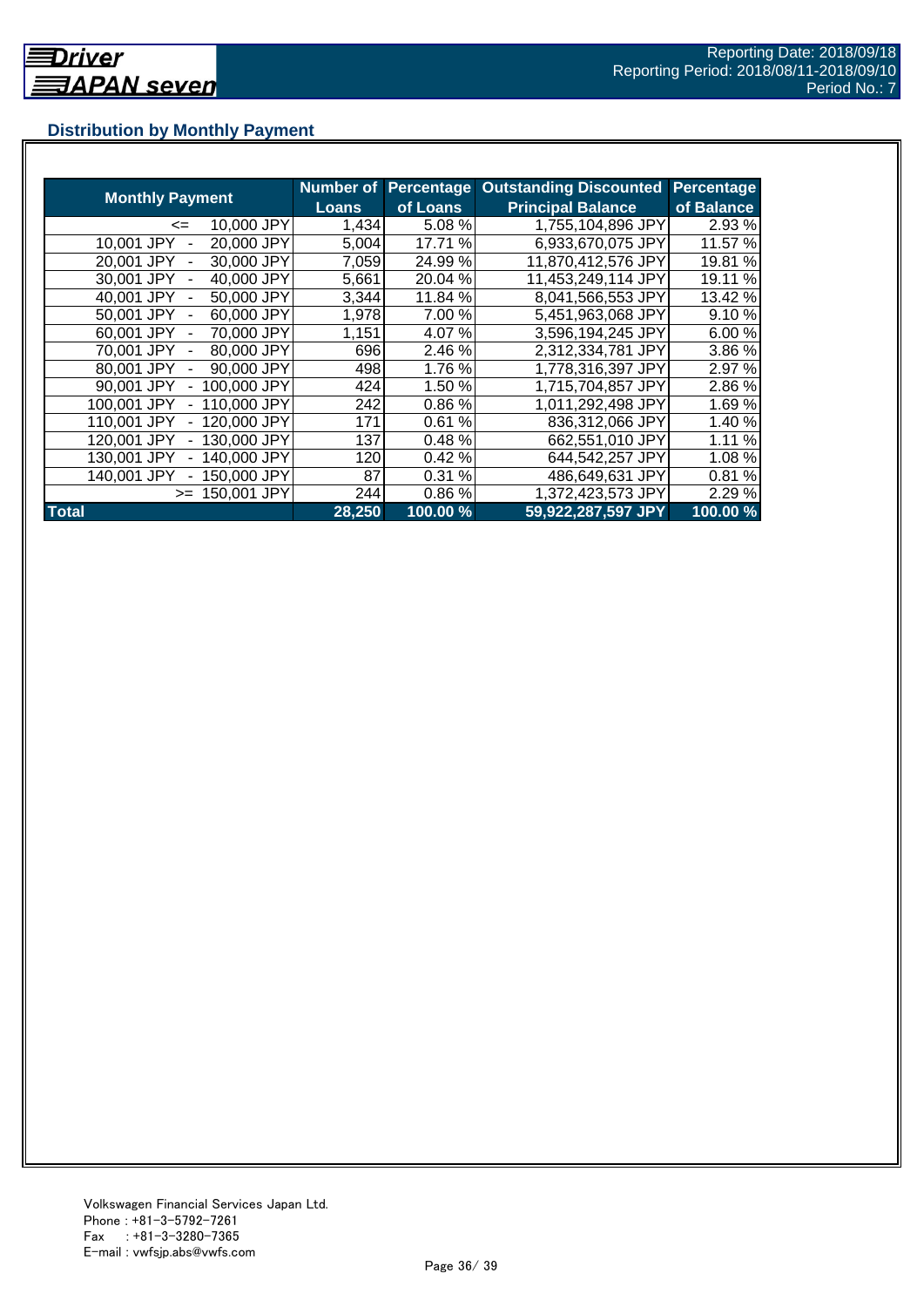## **Distribution by Bonus Payment**

| <b>Bonus Payment</b>       |              |          | Number of Percentage Outstanding Discounted | Percentage |
|----------------------------|--------------|----------|---------------------------------------------|------------|
|                            | <b>Loans</b> | of Loans | <b>Principal Balance</b>                    | of Balance |
| No Bonus Payment           | 17,415       | 61.65 %  | 36,264,898,567 JPY                          | 60.52 %    |
| 25,000 JPY<br>1 JPY -      | 218          | 0.77 %   | 358,219,738 JPY                             | 0.60%      |
| 25,001 JPY -<br>50,000 JPY | 2,595        | 9.19%    | 4,500,734,336 JPY                           | 7.51 %     |
| 50,001 JPY - 75,000 JPY    | 889          | 3.15 %   | 1,681,084,530 JPY                           | 2.81%      |
| 75,001 JPY - 100,000 JPY   | 3,702        | 13.10 %  | 7,775,447,982 JPY                           | 12.98%     |
| 100,001 JPY - 125,000 JPY  | 508          | 1.80%    | 1,146,442,738 JPY                           | 1.91 %     |
| 125,001 JPY - 150,000 JPY  | 1,475        | 5.22 %   | 3,815,898,990 JPY                           | 6.37%      |
| 150,001 JPY - 175,000 JPY  | 169          | 0.60%    | 430,981,551 JPY                             | 0.72%      |
| 175,001 JPY - 200,000 JPY  | 808          | 2.86%    | 2,303,963,145 JPY                           | 3.84 %     |
| 200,001 JPY - 225,000 JPY  | 48           | 0.17%    | 153,247,265 JPY                             | 0.26%      |
| 225,001 JPY - 250,000 JPY  | 185          | 0.65 %   | 628,433,546 JPY                             | 1.05%      |
| 250,001 JPY - 275,000 JPY  | 12           | 0.04%    | 39,877,598 JPY                              | 0.07%      |
| 275,001 JPY - 300,000 JPY  | 139          | 0.49%    | 482,826,845 JPY                             | 0.81%      |
| 300,001 JPY - 325,000 JPY  | 7            | 0.02%    | 23,093,389 JPY                              | 0.04%      |
| 325,001 JPY - 350,000 JPY  | 42           | 0.15%    | 164,158,533 JPY                             | 0.27%      |
| 350,001 JPY - 375,000 JPY  | 2            | 0.01%    | 4,306,057 JPY                               | 0.01%      |
| 375,001 JPY - 400,000 JPY  | 17           | 0.06%    | 75,143,423 JPY                              | 0.13%      |
| 400,001 JPY - 425,000 JPY  |              | 0.00%    | 6,396,486 JPY                               | 0.01%      |
| 425,001 JPY - 450,000 JPY  | 5            | 0.02%    | 18,269,014 JPY                              | 0.03%      |
| 450,001 JPY - 475,000 JPY  | 0            | 0.00%    | 0 JPY                                       | 0.00%      |
| 475,001 JPY - 500,000 JPY  | 10           | 0.04%    | 40,389,704 JPY                              | 0.07%      |
| 500,001 JPY or more        | 3            | 0.01%    | 8,474,160 JPY                               | 0.01%      |
| <b>Total</b>               | 28,250       | 100.00 % | 59,922,287,597 JPY                          | 100.00%    |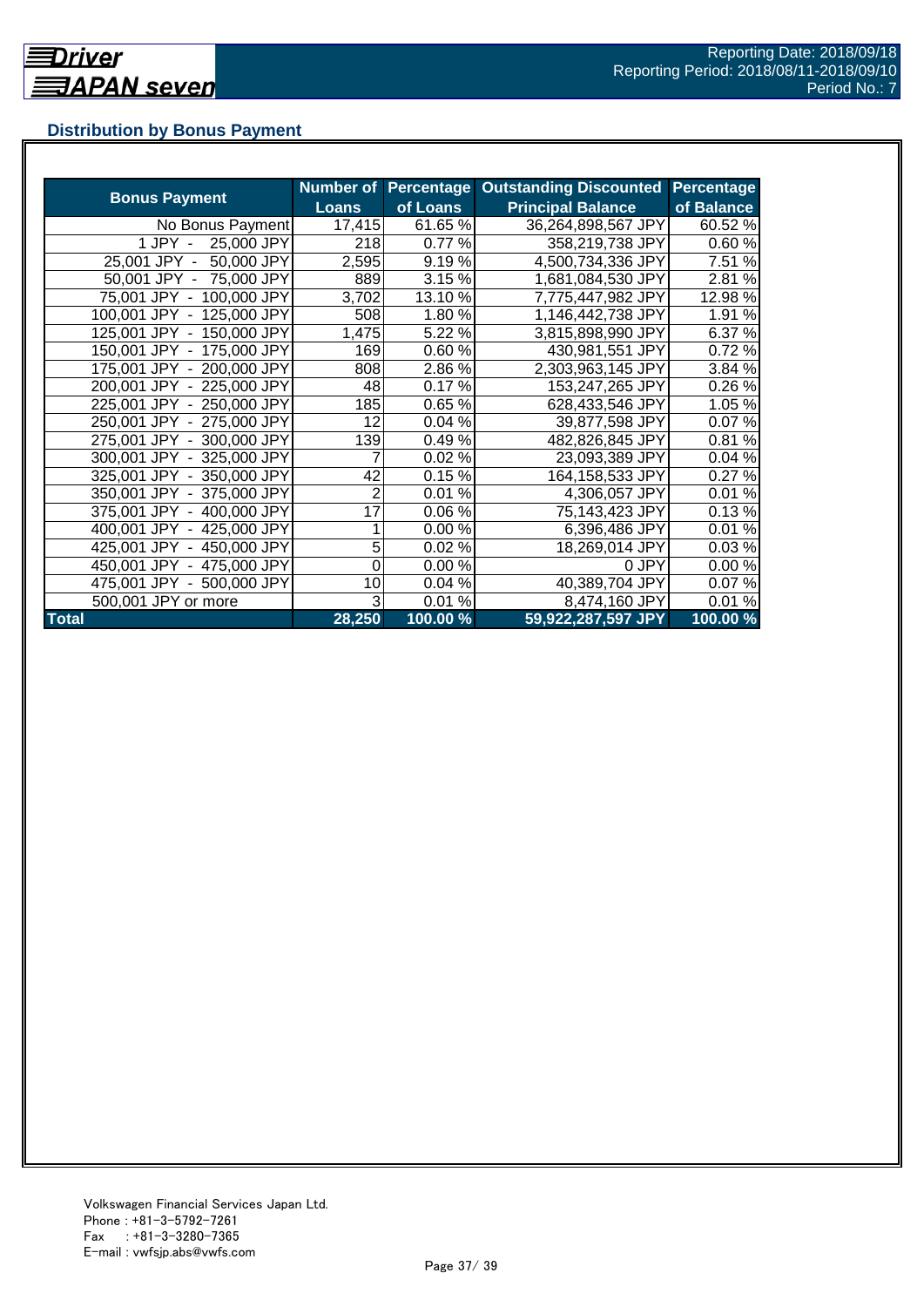## **Distribution by Motor Type**

| <b>Motor Type</b> | <b>Loans</b> | of Loans    | Number of Percentage Outstanding Discounted Percentage<br><b>Principal Balance</b> | of Balance |
|-------------------|--------------|-------------|------------------------------------------------------------------------------------|------------|
| EA 189            |              | $0.00 \%$   | 0 JPY                                                                              | $0.00 \%$  |
| Other             | 28.250       | 100.00 %    | 59,922,287,597 JPY                                                                 | 100.00 %   |
| <b>Total</b>      | 28.250       | $100.00 \%$ | 59,922,287,597 JPY                                                                 | $100.00\%$ |